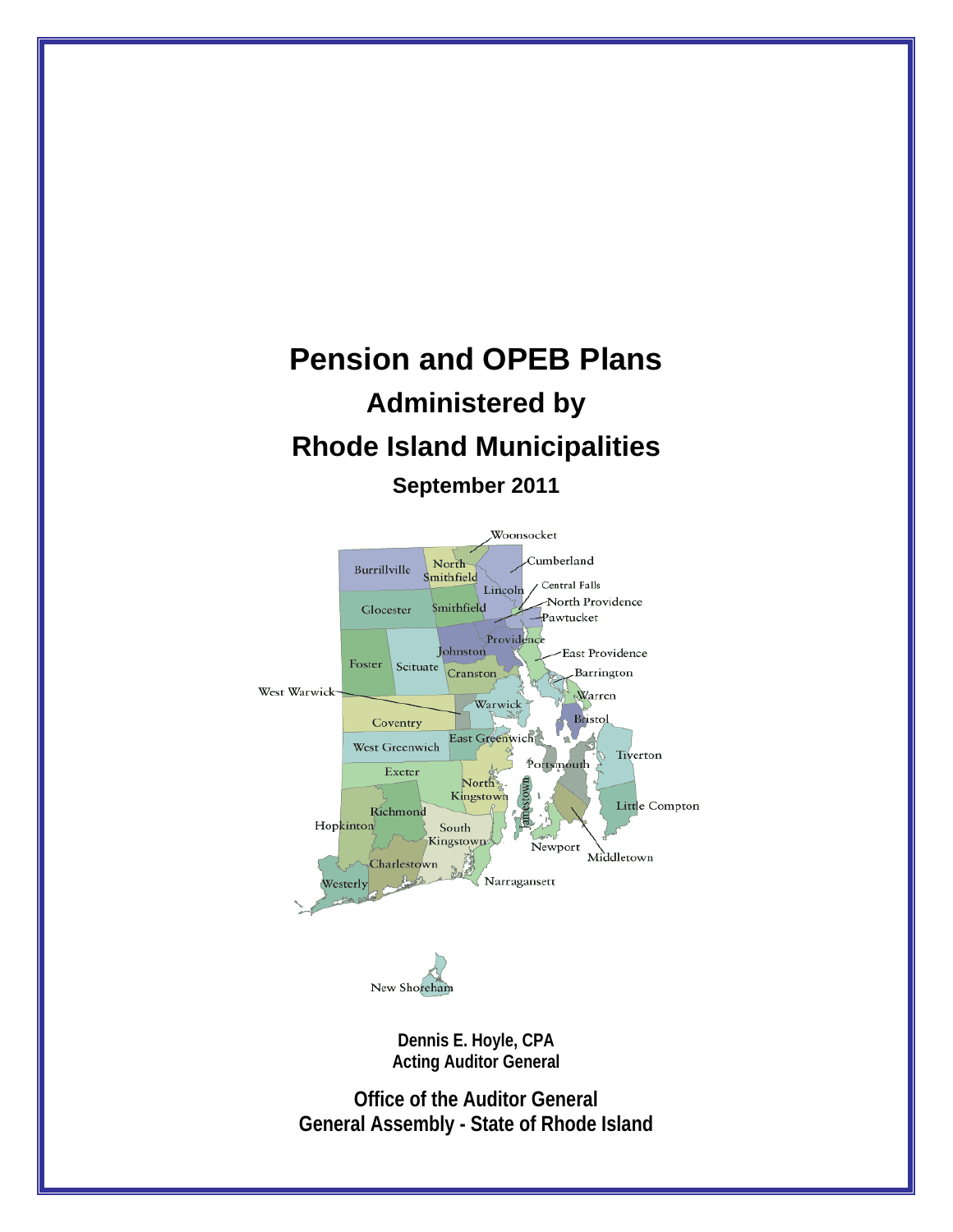

STATE of RHODE ISLAND and PROVIDENCE PLANTATIONS

GENERAL ASSEMBLY

♦ *INTEGRITY*

**RELIABILITY** 

DENNIS E. HOYLE, CPA *ACTING AUDITOR GENERAL* dennis.hoyle@oag.ri.gov

OFFICE of the AUDITOR GENERAL

♦ *INDEPENDENCE* ♦ *ACCOUNTABILITY*

September 21, 2011

JOINT COMMITTEE ON LEGISLATIVE SERVICES:

SPEAKER Gordon D. Fox, Chairman

Senator M. Teresa Paiva Weed Senator Dennis L. Algiere Representative Nicholas A. Mattiello Representative Brian C. Newberry

 We have completed a review of defined benefit pension and other postemployment benefit (OPEB) plans administered by Rhode Island municipalities. This report is an update of previous reports entitled *Status of Pension Plans Administered by Rhode Island Municipalities* issued in July 2007 and a more recent report *Status of Pension and OPEB Plans Administered by Rhode Island Municipalities* issued in March 2010. Our reviews are a natural extension of our oversight responsibilities with respect to Rhode Island municipalities.

 Our report is included herein as outlined in the Table of Contents and includes recommendations to improve the funded status of pension and OPEB plans administered by Rhode Island municipalities.

Sincerely,

Dennis E. Hoyle, CPA Acting Auditor General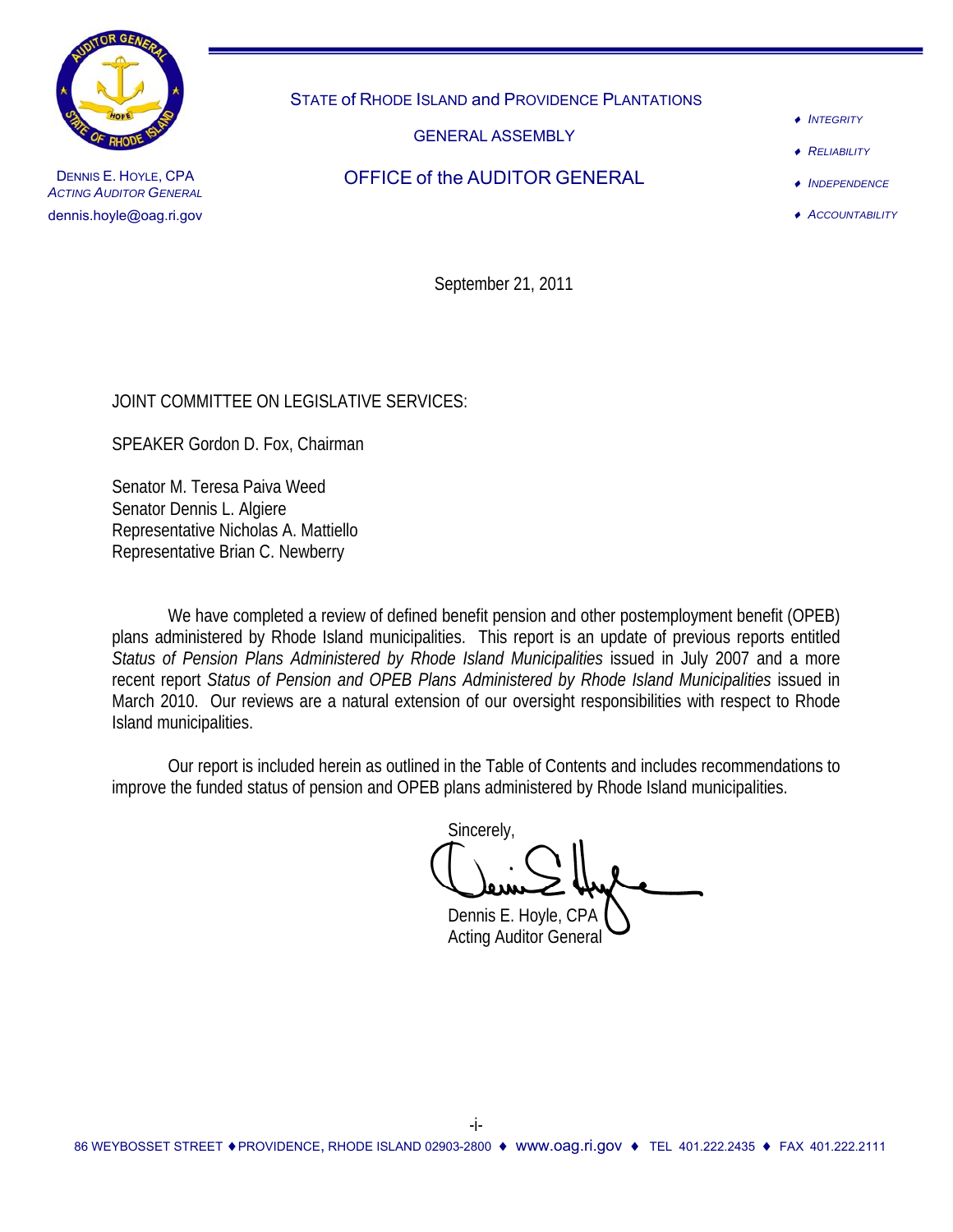# **Pension and OPEB Plans Administered by Rhode Island Municipalities**

# **Table of Contents**

|                                                                                                                                                                                                                                | <b>Page</b>   |
|--------------------------------------------------------------------------------------------------------------------------------------------------------------------------------------------------------------------------------|---------------|
| <b>Executive Summary</b>                                                                                                                                                                                                       |               |
| <b>Objectives</b>                                                                                                                                                                                                              | 5             |
| <b>Background</b>                                                                                                                                                                                                              | 6             |
| Overview of Pension and OPEB Plans Covering Rhode Island Municipal Employees<br>Rhode Island Municipalities' Defined Benefit Pension and OPEB Plans<br>Accounting Principles Applicable to Governmental Pension and OPEB Plans | 8<br>11<br>12 |
| Measuring the Fiscal Health of Pension Plans Administered by Rhode Island<br><b>Municipalities</b>                                                                                                                             | 13            |
| Locally-Administered Pension Plans Considered at Risk                                                                                                                                                                          | 14            |
| <b>Annual Required Contribution</b>                                                                                                                                                                                            | 15            |
| <b>Net Pension Obligation</b>                                                                                                                                                                                                  | 19            |
| <b>Unfunded Actuarial Accrued Liability</b>                                                                                                                                                                                    | 20            |
| <b>Funded Ratio</b>                                                                                                                                                                                                            | 23            |
| Assumed Rate of Return on Plan Investments                                                                                                                                                                                     | 26            |
| Status of Other Post-Employment Benefit (OPEB) Plans                                                                                                                                                                           | 29            |
| Annual Required Contributions in Relation to the Local Property Tax Levy                                                                                                                                                       | 35            |
| Oversight of Locally-Administered Pension and OPEB Plans                                                                                                                                                                       | 37            |
| <b>Conclusions and Recommendations</b>                                                                                                                                                                                         | 38            |
| <b>Appendix A - End Notes</b>                                                                                                                                                                                                  | 47            |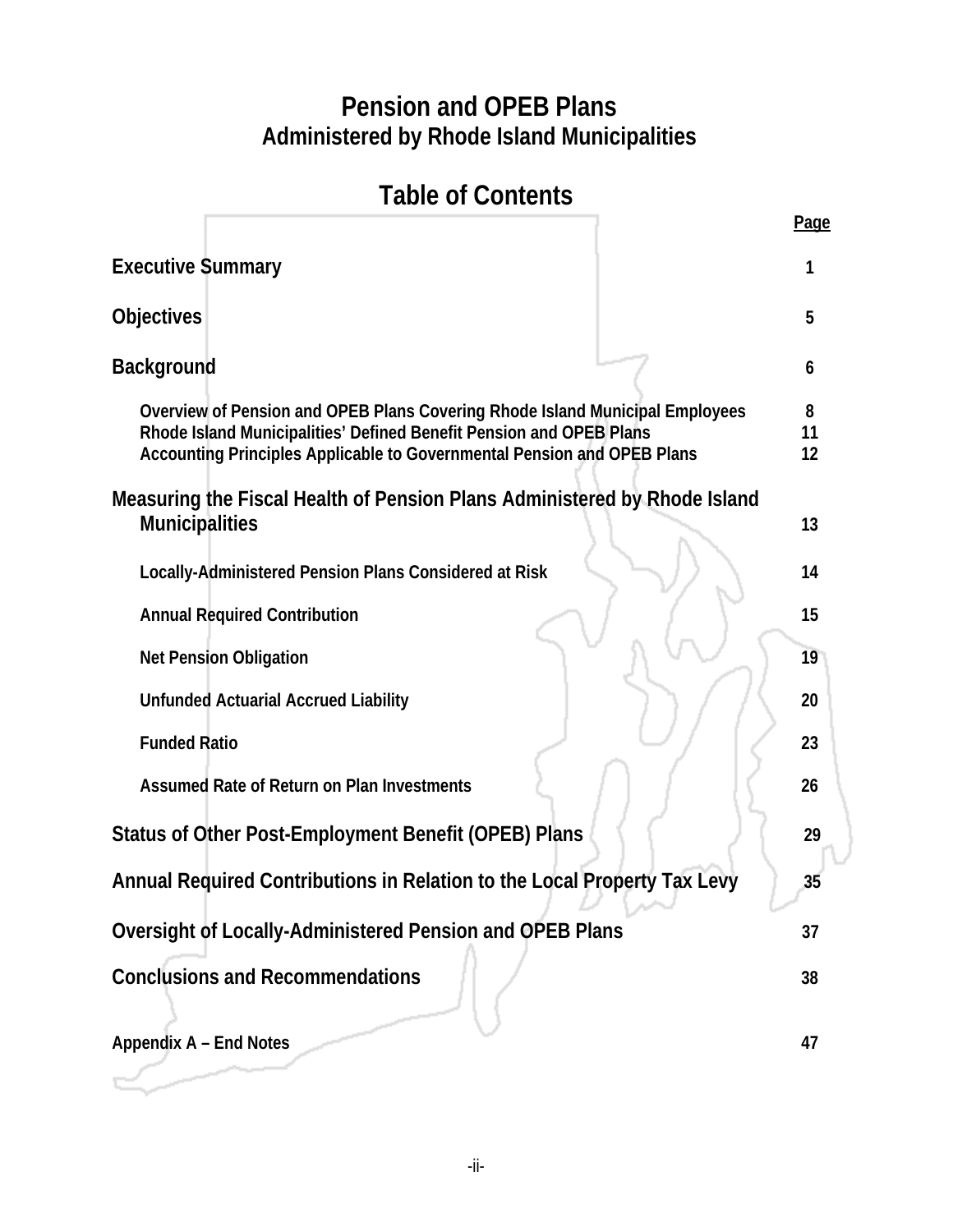

The fiscal health of pension plans administered by Rhode Island municipalities has declined further and the ultimate threatened consequence of a poorly funded pension plan has been realized – the two locally administered Central Falls' plans have insufficient assets to fund benefits. Consequently, benefits are being substantially reduced by a State receiver.

Due to economic conditions and reductions in State aid, municipalities are even further stressed to make annual required contributions and funded ratios have continued to decline; thereby leaving some of these plans in perilous condition. The collective unfunded liability for locally administered pension plans has increased \$200 million from amounts reported in our March 2010 report to \$2.1 billion.

At \$3.5 billion, the unfunded liability for other postemployment benefits provided by municipalities ("OPEB"– generally retiree healthcare) overshadows the collective unfunded liability for all locally administered pension plans. The locally-administered OPEB plans are less than 1% funded – only \$27.5 million has been set aside to pay future retiree health benefits. The funded status of the OPEB plans is more dire since the requirement to measure and disclose these liabilities is recent, many plans continue on a pay-as-you-go basis, and efforts to fund these future costs are in their infancy. Generally, there is a disconnect between the retiree health benefits typically negotiated through collective bargaining agreements and the associated long-term costs. For example, it is not uncommon for local public safety retirees to receive family health coverage for life – a period that could span more than 40 years.

The number of pension plans considered at risk increased to 24 out of 36 plans. The collective funded ratio of the locally-administered pension plans decreased from 43%, as reported in March 2010, to 40% currently (45% funded as reported in July 2007). Of the 24 locally-administered pension plans considered at risk:

- two Central Falls plans are nearly insolvent and cannot meet future benefits and the municipality is in bankruptcy;
- twelve are significantly underfunded and annual contributions are significantly less than actuarially determined amounts;
- six other plans are still significantly underfunded although annual contributions are more than 80% of annual required amounts; and
- four additional plans, despite a funded ratio greater than 60%, were considered at risk because annual contributions were generally declining over a multi-year period.

The principal concern is ensuring that pension plans administered by Rhode Island municipalities can provide the benefits promised to retirees. Of equal importance is the negative impact these selfadministered plans are having on the overall financial health of communities when not properly funded. When pension and OPEB plans are chronically underfunded, the eventual costs to fund the plans become significantly larger and divert resources from other programs and initiatives. Further, bond rating agencies have intensified their focus on how a government is managing its pension and OPEB liabilities – those that have not demonstrated responsible management of these costs and liabilities are being downgraded and consequently experiencing higher borrowing costs.

Most municipalities are challenged to contribute at required levels, which is key to eventually reducing unfunded liabilities. Improving the funded status of these plans presents a significant hurdle to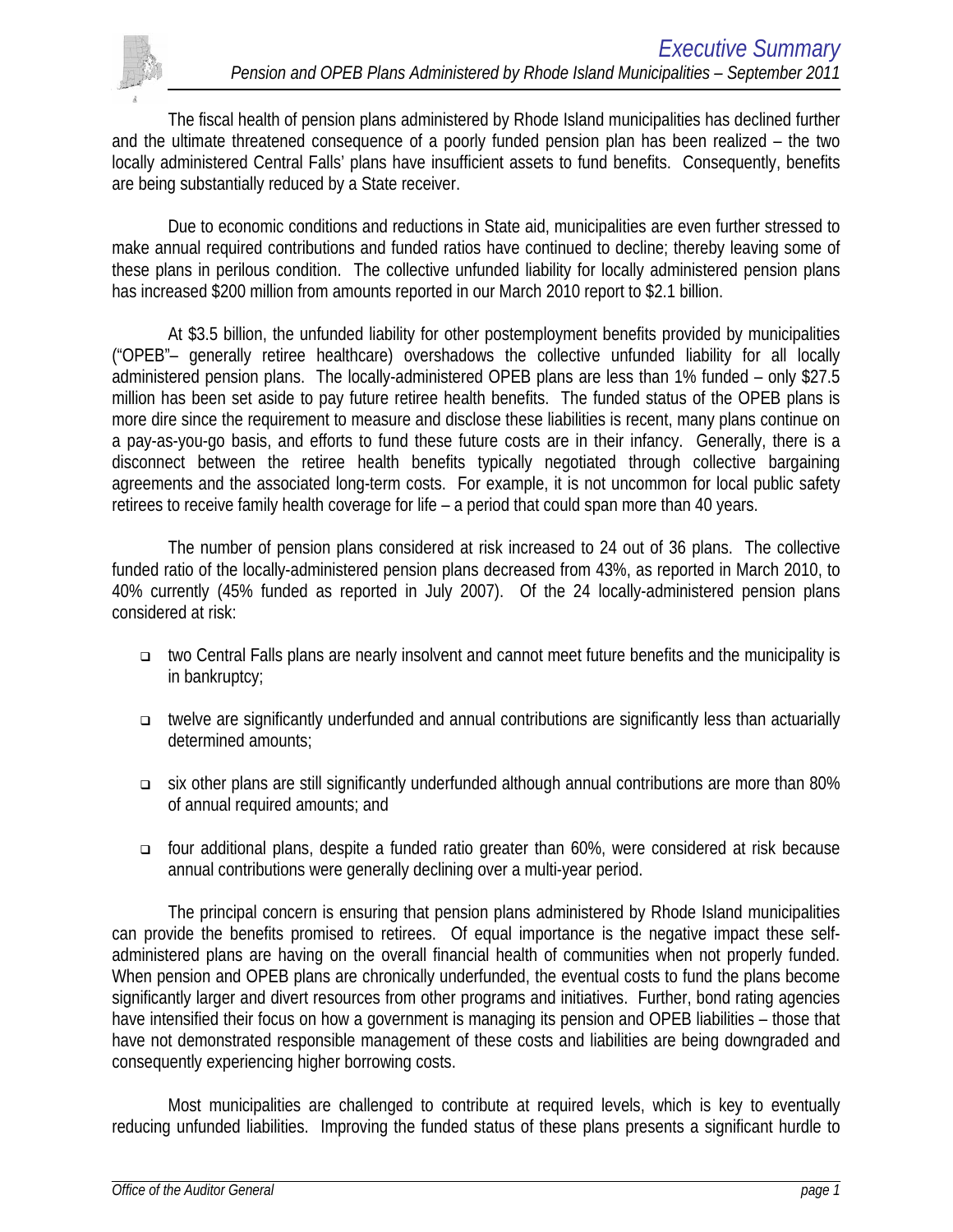

communities that are already challenged to meet their obligations within state mandated property tax limits and reductions in state aid to municipalities. Recent investment losses have further eroded the funded ratios and the impact of those market losses is still being recognized in actuarial valuations of the plans. Oversight measures designed to increase the percentage of annual required contributions actually made have not resulted in a significant increase in contributions. No locally-administered plans have merged into the state-administered Municipal Employees' Retirement System (MERS) since our prior reports.

 The collective annual required contributions (ARC) (for pensions) for all municipalities was approximately \$300 million for fiscal 2010 of which \$170 million related to locally-administered plans. The annual required contribution for OPEB plans was \$245 million. The total annual cost to municipalities (if 100% of the required contributions were made) was \$544 million or 26.7% of the total local property tax levy as shown in the chart below. The amount actually funded was approximately \$388 million or approximately 71% on a collective basis.



For nine communities, the annual required contribution for pensions and OPEB (if 100% were made) represents 25% or more of the community's fiscal 2010 property tax levy – a significant and likely unsustainable burden. In Woonsocket, Central Falls, Providence, and Johnston the annual required contributions (for pensions and OPEB) were 61%, 58%, 51%, and 47%, respectively, of their annual property tax levy. Expected increases in fiscal 2013 employer contribution rates for teachers will further increase these percentages.

Various structural issues contribute to or facilitate the poorly funded status of many locallyadministered plans. Clearly, local administration of the plans allows flexibility in defining the benefit structure of the plan and also the timing and actual amounts contributed. In many instances, that flexibility has resulted in generous benefits and failure to make annual required contributions. Additionally, local governments typically have a short-term annual budget process perspective which is often inconsistent with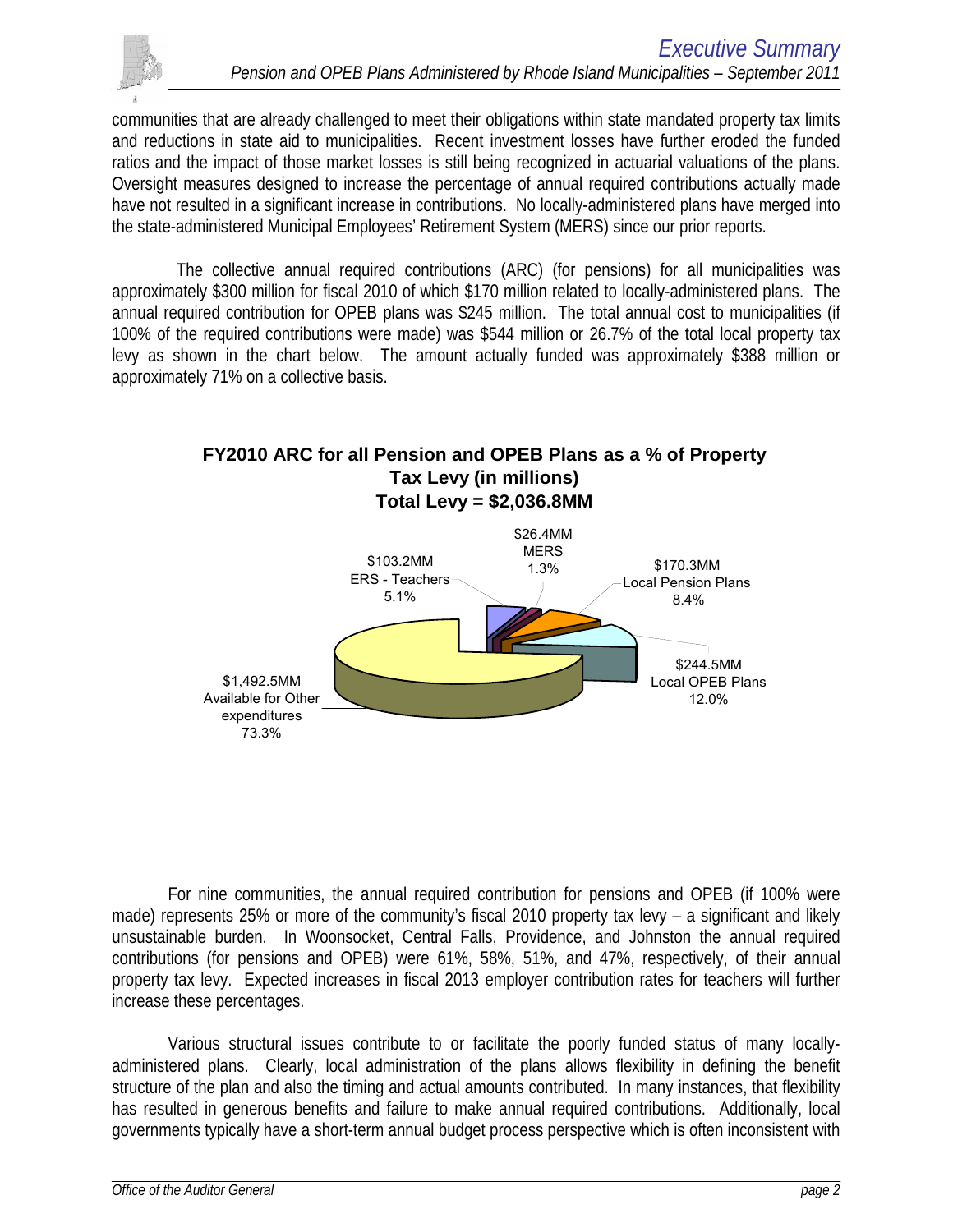

the long-term perspective required of pension plan stewards. These factors directly impact the poorly funded status of the plans.

In contrast, all Rhode Island municipalities are making 100% of their annual required contribution for teachers to the state administered Employees' Retirement System. Similarly, all Rhode Island municipalities that participate in the Municipal Employees' Retirement System (MERS) are making 100% of their annual required contribution and are adhering to the established benefit structure outlined in the State's General Laws. The MERS plan has a funded ratio of 73.6% (near 90% prior to the impact of changing the investment return assumption from 8.25% to 7.5%). In these instances, the municipality must fund required amounts – the General Laws allow for offset of state aid to local governments if the municipality is delinquent in making required pension contributions to the State administered pension plans. The same fiscal discipline is not forced upon a municipality with regard to its locally administered pension plan.

Due to their size, locally administered plans are at a disadvantage when investing plan assets with the goal of maximizing returns while reducing investment risk exposure through diversification. The smaller size of the investment portfolios associated with the self-administered plans also makes it more difficult to fully participate in all types of investment options.

The following recommendations are offered for both municipalities and the State to ultimately decrease the risk that these plans (1) will be unable to meet their benefit obligations to retirees, or (2) continue to negatively impact a community's overall fiscal health.

### *Municipal Level:*

- $\rightarrow$  Commit to making incremental progress towards funding 100% of the annual required contribution for pensions and then fund the plans consistently at required levels.
- Reexamine benefit provisions within the locally-administered pension plans and embark on reforming those benefits where warranted; mirror pension reform measures contemplated or enacted by the State for its employees and local teachers; and consider other retirement plan options for new hires (e.g., "hybrid" or defined contribution plans).
- $\rightarrow$  Complete a comprehensive analysis of retiree health benefits offered to retirees to (1) review the affordability of the benefits offered, and (2) ensure the assumptions underlying the valuation of future liabilities are appropriate and reasonable. Contemplate mirroring retiree healthcare reform measures adopted by the State for its retirees, and commit to funding OPEB benefits in an actuarially sound manner.
- **→** Seek to remove pension and retiree healthcare benefit plan provisions from collective bargaining agreements and address through local ordinances or charter provisions.
- $\rightarrow$  Merge plans into the Municipal Employees' Retirement System (MERS).
- Create trusts for OPEB benefit plans and begin, or continue, funding future benefits at actuarially determined levels.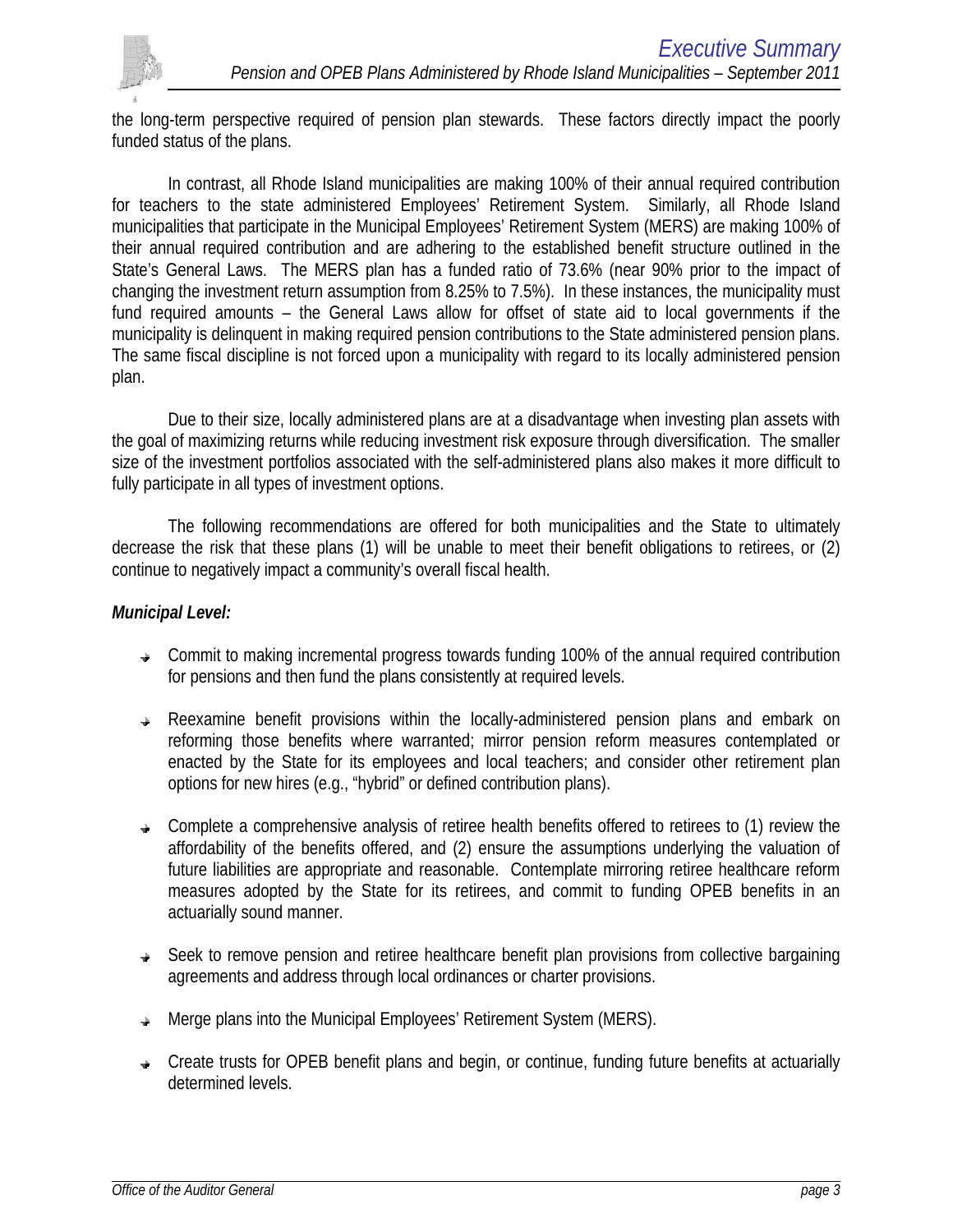

### *State level:*

- $\rightarrow$  Consider legislation that would provide flexibility and eliminate the obstacles that currently make merging locally administered plans into MERS unlikely and problematic. These include providing a time frame (e.g., no more than 5 years) to achieve 100% funding of the ARC and allowing flexibility for nonconforming benefit structures for plans merging into the state-administered Municipal Employees' Retirement System.
- Consider legislation that would require locally-administered plans with funded ratios below a specified threshold to be merged into the state-administered Municipal Employees' Retirement System.
- $\rightarrow$  Explore state legislation that would remove pension and retiree health benefits from municipal collective bargaining agreements.
- Explore options for pooled investments (for locally-administered pension and OPEB plans) to enhance investment performance, reduce costs, and reduce investment risk.
- Revise the benefit structure within the Municipal Employees' Retirement System to mirror changes contemplated or enacted for state employees and teachers within the Employees' Retirement System.
- $\rightarrow$  Implement a state-administered agent multiple-employer OPEB plan for all municipalities with a common benefit structure and a common health insurance provider/administrator – mirror OPEB benefit restructuring adopted for State employees.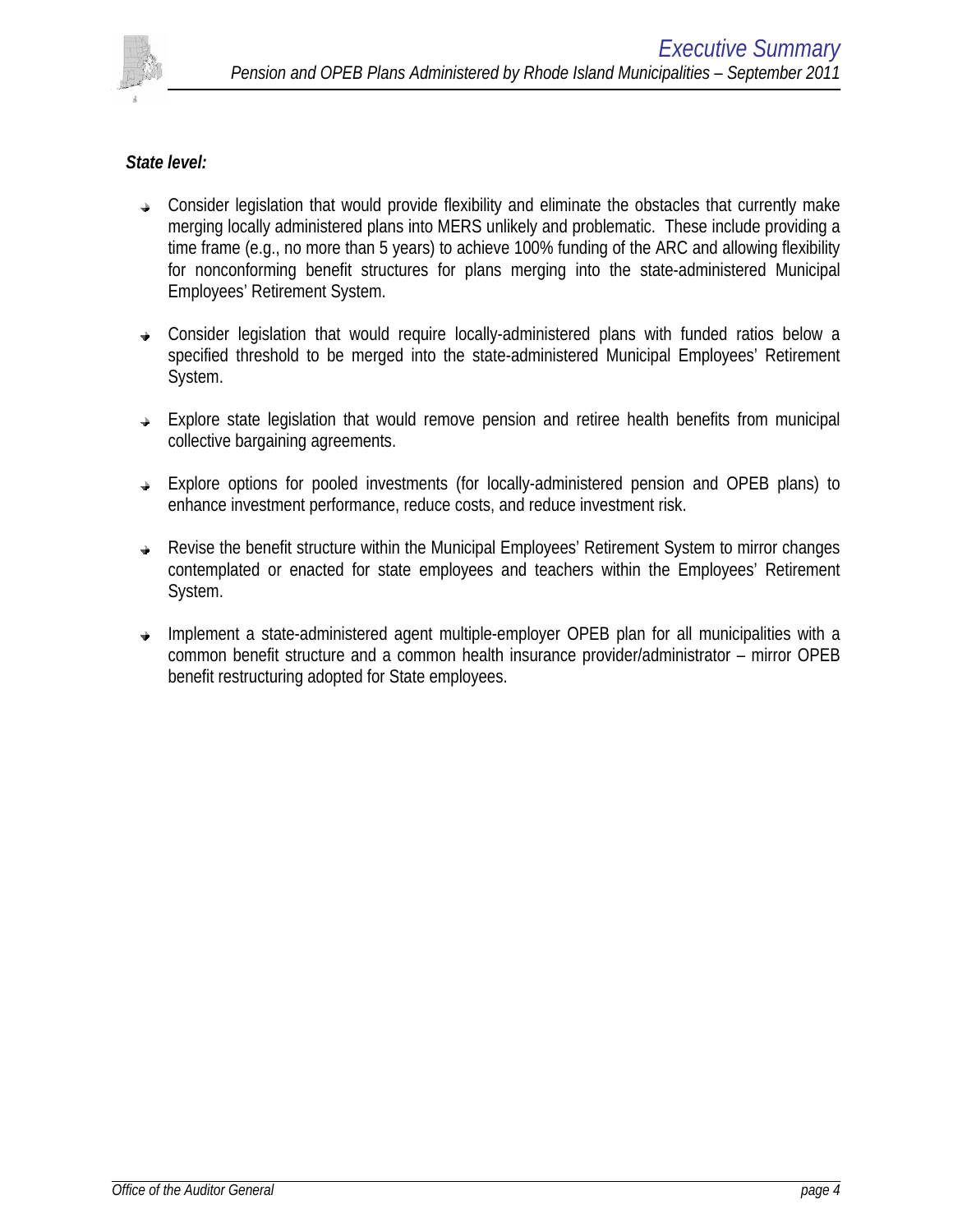

# **OBJECTIVES**

The objective of our review was to assess the fiscal health of the various locally-administered pension and other postemployment benefit plans (OPEB) covering Rhode Island municipal employees. Fiscal health is primarily measured by whether the municipality is consistently making 100% of annual required contributions to the plans and the overall funded status of the plan. We also assessed a community's capacity to meet its annual required contributions (for all pension and OPEB plans) by measuring the total annual required contribution as a percentage of the community's annual property tax levy.

In addition, we assessed the effectiveness of efforts outlined in the general laws to require local governments to make 100% of their annual required contributions. Further, we explored some of the factors that generally contribute to locally administered pension plans being at higher risk than plans administered by the State. For this update report, we have also presented information to conclude whether the status of these locally administered pension plans has improved or worsened since our prior reports (July 2007 and March 2010).

Disclosures about a municipality's current and future costs for post-employment benefits other than pensions (generally health-care for retirees) are relatively new but equally important in evaluating the overall fiscal health of a community and the funded status of its obligations for pensions and retiree healthcare to its employees.

We outlined recommendations that may be considered to enhance the funded status of locally administered pension and OPEB plans thereby improving the overall fiscal health of the municipality.

 Our review was based on various data which is publicly available including the audited annual financial statements of each municipality in Rhode Island and periodic actuarial valuations performed for locally administered pension and OPEB plans. Generally, our review used audited financial data included in the municipality's fiscal 2010 audited financial statements. For communities with a June 30 fiscal year end, those reports were due to our office by December 31, 2010. If any community obtained an actuarial valuation of its pension plan subsequently to that disclosed in its fiscal 2010 financial statements, we have included that information to the extent possible.

The current status of any locally administered pension plan may vary from the information presented herein based on investment performance and other factors subsequent to the date of the municipality's most recent audited financial statements or the most recent actuarial valuation that was available at the time of our review.

 We have not performed independent tests of the data included in these financial reports or actuarial valuations. We have also not compared benefit provisions among the various plans administered by Rhode Island's municipalities; however, the Division of Municipal Finance, Department of Revenue has prepared a summary of the various pension plans offered by municipalities to its employees and retirees.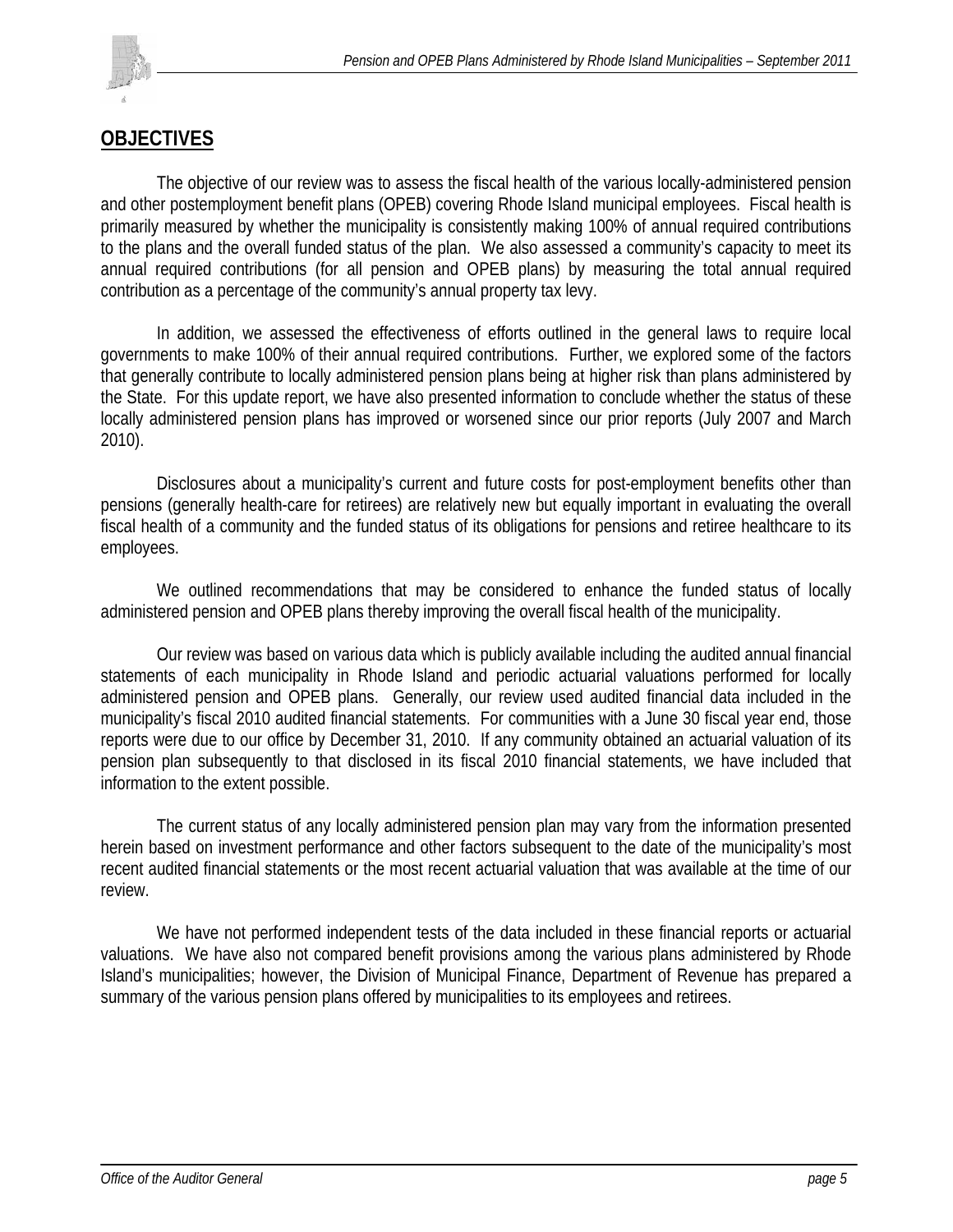

## **BACKGROUND**

 Public employee pension plans, both within Rhode Island and nationally, have been the subject of intense scrutiny and debate. The reasons are varied but include:

- significant and growing unfunded liabilities;
- questions about the sustainability of the plans;
- actual pension plan defaults in Alabama and imminent defaults on benefits more locally in Central Falls;
- the budgetary impact of escalating required contributions;
- the impact of recent market events on investment performance;
- future expectations on the performance of equity and fixed income investments and the related impact on choosing an appropriate investment return assumption to discount future benefits;
- the perennial debate over defined benefit vs. defined contribution plans and the comparability of benefits afforded participants in government sponsored vs. private sector plans;
- managing the legal challenges prompted by pension reform efforts; and
- maintaining retiree income security and its positive impact on the economy.

In general, most plan sponsors are struggling to contain escalating pension costs which result from past underfunding of the plans, employees generally retiring earlier and living longer, and the impact of recent investment losses which continue to affect nearly all plans.

In Rhode Island, the debate has been escalated by the high profile bankruptcy filing of the City of Central Falls, which was, in part, prompted by the near insolvency of its locally-administered pension plans. With little or no assets remaining in the plans, significant reductions in retiree benefits are proposed by the Receiver. Further, the funded status of the State-administered pension plans for state employees and teachers has declined despite pension reform measures enacted in recent years. This has resulted from investment losses in recent years, a recent downward revision to the assumed rate of return on investments (from 8.25% to 7.5%), as well as the more generic and global impact of increased longevity, earlier retirement ages, and guaranteed cost of living increases for retirees.

 Investment performance in recent years has had a severe impact on the funded status of pension plans and required contributions. The effect is somewhat muted by "smoothed-market" provisions employed by most plans which spread the highs and lows of annual investment performance over a longer period (e.g., five-year smoothing). While recent investment performance has improved, the impact of the prior investment losses is still being recognized in actuarial valuations due to these smoothed-market provisions.

Despite escalating pension costs, some entities have reduced contributions for budgetary reasons; thereby, deferring their obligation to fund the liabilities into the future and creating a much more serious and long-term financial problem. Many plans are severely underfunded which presents the risk that sufficient funds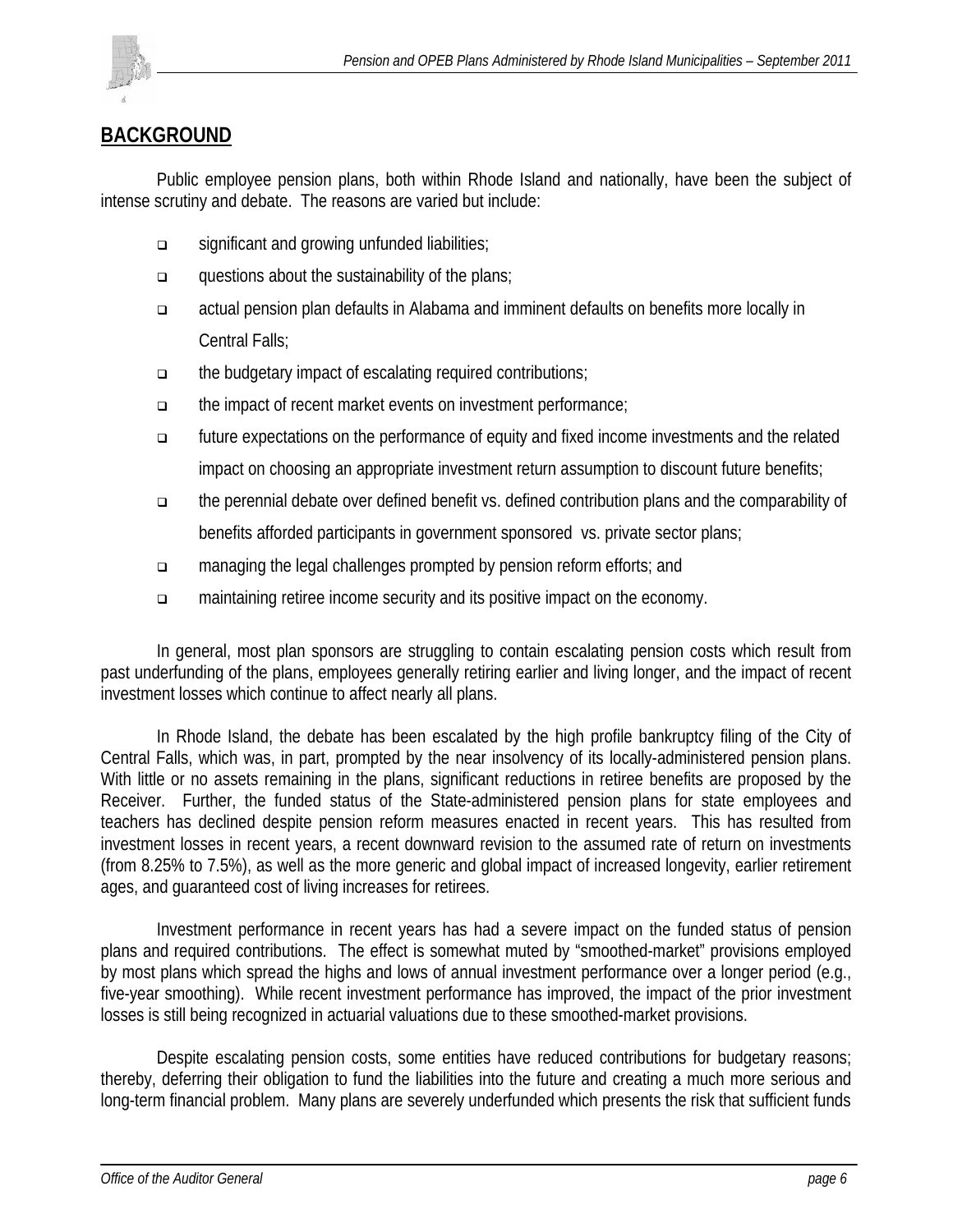

will not be available to meet promised benefits to retirees. It also undermines the overall fiscal health of the plan's sponsor.

 In the government environment, the annual cost of providing pension benefits can consume a significant portion of the annual operating budget. Failure to make annual required contributions to pension plans or invest pension assets prudently can ultimately increase the overall cost to the municipality. Additionally, granting generous benefits without consideration of the long-term costs can have a far-reaching impact on the overall fiscal health of the pension or OPEB plan and its government sponsor.

The Government Finance Officers Association (GFOA) included the following recommendation in its Advisory (October 2010) entitled *Responsible Management and Design Practices for Defined Benefit Pension Plans:*

> "The GFOA recommends that under no circumstance should state and local government plan sponsors engage in pension contribution holidays or make insufficient contributions. When employers skip an actuarially required contribution or make a smaller payment than required, they defer that cost to the future and jeopardize the long-term funding of the plan. When governing bodies arbitrarily reduce contributions to a plan, the resulting systemic underfunding ensures future financial shortfalls and places the burden for that shortfall on future taxpayers. These types of funding decisions compound future funding problems and are, in many instances, a leading cause of funding shortfalls."

Bond rating agencies have increased their focus and given additional weighting to the responsible management of unfunded pension and OPEB liabilities of governmental entities. The frequency of ratings downgrades precipitated by unfunded pension and OPEB obligations has increased. Consequently, access to the capital markets and the corresponding costs of borrowing for a community are increasingly tied to the responsible management of pension and OPEB obligations.

 Recent accounting pronouncements generate further focus and concern as governments are required to measure and disclose the future cost of OPEB (e.g., retiree health care) on an actuarial basis. In actuality, most OPEB plans operate on a pay-as-you-go basis without any accumulation of funds to provide for future benefits. Due to the escalating nature of healthcare costs and the time frame for which benefits are provided, the actuarial costs of such benefit programs are very significant. These unfunded liabilities warrant the same attention and funding commitment as those accruing from pension benefits.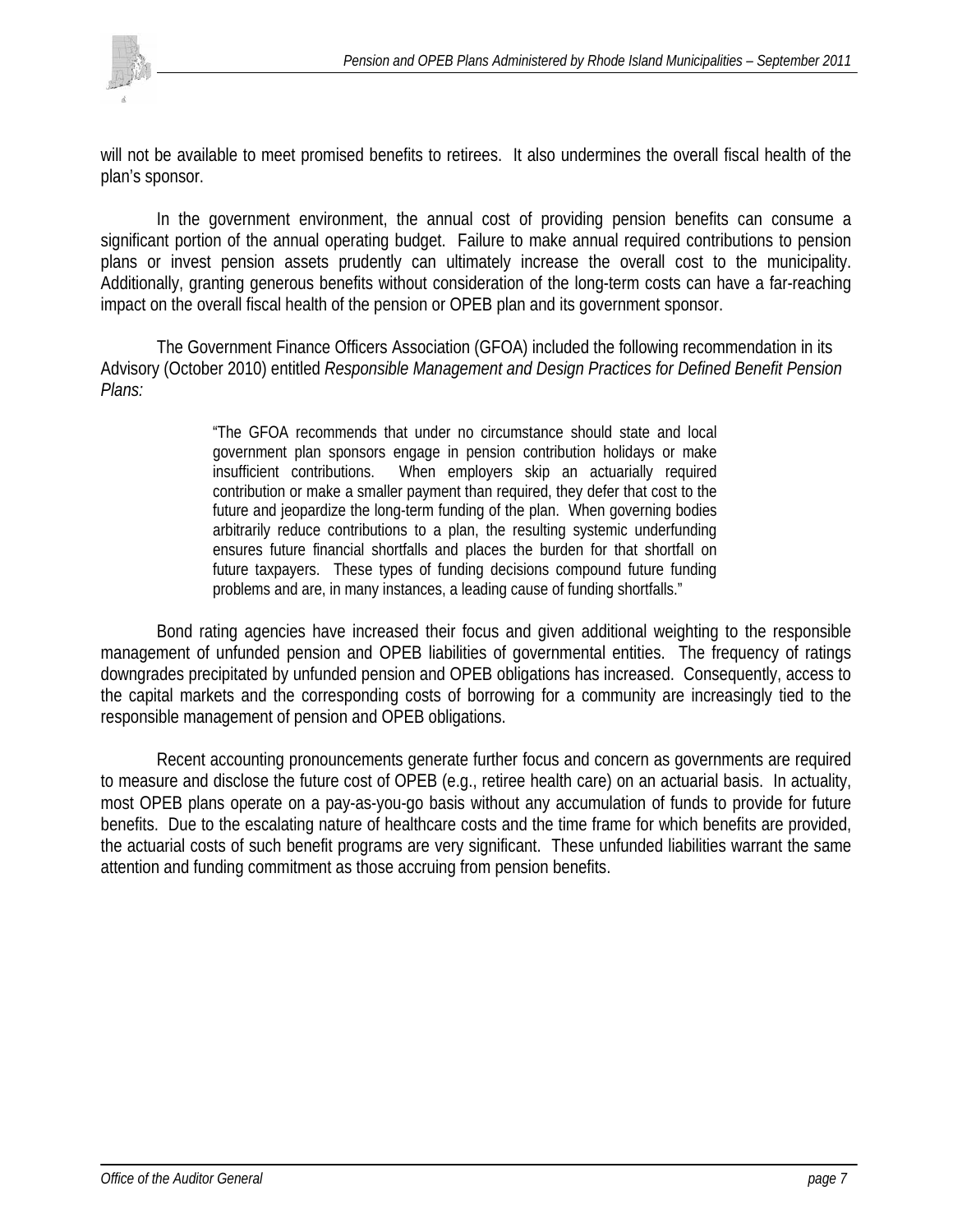### **OVERVIEW OF PENSION and OPEB PLANS COVERING RHODE ISLAND MUNICIPAL EMPLOYEES**

 Rhode Island municipal employees are covered by a variety of pension plans, some administered by the State, others administered by the municipality, and a few administered by employee unions. While the focus of this report is primarily defined benefit pension plans administered directly by Rhode Island municipalities, it is useful to understand the types of pension plans (defined benefit vs. defined contribution) and the variety of plans covering local public employees.

> **Defined benefit pension plan** – A pension plan having terms that specify the amount of pension benefits to be provided at a future date or after a certain period of time; the amount specified is a function of one or more factors such as age, years of service, and compensation.

> **Defined contribution plan** – A pension plan having terms that specify how contributions to a plan member's account are to be determined, rather than the amount of retirement income the member is to receive. The amounts received by a member will depend only on the amount contributed to the member's account, earnings on investments of those contributions, and forfeitures of contributions made for other members that may be allocated to the member's account.

> Source: *Governmental Accounting and Financial Reporting Standards* published by the Governmental Accounting Standards Board

### *Employees' Retirement System of Rhode Island (ERS) - Teachers*

- *Administered by State of Rhode Island*
- Covers local public school teachers
- Total plan assets \$3.4 billion (teachers share – fair value at June 30, 2010 )
- Unfunded Actuarial Accrued Liability \$4.1 billion at June 30, 2010 (valuation date)
- Funded ratio  $-48.4\%$  at June 30, 2010 (valuation date)

All local school teachers are members of the Employees' Retirement System (ERS) of the State of Rhode Island (pursuant to General Law section 16-16-2). That plan also covers state employees and is administered by the State. The employer contribution to the plan for teachers is shared between the local school district and the State (fiscal 2011 – 7.76% State and 11.25% local for a total employer contribution rate of 19.01% in fiscal 2011). Teachers contribute 9.5% of their salaries. The municipality has no responsibility for administering the plan and its primary obligation is to make annual required contributions. Separate actuarial valuations are not performed for each school district – all districts contribute at the same employer contribution rate which is shared with the State.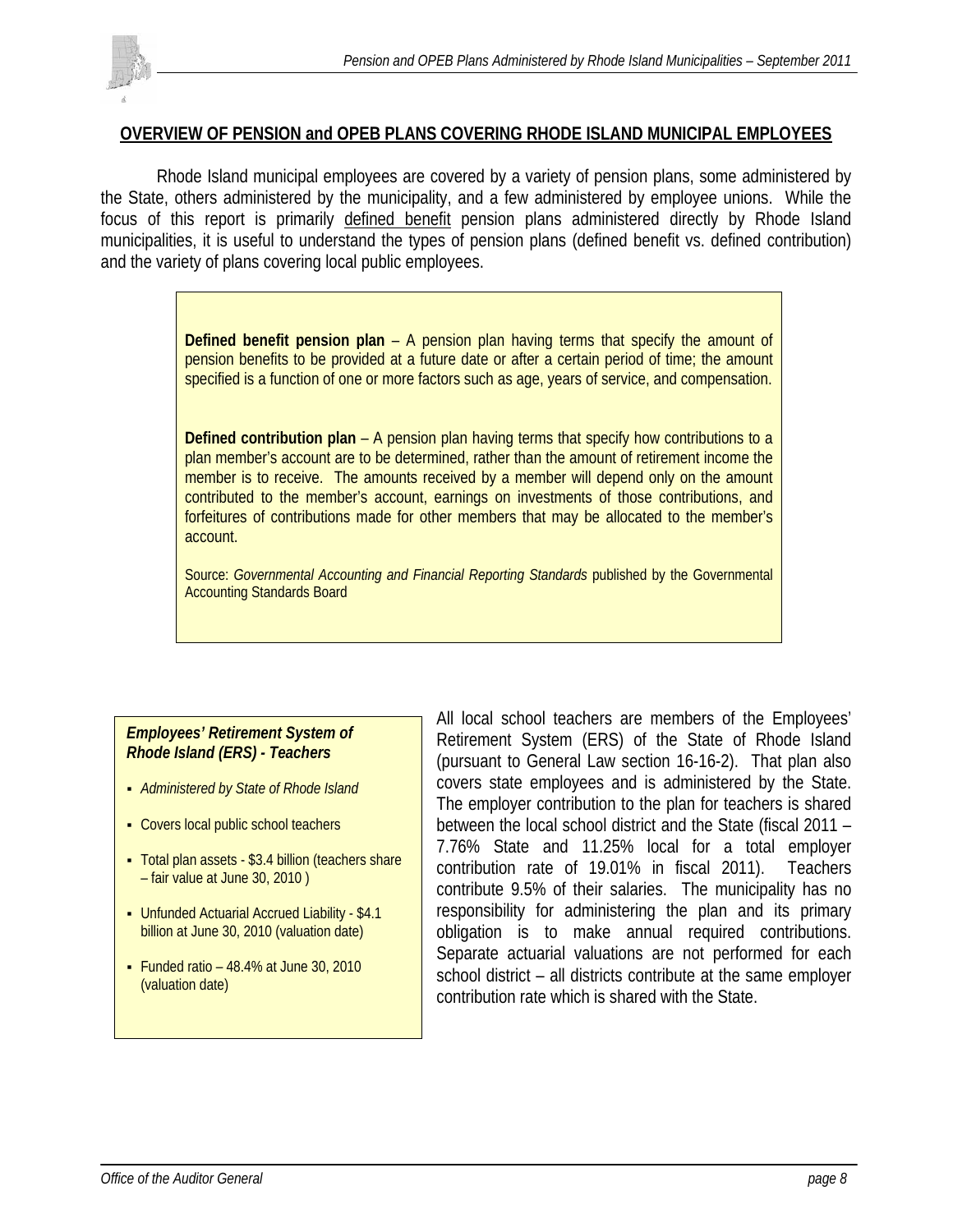



- *Administered by State of Rhode Island*
- Covers various categories of municipal employees - general, police and fire
- Total plan assets \$1 billion fair value at June 30, 2010
- Unfunded Actuarial Accrued Liability \$430 million at June 30, 2010 (valuation date)
- Composite Funded ratio 73.6% at June 30, 2010 (valuation date)

Some municipal employees participate in the Municipal Employees' Retirement System (MERS) of the State of Rhode Island which is administered by the State. That system is a voluntary multiple-employer agent plan. The State acts as administrative agent but assumes no funding responsibility. A municipality may have multiple units covering specific groups of employees (e.g., police, fire, general employees) -- separate actuarial valuations are performed for each participating entity. The municipality has no responsibility for administering the plan but is required to make annual required contributions as determined by the actuary specifically for that unit.

Some municipal employees are covered by pension plans administered by their employee union. In these instances the municipality's obligation is solely to make annual required employer contributions.

#### *Locally-Administered Pension Plans*

- *Administered by local governments*
- Covers various categories of municipal employees - general, police and fire
- Total plan assets \$1.4 billion (as of most recent data available in FY 2010 audit reports or more current actuarial valuations)
- Unfunded Actuarial Accrued Liability \$2.1 billion (as of most recent audit reports or current actuarial valuations)
- Collective funded ratio 40.3% (as of the most recent information included in fiscal 2010 audit reports or current actuarial valuations)

Many municipalities have established pension plans for their employees where the city or town is solely responsible for all aspects of the administration and funding of plan benefits. In these instances, the municipality is responsible for determining plan provisions, obtaining actuarial valuations, making required contributions, investing assets and paying benefits to retirees.

 Twenty four Rhode Island communities have created one or more pension plans, which they administer for their employees. The actuarial value of assets collectively held by these plans was nearly \$1.4 billion and the collective unfunded actuarial accrued liability for future benefits (for only these locally-administered pension plans) was nearly \$2.1 billion (as of the most recent actuarial valuation referenced in their June 30, 2010 financial statements or more current actuarial valuations).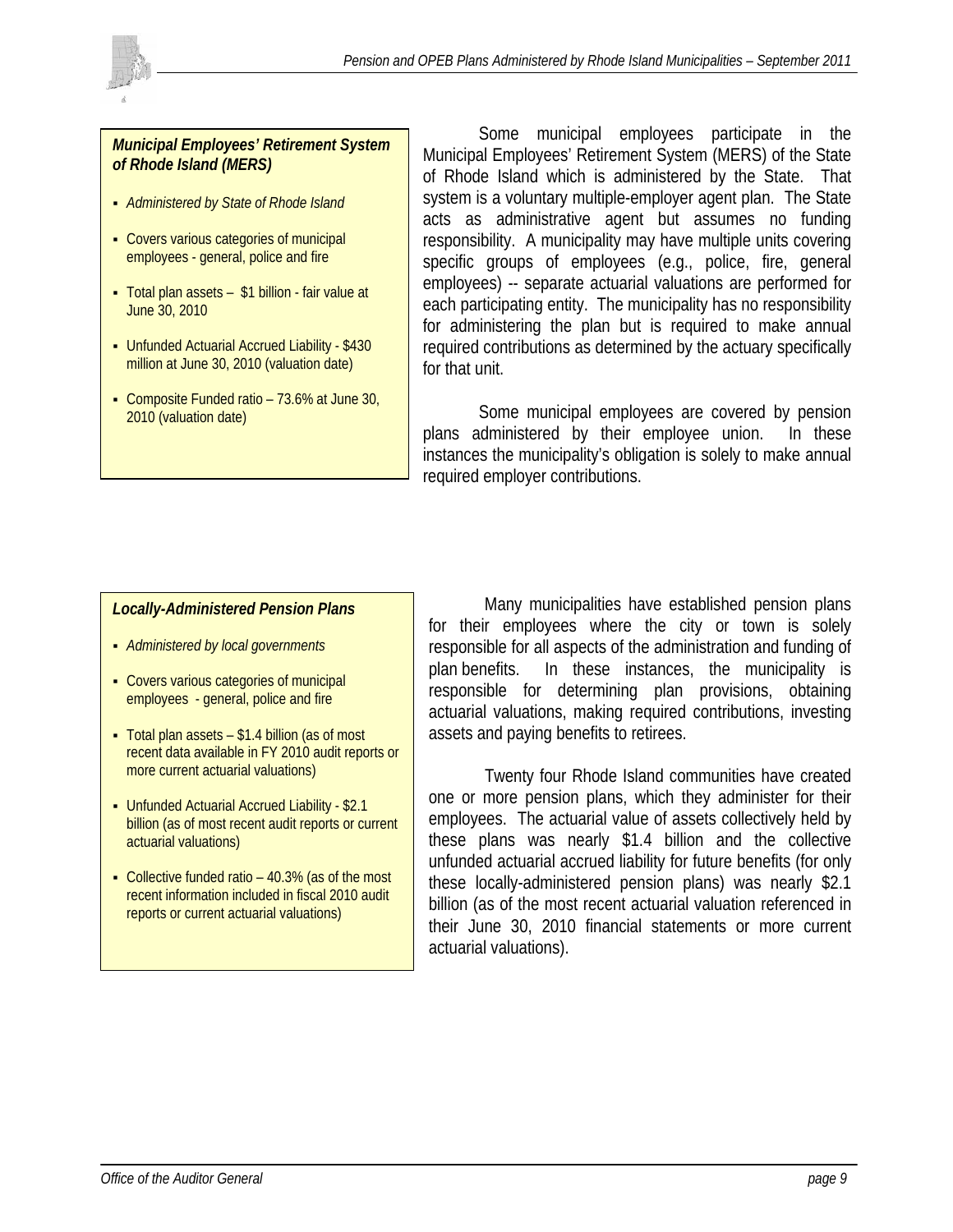

#### *Locally-Administered OPEB Plans*

- *Administered by local governments*
- Covers various categories of teachers, municipal employees - general, police and fire
- Total plan assets \$27.5 million (as of most recent data available in FY 2010 audit reports)
- Unfunded Actuarial Accrued Liability \$3.5 billion (as of most recent audit reports)
- Collective funded ratio less than 1% (as of the most recent information included in fiscal 2010 audit reports)

 Many municipalities have established other postemployment benefit programs (OPEB) for their employees which generally consist of retiree healthcare benefits. For these OPEB plans, the city or town is solely responsible for all aspects of the administration and funding of plan benefits. Additionally, the municipality is responsible for determining plan provisions, obtaining actuarial valuations, making required contributions, investing assets, and paying benefits to retirees. Although pension benefits for teachers are provided through the State-administered Employees' Retirement System, retiree healthcare benefits are provided through the municipality. Teachers may opt to purchase retiree healthcare coverage through the State's OPEB plan but the State assumes no funding obligation for benefits.

 Most Rhode Island communities have created one or more OPEB plans, which they administer for their employees. The actuarial value of assets collectively held by these plans was only \$27.5 million and the collective unfunded actuarial accrued liability for future benefits (for only these locally-administered OPEB plans) was nearly \$3.5 billion (as of the most recent actuarial valuation referenced in their June 30, 2010 financial statements).

 A schedule on page 11 lists the various plans that each Rhode Island municipality administers or participates in.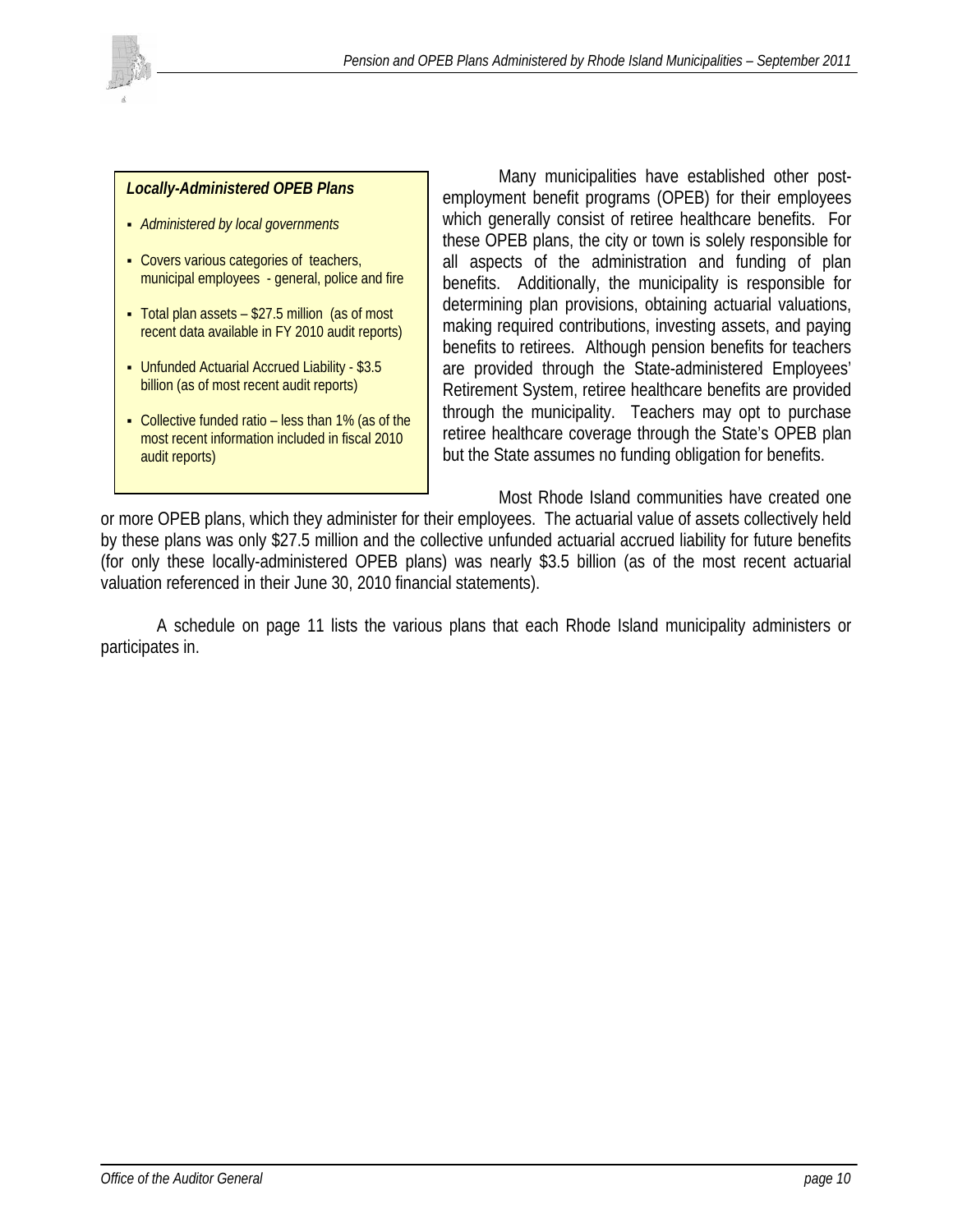# **Rhode Island Municipalities' Defined Benefit Pension and OPEB Plans**

|                         | <b>ERS</b>      |                  | <b>MERS</b>   |           | <b>OTHER</b><br><b>PLANS</b> |                 | <b>OPEB</b>                                                                                                                 |              |
|-------------------------|-----------------|------------------|---------------|-----------|------------------------------|-----------------|-----------------------------------------------------------------------------------------------------------------------------|--------------|
|                         |                 |                  |               |           |                              |                 | <b>LOCAL PENSION PLANS</b>                                                                                                  |              |
|                         |                 |                  |               |           | Not                          |                 |                                                                                                                             |              |
|                         |                 | Municipal        |               |           | Administered by              | Administered    |                                                                                                                             |              |
| Municipality            | <b>Teachers</b> | <b>Employees</b> | <b>Police</b> | Fire      | Municipality                 | by Municipality | <b>Covered employees</b>                                                                                                    | <b>PLANS</b> |
| <b>Barrington</b>       | $\bullet$       | $\bullet$        | $\bullet$     | $\bullet$ |                              |                 |                                                                                                                             |              |
| <b>Bristol</b>          | (a)             | $\bullet$        | $\bullet$     | $\bullet$ |                              | $\bullet$       | Police (prior to 3/22/98)                                                                                                   | $\bullet$    |
| <b>Burrillville</b>     | $\bullet$       | $\bullet$        | $\bullet$     |           |                              |                 |                                                                                                                             | $\bullet$    |
| <b>Central Falls</b>    | $\bullet$       | $\bullet$        |               |           |                              | $\bullet$       | Police & Fire 1% (prior to 7/1/72) and<br>Police & Fire (after 7/1/72)                                                      | $\bullet$    |
| Charlestown             | (a)             | $\bullet$        | $\bullet$     |           |                              |                 |                                                                                                                             | $\bullet$    |
| Coventry                | $\bullet$       |                  |               |           |                              |                 | Municipal Employees, Police, School<br>Employees (except teachers)                                                          |              |
|                         |                 |                  |               |           |                              |                 | Police & Fire EE's Pension Plan (prior to                                                                                   |              |
| Cranston                | $\bullet$       |                  | $\bullet$     |           | $\bullet$                    |                 | 7/1/95                                                                                                                      |              |
| Cumberland              | $\bullet$       | $\bullet$        |               | $\bullet$ |                              | $\bullet$       | Police and other former employees                                                                                           | $\bullet$    |
| <b>East Greenwich</b>   | $\bullet$       | $\bullet$        | $\bullet$     |           |                              |                 |                                                                                                                             | $\bullet$    |
| <b>East Providence</b>  | $\bullet$       | $\bullet$        |               |           |                              | $\bullet$       | Fire & Police                                                                                                               | $\bullet$    |
| <b>Exeter</b>           | (a)             | (a)              |               |           |                              |                 |                                                                                                                             | (a)          |
| Foster                  | $\bullet$       | $\bullet$        | $\bullet$     |           |                              |                 |                                                                                                                             | $\bullet$    |
| Glocester               | $\bullet$       | $\bullet$        | $\bullet$     |           |                              |                 |                                                                                                                             | $\bullet$    |
| Hopkinton               | (a)             | $\bullet$        | $\bullet$     |           |                              |                 |                                                                                                                             | (a)          |
| Jamestown               | $\bullet$       | $\bullet$        |               |           |                              | $\bullet$       | Police                                                                                                                      | $\bullet$    |
| <b>Johnston</b>         | $\bullet$       | $\bullet$        |               | $\bullet$ |                              | $\bullet$       | Police, Fire (prior to 7/1//99)                                                                                             | $\bullet$    |
| Lincoln                 | $\bullet$       | $\bullet$        |               | $\bullet$ | $\bullet$                    | $\bullet$       | Police & Fire & Town and School                                                                                             | $\bullet$    |
| <b>Little Compton</b>   | $\bullet$       |                  |               |           |                              | $\bullet$       | Town employees other than certified<br>teachers                                                                             | $\bullet$    |
| Middletown              | $\bullet$       | $\bullet$        | $\bullet$     | $\bullet$ |                              | $\bullet$       | Generally, employees hired prior to 7/1/01                                                                                  | $\bullet$    |
| Narragansett            | $\bullet$       |                  |               |           |                              | $\bullet$       | Police (prior to 7/1/78) and Town Plan                                                                                      | $\bullet$    |
| New Shoreham            | $\bullet$       | $\bullet$        | $\bullet$     |           |                              |                 |                                                                                                                             | $\bullet$    |
| <b>Newport</b>          | $\bullet$       | $\bullet$        |               |           |                              | $\bullet$       | <b>Fire and Police</b>                                                                                                      | $\bullet$    |
| North Kingstown         | $\bullet$       | $\bullet$        | $\bullet$     | $\bullet$ |                              |                 |                                                                                                                             | $\bullet$    |
| <b>North Providence</b> | $\bullet$       | $\bullet$        |               | $\bullet$ |                              | $\bullet$       | <b>Police Pension Plan</b>                                                                                                  | $\bullet$    |
| <b>North Smithfield</b> | $\bullet$       | $\bullet$        | $\bullet$     |           |                              |                 |                                                                                                                             | $\bullet$    |
| Pawtucket               | $\bullet$       | ٠                |               |           |                              |                 | Pre Fiscal 1974 Police & Fire (pay as you<br>go), and Post Fiscal 1974 Police and Fire                                      | $\bullet$    |
| Portsmouth              | $\bullet$       |                  |               |           |                              | $\bullet$       | Full-time Town employees except teachers                                                                                    | $\bullet$    |
| Providence              | $\bullet$       |                  |               |           | $\bullet$                    | $\bullet$       | All city employees except teachers                                                                                          | $\bullet$    |
| Richmond                | (a)             | $\bullet$        | $\bullet$     |           |                              |                 |                                                                                                                             | (a)          |
| <b>Scituate</b>         | $\bullet$       | $\bullet$        |               |           |                              | $\bullet$       | Police                                                                                                                      | $\bullet$    |
| Smithfield              |                 |                  |               |           |                              |                 | Police (prior to 7/1/99), Fire                                                                                              |              |
| South Kingstown         | $\bullet$       | $\bullet$        | $\bullet$     | $\bullet$ |                              |                 |                                                                                                                             | $\bullet$    |
| Tiverton                | $\bullet$       | $\bullet$        |               | $\bullet$ |                              | $\bullet$       | Police                                                                                                                      | $\bullet$    |
| Warren                  | (a)             | $\bullet$        | $\bullet$     | $\bullet$ |                              |                 |                                                                                                                             | $\bullet$    |
| Warwick                 |                 |                  |               |           |                              |                 | City Employees, Police Pension I and Fire<br>Pension, Police Pension II, Fire Pension II,<br><b>Public School Employees</b> |              |
| West Greenwich          | (a)             | $\bullet$        | $\bullet$     |           |                              |                 |                                                                                                                             | $\bullet$    |
| <b>West Warwick</b>     | $\bullet$       |                  |               |           |                              | $\bullet$       | Full time town ee's (except teachers) &<br><b>Police and Fire</b>                                                           | $\bullet$    |
| Westerly                | $\bullet$       | $\bullet$        |               |           | $\bullet$                    | $\bullet$       | Police                                                                                                                      | $\bullet$    |
| Woonsocket              | $\bullet$       | $\bullet$        | $\bullet$     | $\bullet$ |                              | $\bullet$       | Police (hired prior to 7/1/80) & Fire (hired<br>prior to 7/1/85)                                                            | $\bullet$    |

(a) - The Town is a member of a regional school district which offers this plan.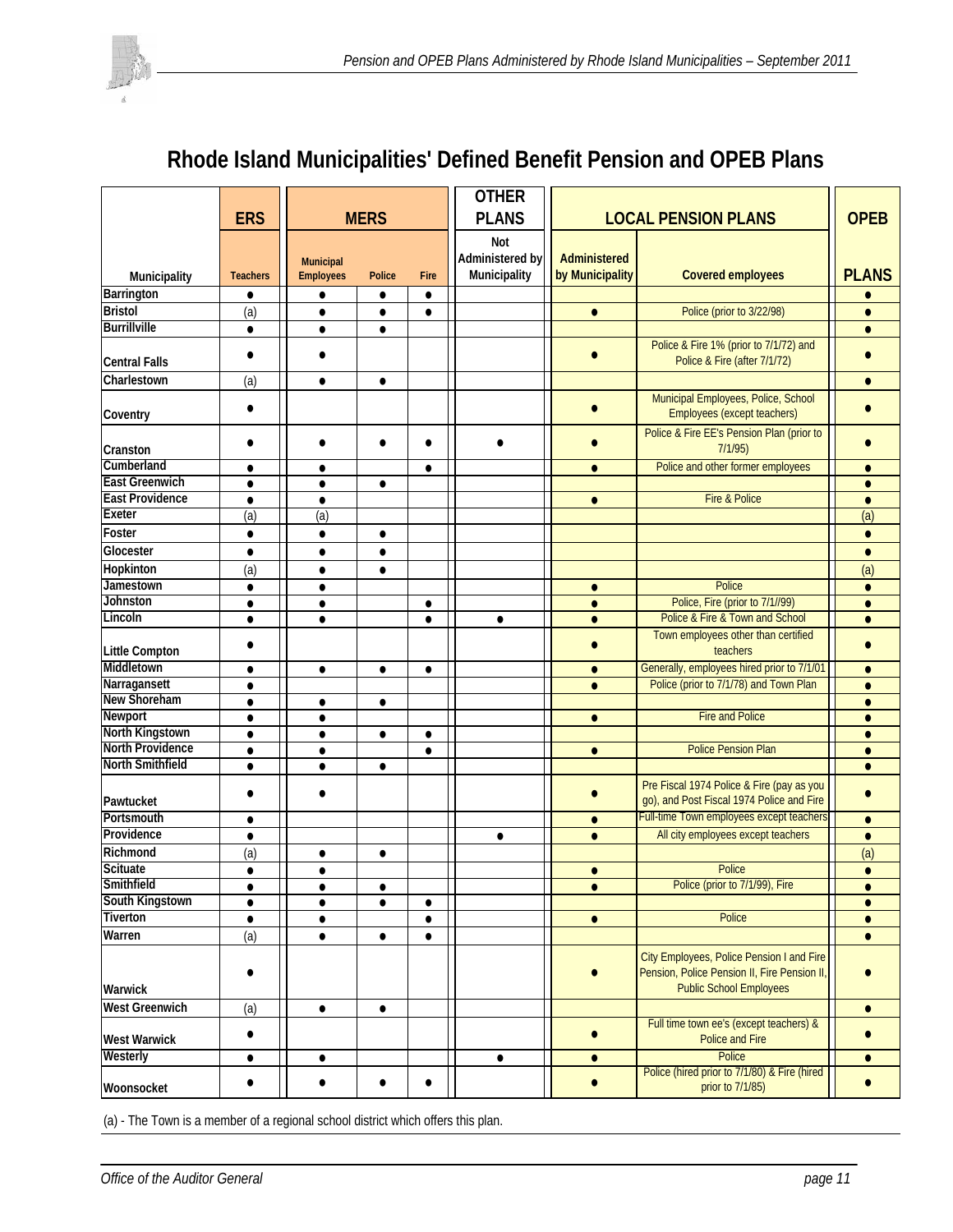

### **Accounting Principles Applicable To Governmental Pension and OPEB Plans**

 The Governmental Accounting Standards Board (GASB) issues accounting principles for governmental entities. In general, these accounting principles (1) require that periodic actuarial valuations be performed of governmental pension and OPEB plans, (2) define the acceptable actuarial methods that can be used in valuing pension benefit and OPEB liabilities, (3) define the annual amount that must be recognized as an expense (whether actually contributed or not) on a government's financial statements and (4) specify the pension and OPEB related disclosures that must be included in the annual financial reports of a governmental entity.

 These accounting principles do not mandate how a government actually funds its pension and other postemployment benefit costs. A municipality that fails to contribute 100% of the annual required contribution to its pension or OPEB plan must disclose the actual amount contributed and report the full annual required contribution amount (funded and unfunded portion) as an expense in its government-wide financial statements. The amount reported in the fund level financial statements is only the actual amount funded. A municipality's government-wide financial statements should reflect, as a long-term liability, the cumulative difference between the annual required contribution amount and the amount actually contributed to its pension plan.

Governments are required to include basic information about their pension and OPEB plans that allows a reader of the financial statements to determine the unfunded actuarial accrued liability, the overall funded status of the plan and whether actual contributions are equal to 100% of annual required amounts.

### **Proposed changes to Accounting Principles Applicable to Pension Plan Costs**

GASB is currently contemplating wide–ranging and controversial changes to the financial reporting standards for governments that participate in or sponsor defined benefit pension plans for their employees. An exposure draft of proposed changes was released in June 2011.

One of the more significant changes proposed includes recognition of the entire unfunded pension liability on the government's financial statements rather than the cumulative amount of annual required contributions not made as is the current requirement. Additionally, when existing assets are insufficient to fund all future liabilities, a discount rate different from the assumed investment rate of return (e.g., high grade municipal bond index rate) must be used for that portion of the unfunded liability. Other proposed changes include limiting the permitted actuarial cost methods allowed and "delinking" funding methodologies from financial reporting requirements.

While these changes are not yet effective and may change due to comments made to the exposure draft and GASB's due process response to those comments, the proposed accounting changes will have a significant impact on the financial results reported by all governmental entities. Accordingly, a discussion of the future status of pension plans should also reflect the newly proposed accounting standards impacting the measurement and financial reporting of pension liabilities. Similar proposed changes are expected for employer recognition of OPEB costs.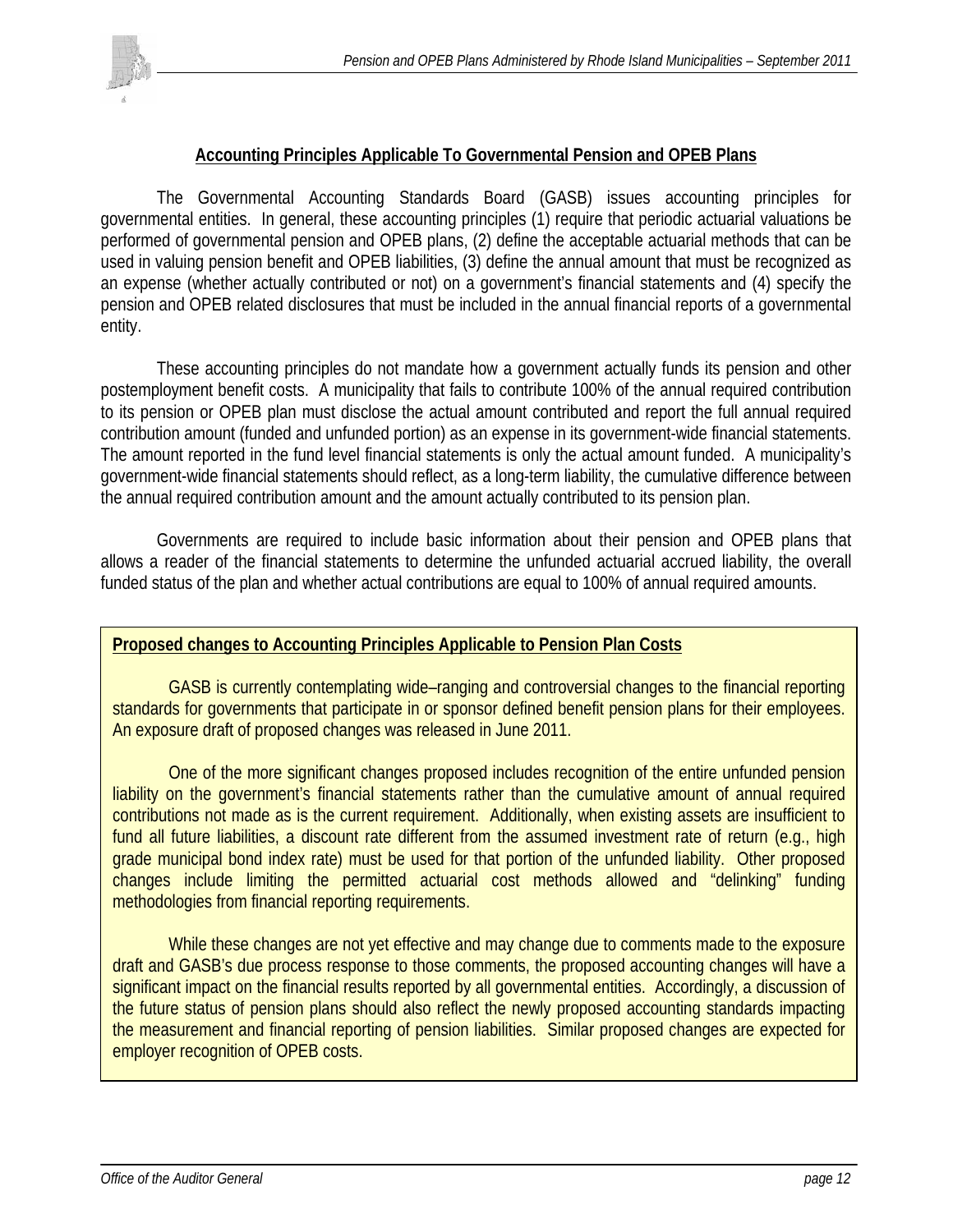

# **MEASURING THE FISCAL HEALTH OF PENSION PLANS ADMINISTERED BY RHODE ISLAND MUNICIPALITIES**

 The primary objective of a defined benefit pension plan is to pay current and future benefits to its members. These benefit obligations cannot be met without the appropriate level of available assets. Many factors such as investment market volatility, changes in benefits, and changes in membership can affect the assets and liabilities or funding status of a plan. Proper planning and management is required to ensure that plan assets will be sufficient to support future liabilities. Periodic actuarial valuations are a tool used by management to assess the development of the liability components of the plan and how they relate to plan assets.

 Various measures can be used in assessing the fiscal health of a pension plan. We have selected the following measures because they are both appropriate and, generally, readily available from either periodic actuarial valuations or the annual audited financial statements of a governmental entity.

| Annual required<br>contribution (ARC)                   | The amount required to be contributed to the plan as determined by an actuary in<br>accordance with the plan's actuarial funding methodology and assumptions.<br>Any<br>contribution amount less than 100% of the ARC warrants attention.                                                                                                                                                                                                                                                                                                                                                              |
|---------------------------------------------------------|--------------------------------------------------------------------------------------------------------------------------------------------------------------------------------------------------------------------------------------------------------------------------------------------------------------------------------------------------------------------------------------------------------------------------------------------------------------------------------------------------------------------------------------------------------------------------------------------------------|
| Net pension<br>obligation<br>(NPO)                      | When a government contributes 100% of the ARC, no liability is required to be<br>presented on the face of the government's financial statements. When less than 100%<br>of the ARC is contributed, the difference between the ARC and the actual contribution<br>is reflected as a liability on the government's government-wide financial statements and<br>is referred to as the net pension obligation. When an NPO exists on a government's<br>financial statements, this amount represents the cumulative effect of contributions that<br>should have been, but were not, made to a pension plan. |
| Unfunded actuarial<br>accrued liability<br>(UAAL)       | The Actuarial Accrued Liability (AAL) is the present value of fully projected benefits<br>attributable to service credit that has been earned. The Unfunded Actuarial Accrued<br>Liability (UAAL) is the difference between the AAL and the actuarial value of assets<br>available to pay benefits.                                                                                                                                                                                                                                                                                                    |
| Funded ratio -<br>overall funding<br>status of the plan | The funded ratio of a pension plan is the relative value of the plan's assets and<br>liabilities. The Plan's funded ratio is determined by dividing the actuarial value of<br>assets by the actuarial value of liabilities.                                                                                                                                                                                                                                                                                                                                                                            |
| Investment<br>Performance                               | In addition to contributions, investment income is another source of funds to provide<br>current and future pension benefits. Investment performance can be measured against<br>the actuarial assumed rate of return and investment returns obtained by other similar<br>investors.                                                                                                                                                                                                                                                                                                                    |

 Ultimately, the pertinent considerations regarding funding a public pension plan is the ability of the plan sponsor to continue to pay promised benefits and to make required contributions without causing fiscal stress; and whether the plan's unfunded liability is being amortized over an appropriate time frame.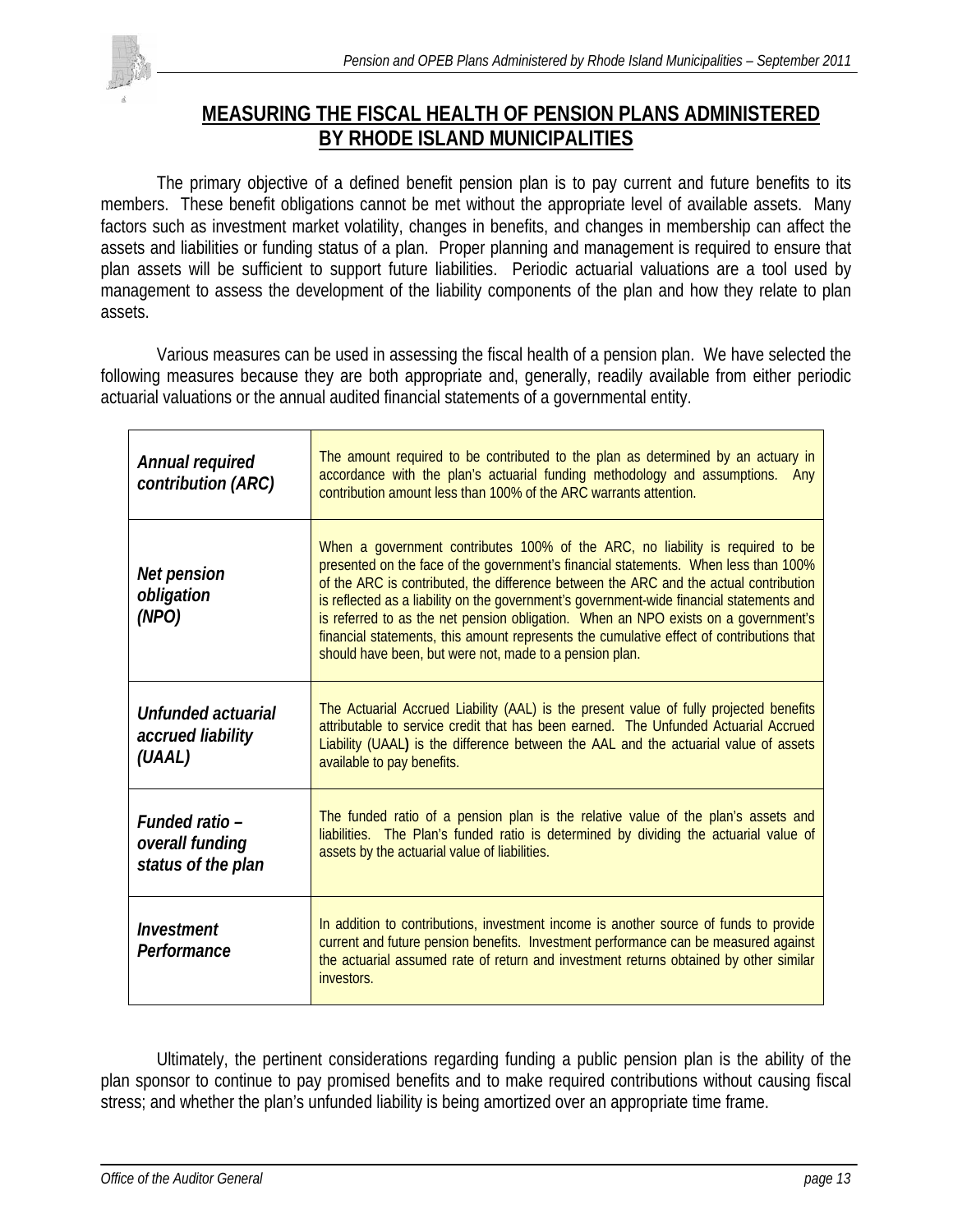We identified 24 plans administered by 18 municipalities that we considered to be at risk.

| Locally-administered Pension Plans Considered at Risk |                     |                  |                 |               |             |  |  |  |  |
|-------------------------------------------------------|---------------------|------------------|-----------------|---------------|-------------|--|--|--|--|
|                                                       |                     |                  |                 |               | % of ARC    |  |  |  |  |
|                                                       |                     | Date of          | <b>Unfunded</b> | <b>Funded</b> | made in     |  |  |  |  |
| <b>Municipality</b>                                   | <b>Pension Plan</b> | <b>Valuation</b> | Liability       | Ratio         | Fiscal 2010 |  |  |  |  |

#### *Category 1 - Plan is nearly insolvent and sponsoring municipality is in bankruptcy.*

| <b>ICentral Falls</b> | Police & Fire (after 7/1/72) John Hancock | 7/1/2010 | 33.592.234 | 16.2% | 0%I  |
|-----------------------|-------------------------------------------|----------|------------|-------|------|
| <b>ICentral Falls</b> | IPolice & Fire (prior to 7/1/72) 1%       | 7/1/2010 | 12,966,446 | 8.8%  | 100% |

*Category 2 - Plan is significantly underfunded (<60%) and annual contributions are less than annual required amounts.*

| Coventry               | School EE's Pension Plan                          | 9/1/2008   | 18,340,664  | 36.9% | 34% |
|------------------------|---------------------------------------------------|------------|-------------|-------|-----|
| Coventry               | <b>Police Pension Plan</b>                        | 7/1/2009   | 39,846,988  | 16.5% | 74% |
| Coventry               | Town's Municipal EE Retirement Plan               | 7/1/2009   | 9,537,773   | 29.3% | 68% |
| Cranston               | Police & Fire EE's Pension Plan (prior to 7/1/95) | 7/1/2010   | 244,833,000 | 15.8% | 87% |
| Cumberland             | Town of Cumberland's Pension Plan                 | 7/1/2010   | 15,431,400  | 38.9% | 16% |
| <b>East Providence</b> | Firemen's & Policemen's Pension Plan              | 10/31/2010 | 64,990,000  | 47.8% | 20% |
| Johnston               | <b>Police</b>                                     | 7/1/2009   | 37,209,735  | 27.6% | 87% |
| <b>Scituate</b>        | <b>Police Pension Plan</b>                        | 4/1/2009   | 7,481,437   | 23.4% | 67% |
| <b>Tiverton</b>        | Policemen's Pension Plan                          | 7/1/2010   | 8,896,000   | 38.8% | 0%  |
| Warwick                | Police Pension I & Fire Pension Plan              | 7/1/2009   | 210,371,727 | 26.6% | 67% |
| <b>West Warwick</b>    | Town Plan                                         | 7/1/2010   | 98,006,445  | 26.3% | 43% |
| Westerly               | <b>Police Pension Plan</b>                        | 7/1/2010   | 13,111,553  | 55.2% | 87% |

*Category 3 - Plan is significantly underfunded (<60%) but current contributions are near or equal to 100% of annual required amounts.*

| <b>Johnston</b>   | Fire (prior to 7/1/99)        | 7/1/2009  | 47,625,201  | 26.8% | 94%  |
|-------------------|-------------------------------|-----------|-------------|-------|------|
| Newport           | <b>Firemen's Pension Plan</b> | 7/1/2010  | 51,210,293  | 37.6% | 105% |
| Newport           | Policemen's Pension Plan      | 7/1/2010  | 32,625,856  | 56.4% | 108% |
| Pawtucket         | Post 1974 Policemen & Firemen | 7/1/2009  | 130,392,959 | 29.6% | 97%  |
| <b>Providence</b> | ERS of the City of Providence | 6/30/2010 | 828,484,000 | 34.1% | 96%  |
| <b>Smithfield</b> | Police (prior to 7/1/99)      | 7/1/2010  | 19,200,349  | 11.4% | n/a  |

*Category 4 - Plan is more than 60% funded but annual contributions are significantly less than required amounts (<80%) and/or generally declining over a multi-year period.* 

| Narragansett            | Town Plan                                              | 7/1/2010 | 23.144.132 | 69.9% | 63% |
|-------------------------|--------------------------------------------------------|----------|------------|-------|-----|
| <b>North Providence</b> | <b>Police Pension Plan</b>                             | 7/1/2007 | 9.370.009  | 68.5% | 49% |
| <b>Smithfield</b>       | <b>Fire Pension Plan</b>                               | 7/1/2010 | 3,796,223  | 74.1% | 39% |
| Woonsocket              | Police (pre 7/1/80) and Fire (pre 7/1/85) Pension Plan | 7/1/2010 | 30,205,140 | 69.1% | 1%  |

See Note 1 – page 47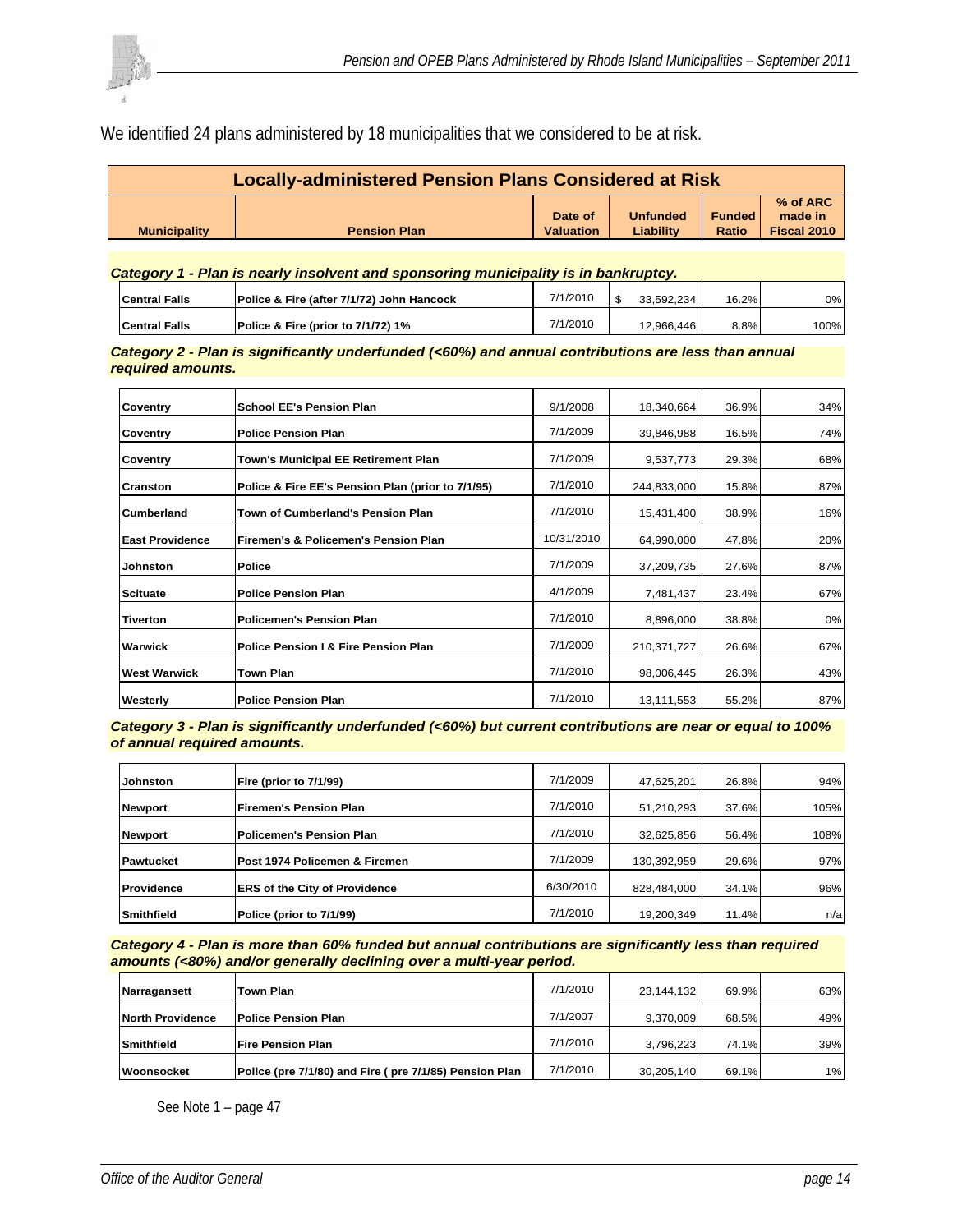The plans in the preceding table are listed alphabetically by municipality within each risk category. Our assessment of plans includes information included in the municipality's fiscal 2010 audited financial statements and in certain instances more current actuarial valuations provided by the municipalities.

 The 12 locally-administered plans not considered at risk (those excluded from the preceding tables) still require continual commitment to fund the plan responsibly by contributing 100% of annual required amounts and move toward fully funding the plan. Options to merge the plan into the Municipal Employees' Retirement System to reduce administrative costs and enhance investment performance and diversification should still be pursued.

### **Annual Required Contribution**

#### *Annual Required Contribution*

The amount required to be contributed to the plan as determined by an actuary in accordance with the plan's actuarial funding methodology and assumptions. Any contribution amount less than 100% of the ARC warrants attention.

 Consistently funding 100% of the annual required contribution (ARC) to a pension plan is one of the best indicators of an entity's commitment to making incremental progress in meeting its obligation to employees and retirees for pension benefits. If annual required contributions are consistently made, funding ratios will increase and the plan should eventually become fully funded. The table on page 16 demonstrates the actual percentage of the annual required contribution made by each locally administered pension plan over the five-year period 2006 - 2010.

 The aforementioned table highlights that twelve municipalities substantially underfund their respective annual required contribution for certain plans - Central Falls (1 of 2 plans), Coventry, Cumberland, East Providence, Narragansett, North Providence, Scituate, Smithfield, Tiverton, Warwick (1of 5 plans), West Warwick, and Woonsocket. Additionally, the amount contributed by Cranston to its Police and Fire Plan is declining compared to the prior year.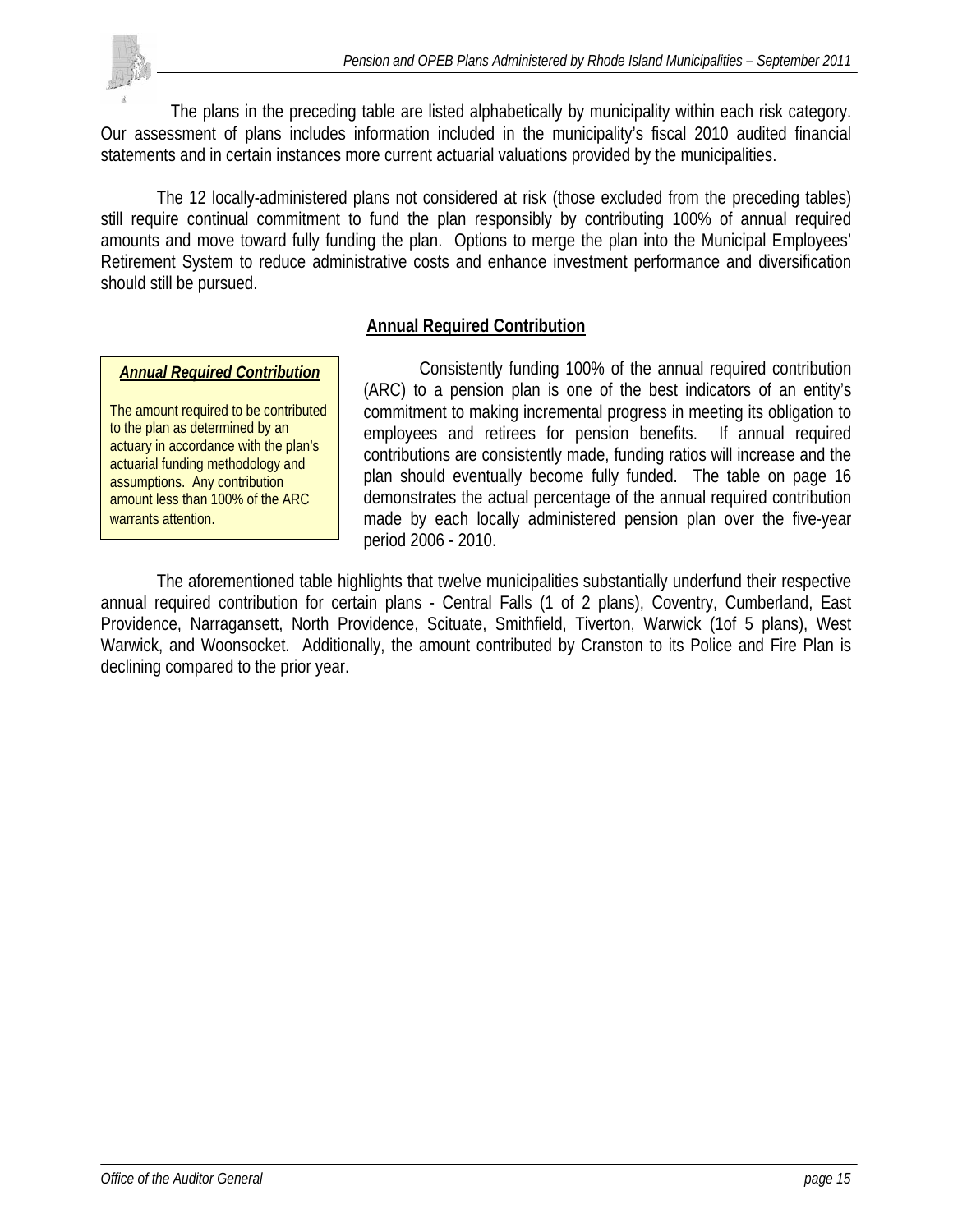# **Rhode Island Municipal Pension Plans - Percentage of Annual Required Contributions Made - Fiscal Years 2006-2010**

|                         | =actual contribution is <80% of ARC                                                           | 2006                   |                   | 2007                                |                   | 2008                                |                   | 2009                              |                   |            |                                   | 2010                            |                   |                                                                                                                    |
|-------------------------|-----------------------------------------------------------------------------------------------|------------------------|-------------------|-------------------------------------|-------------------|-------------------------------------|-------------------|-----------------------------------|-------------------|------------|-----------------------------------|---------------------------------|-------------------|--------------------------------------------------------------------------------------------------------------------|
| <b>Municipality</b>     | <b>Pension Plan</b>                                                                           | ARC                    | %                 | <b>ARC</b>                          | $\%$              | <b>ARC</b>                          | $\%$              | <b>ARC</b>                        | %                 | <b>ARC</b> |                                   | Contributions                   | %                 | Comments                                                                                                           |
| <b>Bristol</b>          | Police Pension Plan (prior to 3/22/98)                                                        | 438.015                | 53%               | 540.519                             | 117%              | 620.203                             | 127%              | 640,220                           | 100%              | ۱۹         | 770.003 \$                        | 865,433                         | 112%              | consistently funding at least 100% since 2007                                                                      |
| <b>Central Falls</b>    | Police & Fire John Hancock (after 7/1/72)                                                     | 1,949,325              | 8%                | 2,108,373                           | 28%               | 2,108,373                           | 58%               | 2,573,298                         | 0%                |            | 2,573,298                         |                                 | 0%                | substantial underfunding of ARC                                                                                    |
|                         | Police & Fire 1% (prior to 7/1/72)                                                            | 974,873                | 127%              | 1,276,317                           | 99%               | 1,276,317                           | 100%              | 1,265,866                         | 100%              |            | 1,265,866                         | 1,260,318                       | 100%              | consistently funding approximately 100% of ARC                                                                     |
| Coventry                | Town's Municipal EE Retirement Plan<br><b>Police Pension Plan</b><br>School EE's Pension Plan | 1,443,927<br>5,479,790 | 13%<br>28%<br>n/a | 1,567,266<br>4,921,572<br>1,077,105 | 60%<br>88%<br>63% | 1.361.081<br>4,071,928<br>1,077,105 | 58%<br>68%<br>64% | 806.558<br>3,084,953<br>1,974,659 | 89%<br>83%<br>35% |            | 806,558<br>3,084,953<br>1,974,659 | 550.000<br>2,274,733<br>672,228 | 68%<br>74%<br>34% | substantial underfunding of ARC<br>substantial underfunding of ARC<br>substantial underfunding of ARC - see Note 2 |
| Cranston                | Police & Fire EE's Pension Plan (prior to 7/1/95)                                             | 21.723.021             | 98%               | 21,723,021                          | 100%              | 20,785,343                          | 96%               | 20,062,219                        | 95%               |            | 22,209,224                        | 19,396,892                      | 87%               | declining funding of ARC                                                                                           |
| Cumberland              | Town of Cumberland's Pension Plan                                                             | 806,797                | 101%              | 737,697                             | 100%              | 923,078                             | 100%              | 1,135,722                         | 100%              |            | 1,315,293                         | 211,425                         | 16%               | substantial underfunding of ARC in 2010 but previously funding ARC                                                 |
| <b>East Providence</b>  | Firemen's & Policemen's Pension Plan                                                          | 4,192,401              | 24%               | 4,595,332                           | 33%               | 4,830,497                           | 32%               | 6,256,502                         | 25%               |            | 6,878,284                         | 1,400,002                       | 20%               | substantial underfunding of ARC                                                                                    |
| Jamestown               | <b>Police Pension Plan</b>                                                                    | 98,313                 | 222%              | 122,028                             | 142%              | 130,774                             | 160%              | 139,929                           | 123%              |            | 233,257                           | 257,510                         | 110%              | consistently funding at least 100% of ARC                                                                          |
| <b>Johnston</b>         | Police<br>Fire (prior to 7/1/99)                                                              | 2,659,000<br>3,330,000 | 100%<br>93%       | 2,743,000<br>3,100,000              | 99%<br>114%       | 2,839,000<br>3,209,000              | 102%<br>101%      | 3,338,000<br>3,704,000            | 84%<br>76%        |            | 3,464,000<br>3,834,000            | 3,024,000<br>3.589.000          | 87%<br>94%        | consistently funding at least 84% or more of ARC<br>consistently funding at least 76% or more of ARC               |
| Lincoln                 | Town Retirement Plan                                                                          | 309,674                | 106%              | 348,818                             | 100%              | 358,880                             | 100%              | 386,977                           | 100%              |            | 618,012                           | 576,259                         | 93%               | consistently funding at least 93% or more of ARC                                                                   |
| <b>Little Compton</b>   | Town Employees Other than Certified Teachers                                                  | 303,154                | 93%               | 358,331                             | 85%               | 338,040                             | 106%              | 424,375                           | 80%               |            | 507,896                           | 424,375                         | 84%               | consistently funding at least 80% or more of ARC                                                                   |
| Middletown              | Town Plan                                                                                     | 2,617,280              | 98%               | 2,383,896                           | 115%              | 2,475,038                           | 100%              | 2,715,725                         | 95%               |            | 2,780,271                         | 2,826,050                       | 102%              | mostly consistent funding of ARC                                                                                   |
| <b>Narragansett</b>     | Police Plan (prior to 7/1/78)<br><b>Town Plan</b>                                             | 71,561<br>2,184,453    | 98%<br>47%        | 80,656<br>2,653,919                 | 0%<br>40%         | 80,656<br>2,630,851                 | 267%<br>44%       | 77,093<br>2,462,870               | 0%<br>55%         |            | 77,093<br>2,462,870               | 120,000<br>1,557,772            | 156%<br>63%       | increased funding in 2010<br>substantial underfunding of ARC                                                       |
| <b>Newport</b>          | <b>Firemen's Pension Plan</b><br>Policemen's Pension Plan                                     | 3,543,234<br>2,440,649 | 100%<br>100%      | 3,352,662<br>2,385,996              | 106%<br>102%      | 3,291,226<br>2,272,177              | 100%<br>100%      | 3,310,657<br>2,406,091            | 105%<br>103%      |            | 3,781,258<br>2,470,822            | 3,981,258<br>2,670,822          | 105%<br>108%      | consistently funding at least 100% of ARC<br>consistently funding at least 100% of ARC                             |
| <b>North Providence</b> | <b>Police Pension Plan</b>                                                                    | 1,255,035              | 92%               | 1,255,035                           | 77%               | 1,525,120                           | 55%               | 1,529,633                         | 54%               |            | 1,529,633                         | 746,432                         | 49%               | substantial underfunding of ARC                                                                                    |
| Pawtucket               | Pre 1974 Policemen & Firemen (pay-as-you-go)<br>Post 1974 Policemen & Firemen                 | 925,047<br>6,699,593   | 81%<br>52%        | 930,140<br>7,362,251                | 77%<br>52%        | 859,343<br>7,433,922                | 80%<br>57%        | 790,725<br>8,117,103              | 82%<br>60%        |            | 766,692<br>9,387,665              | 629,460<br>9,106,000            | 82%<br>97%        | funded on a pay-as-you-go basis<br>increased funding in 2010                                                       |
| Portsmouth              | Employees of the Town of Portsmouth                                                           | 1,552,169              | 100%              | 1,671,713                           | 100%              | 2,088,317                           | 100%              | 2,346,316                         | 100%              |            | 2,590,523                         | 2,590,523                       | 100%              | consistently funding at least 100% of ARC                                                                          |
| Providence              | ERS of the City of Providence                                                                 | 51,454,000             | 96%               | 50,584,000                          | 100%              | 54,120,000                          | 100%              | 48,509,000                        | 100%              |            | 51,299,000                        | 49,123,000                      | 96%               | mostly consistent funding of ARC                                                                                   |
| <b>Scituate</b>         | <b>Police Pension Plan</b>                                                                    | 410,834                | 101%              | 410,834                             | 101%              | 472,897                             | 94%               | 472,897                           | 95%               |            | 683,831                           | 457,344                         | 67%               | substantial underfunding of ARC in 2010 but previously funding ARC                                                 |
| <b>Smithfield</b>       | Police (prior to 7/1/99)                                                                      | 1,252,918              | 126%              |                                     | n/a               |                                     | n/a               |                                   | n/a               | n/a        |                                   | 1,048,000                       | n/a               | see Note 3                                                                                                         |
|                         | <b>Fire Pension Plan</b>                                                                      | 707,557                | 68%               | 912,526                             | 53%               | 693,229                             | 72%               | 1,044,019                         | 54%               |            | 1,452,418                         | 570,270                         | 39%               | substantial underfunding of ARC                                                                                    |
| <b>Tiverton</b>         | Policemen's Pension Plan                                                                      | 648,059                | 100%              | 647,343                             | 92%               | 597,226                             | 100%              | 711,225                           | 100%              |            | 1,023,362                         |                                 | 0%                | no funding of ARC in 2010, but previously funding 100% of ARC                                                      |
| <b>Warwick</b>          | <b>City Employees Pension Plan</b><br>Police Pension II Plan                                  | 3,043,476<br>1,917,484 | 100%<br>100%      | 3,165,215<br>2,359,189              | 100%<br>100%      | 3,211,753<br>2,285,974              | 100%<br>100%      | 3,340,223<br>2,369,750            | 100%<br>100%      |            | 3,973,247<br>2,062,481            | 3,973,247<br>2,062,481          | 100%<br>100%      | consistently funding at least 100% of ARC<br>consistently funding at least 100% of ARC                             |
|                         | Police Pension   & Fire Pension Plan                                                          | 10,517,450             | 100%              | 19,719,971                          | 62%               | 19,816,479                          | 64%               | 19,551,645                        | 65%               |            | 19,638,790                        | 13,125,568                      | 67%               | substantial underfunding of ARC                                                                                    |
|                         | Fire Pension Plan II<br>Warwick Public Schools Employee Pension Plan                          | 1,081,926<br>1.503.550 | 100%<br>84%       | 1,334,416<br>1,700,598              | 100%<br>71%       | 1,432,908<br>1,439,385              | 100%<br>106%      | 1,535,840<br>1.569.248            | 100%<br>100%      |            | 1,594,677<br>2.195.400            | 1,594,677<br>2.195.000          | 100%<br>100%      | consistently funding at least 100% of ARC<br>consistently funding at least 100% of ARC since 2008                  |
| <b>West Warwick</b>     | Town Plan                                                                                     | 3,100,394              | 47%               | 3,553,780                           | 56%               | 4,082,436                           | 56%               | 4,676,096                         | 21%               |            | 5,799,056                         | 2,500,000                       | 43%               | substantial underfunding of ARC                                                                                    |
| Westerly                | Police Pension Plan                                                                           | 1,355,800              | 96%               | 1,502,900                           | 86%               | 1,651,100                           | 79%               | 1,249,700                         | 88%               |            | 1,458,500                         | 1,275,000                       | 87%               | consistently funding at least 79% or more of ARC                                                                   |
| Woonsocket              | Police (pre 7/1/80) & Firemen's (pre 7/1/85) Plan                                             |                        | n/a               |                                     | n/a               | 32,100                              | 100%              | 1,518,900                         | 2%                |            | 2,705,190                         | 15,612                          | 1%                | substantial underfunding of ARC - See Note 4                                                                       |
|                         | Totals:                                                                                       | \$141,990,759          | 87%               | \$153,186,419                       | 87%               | 156,421,756<br>S                    | 87%               | 156,098,034<br>l S                | 82%               | I۶         | 169,268,082 \$                    | 136,670,691                     | 81%               |                                                                                                                    |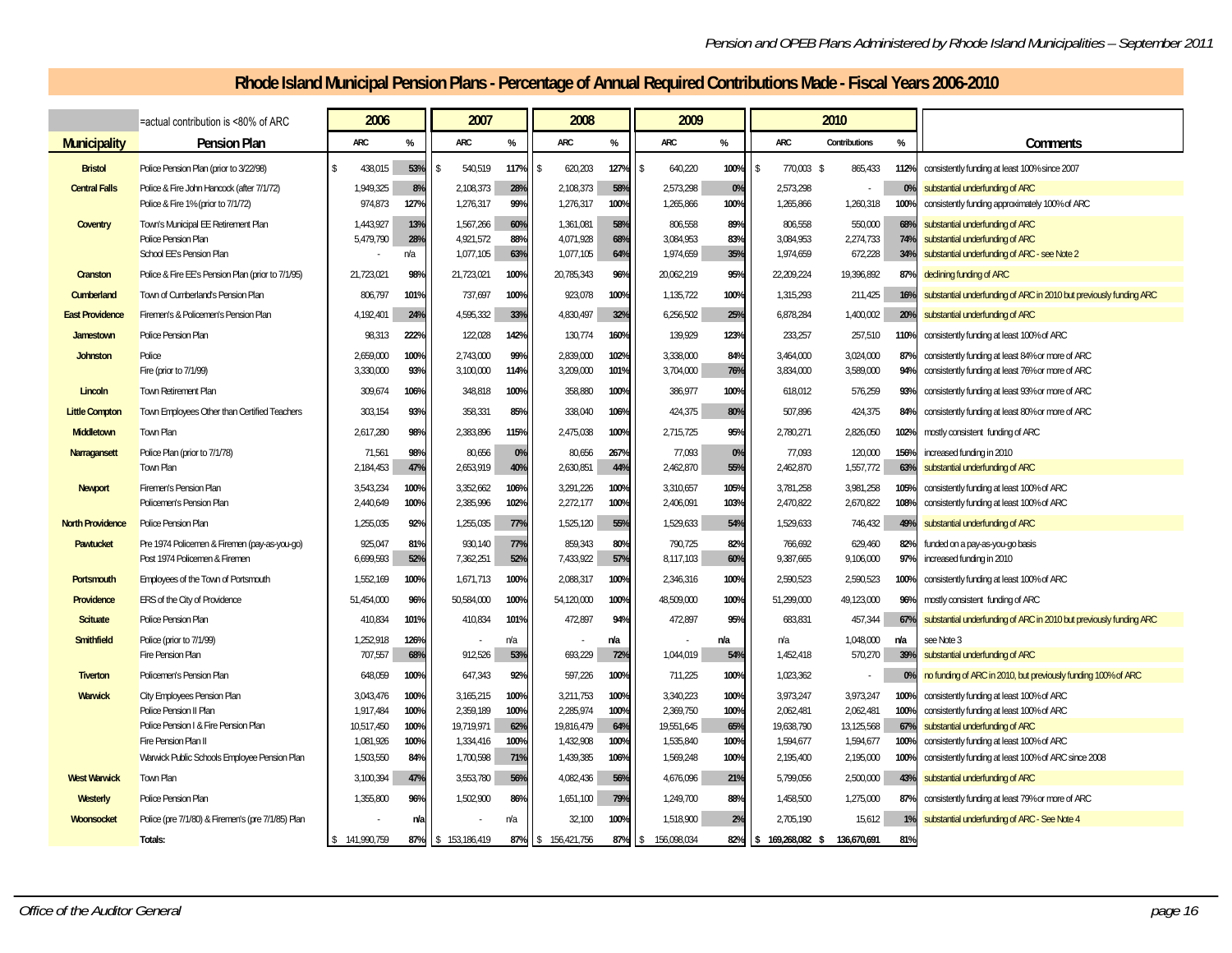

Continual underfunding pension obligations is viewed negatively by bond rating agencies and others assessing the fiscal health of a community. For example, a downgrade in the credit rating assigned to the Town of West Warwick in August 2009 cited the following:

"The downgrade is based on the town's reduced financial position following consecutive operating deficits, continued pressures related to the fiscal challenges of the school department and a growing net pension obligation due to the long-term practice of not fully funding the town's annually required contribution (ARC) for pensions. The town's unfunded pension liability increased by \$37 million or over 200% between 2001 and 2006, bringing the system's funded ratio down to a low 45% from 77% with additional declines expected given recent market losses. West Warwick's contribution as a percent of the ARC has ranged from 0% to 56% over the last six years, with only partial funding budgeted again in fiscal 2010." *(Moody's Investors Service – Town of West Warwick – August 5, 2009)* 

A more recent rating report in August 2011 included the following:

"The recent positive operating results are also the result of consistent underfunding of the town's pension fund, which will continue to exert significant negative financial pressure on the town's financial operations. In fiscal 2010, the town contributed \$2.5 million of its \$5.8 million ARC (43.11%). Combined with underperformance of fund investments, the pension plan's overall funded ratio fell to 29.74% (\$35.6 million funded out of a \$119.7 million liability). The town decreased its annual contributions to \$1 million in both fiscal 2011 and fiscal 2012 (14.4% and 12.7% of the ARC, respectively). This has increased the unfunded liability to \$98.0 out of a total accrued liability of \$133.0 million (26.3% funded). The Town's independent actuary reports that if the town continues its low level of funding, the pension plan will be depleted in 8 to 10 years. If the plan's investments underperform their 8% long-term rate of return assumption, this period could be even shorter. Once the pension plan assets are depleted, the town will need to fund pension costs directly from general revenues at a cost of more than \$10 million or more per year, creating a significant strain on the town's budget." *(Moody's Investors Service – Town of West Warwick – August 5, 2011)* 

Similarly, Moody's March 2011 rating for the Town of Coventry included the following:

"The town has a long history of underfunding the actuarially determined annual required contributions (ARC) for its Town and Police Pension Plans which has resulted in very weak pension funded ratios for the two plans. As of July 1, 2009, the funded ratios for the Town and Police Plans were 29% and 17%, respectively, among the lowest for locally administered plans in the state. These levels, which while up from lows of 18% in 2006 for the Town Plan and 6% in 2004 for the Police Plan, remain minimal, and inconsistent with the current rating category. The funded status of the plan is likely to remain pressured as the town continues its practice of underfunding the ARCs for both plans. ARC funding has ranged from 14% to 89% since 2005. For fiscal 2011, the Town and Police ARCs were funded at 62% and 69% respectively, just enough to cover the pay-as-you-go pension costs for each. Moody's believes that the choice not to fully fund the ARC is tantamount to deficit financing and demonstrates an unwillingness to make meaningful progress toward addressing the pension liability in a sustainable fashion. The continuation of this practice will likely bring negative pressure to the rating in the future." *(Moody's Investors Service – Town of Coventry – March 30, 2011)* 

As reflected above in the rationale for ratings modifications, rating agencies are increasing their focus on the existence of unfunded pension and OPEB liabilities and whether governments are responsibly managing those obligations by funding 100% of annual required contributions. Consequently, the overall fiscal health of a government and its ability to borrow at a reasonable cost is much more directly linked to the responsible management of its pension and OPEB obligations.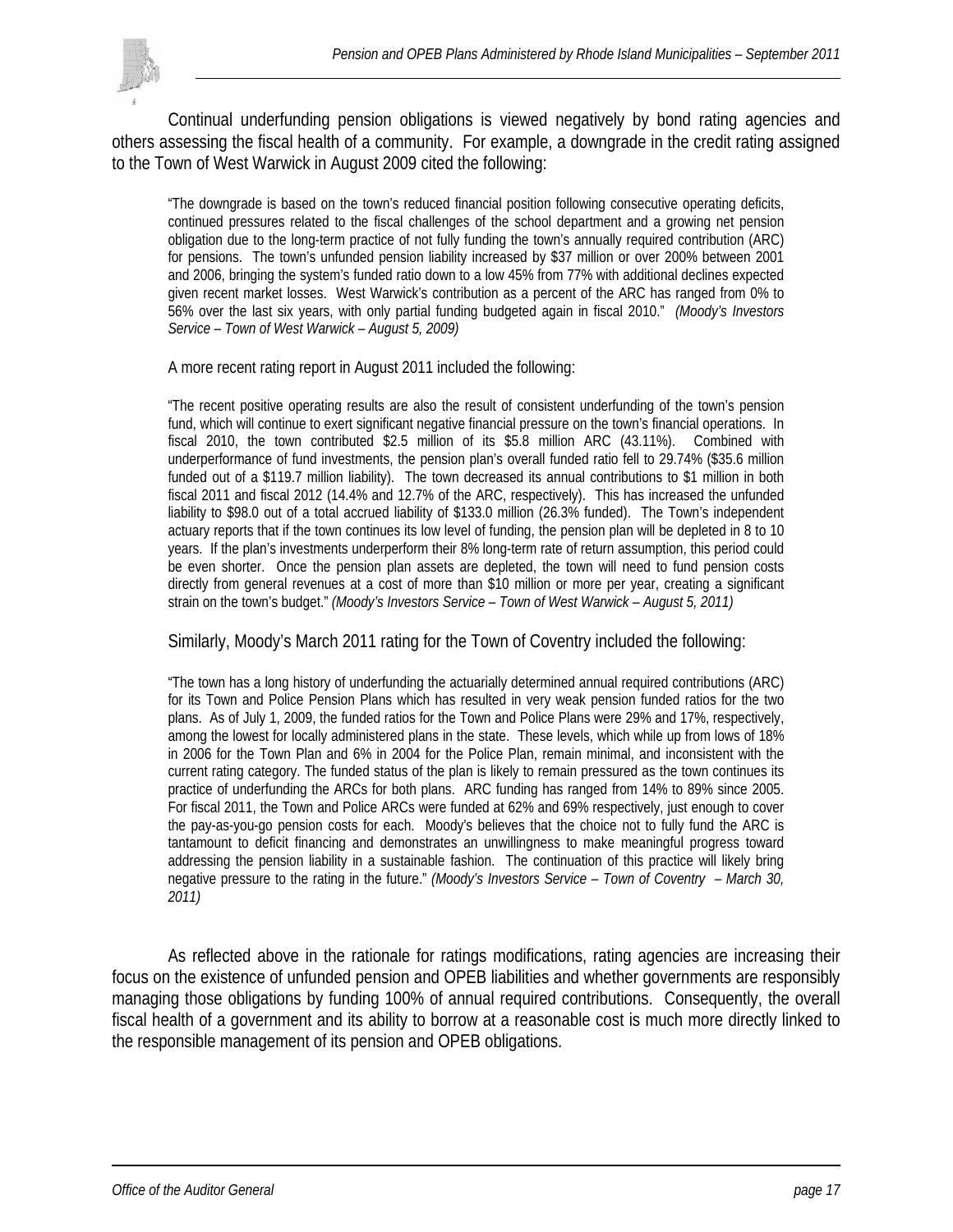

The table below demonstrates the strong correlation between locally-administered pension plans that we had deemed to be at risk and recent ratings downgrades.

| <b>Municipalities Downgraded</b><br>by Moody's Investors<br><b>Service</b> | <b>Pension Plan</b><br>Discussed as a<br><b>Rating Factor</b> |
|----------------------------------------------------------------------------|---------------------------------------------------------------|
| <b>Central Falls</b>                                                       |                                                               |
| Coventry                                                                   |                                                               |
| <b>East Providence</b>                                                     |                                                               |
| Pawtucket                                                                  |                                                               |
| Providence                                                                 |                                                               |
| Warwick                                                                    |                                                               |
| <b>West Warwick</b>                                                        |                                                               |

 The very significant annual required contribution to pension and OPEB plans are largely a byproduct of past underfunding of the plans. For example, the annual required contribution to the City of Providence's pension plan for its employees (excluding teachers) was \$51.3 million for 2010 and \$56.4 million for fiscal 2011 of which the City made approximately 100% of the required contribution. The composite employer contribution rate (different rates are applied to different groups of employees - e.g., police, fire, general) was 42.90% of payroll. Within the rate, only 6.11% related to normal or current service costs and 36.79% related to amortization of the unfunded liability and interest thereon. This underscores the very dramatic impact of past underfunding on current required contributions.

The higher cost of not making consistent and timely contributions is also evident in the example of the City of Cranston's Police and Fire Employees Retirement System. The annual required contribution for fiscal 2009 and 2010 was \$20.1 million and \$22.2 million, respectively. This plan covers 61 active members and 428 retirees for a total of 489 individuals. In contrast, the aggregate annual required contribution for all participating entities in the Municipal Employees Retirement System (MERS) was \$31.3 million for fiscal 2010 covering a total of 14,780 individuals (active and retirees). This significant disparity in the relative annual required contribution between the plans results in part from the impact of Cranston not contributing required amounts each year in the past.

 One of the key advantages of participating in the State administered MERS plan is that 100% of the annual required contribution must be made. The general laws provide for deducting required contribution amounts due the State Employees' Retirement System from state aid payments to the municipality. This seeming lack of flexibility and forced discipline is actually a benefit due to the dramatically increased costs associated with deferring contributions to a pension plan. While a significant benefit from a responsible funding perspective, it is a key reason why some communities are not pursuing merging their locally administered plan in the state administered Municipal Employees' Retirement System (MERS). The budgetary impact of making 100% of the annual required contribution is too significant to manage within property tax limitations and other declining revenues ( e.g., State aid).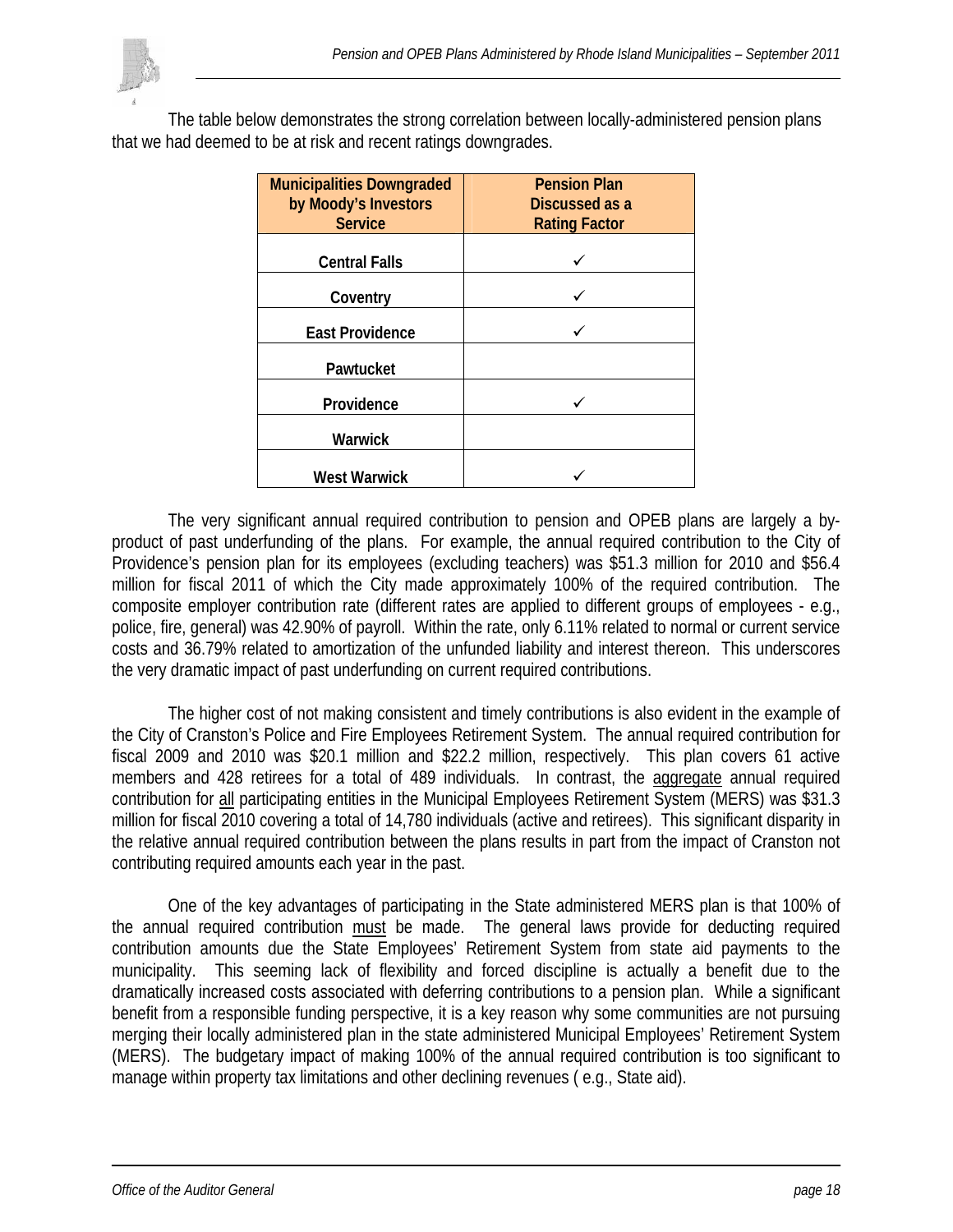

### **Net Pension Obligation**

#### *Net Pension Obligation*

When a government contributes 100% of the ARC, no liability is required to be presented on the face of the government's financial statements. When less than 100% of the ARC is contributed, the difference between the ARC and the actual contribution is reflected as a liability on the government's government-wide financial statements and is referred to as the net pension obligation. When an NPO exists on a government's financial statements, this amount represents the cumulative effect of contributions that should have been, but were not, made to a pension plan.

 The net pension obligation (NPO) is an amount defined by generally accepted accounting principles (GAAP) for governments. This liability is included in an entity's government-wide (accrual accounting basis) financial statements along with other long-term liabilities such as bonds payable. It represents the cumulative difference between amounts actually contributed to a pension plan and the annual required contribution as determined by an actuary in accordance with guidelines permitted by GAAP.

 The NPO is a measure of the effect of not contributing the annual required contribution amount. The NPO amount, together with cumulative investment income,

would have been available within the plan to fund future liabilities if the annual required contribution had been made. Nearly one-half of the City of Cranston's general long-term debt stems from the chronic failure to contribute actuarially determined amounts to fund the City's Police and Fire Employees Retirement System.

 Municipalities with the largest net pension obligations as included in their fiscal 2010 financial statements are summarized below.

|                        | <b>Net Pension</b> |
|------------------------|--------------------|
| <b>Municipality</b>    | <b>Obligation</b>  |
|                        |                    |
| Providence             | \$<br>132,767,000  |
| Cranston               | 90,436,567         |
| Pawtucket              | 78,058,564         |
| <b>East Providence</b> | 40,721,381         |
| Coventry               | 32,108,831         |
| <b>West Warwick</b>    | 29,247,260         |
| Warwick                | 28,197,917         |
| <b>Central Falls</b>   | 27,318,891         |
| Narragansett           | 11,718,611         |
| Johnston               | 5,772,000          |
| North Providence       | 4,934,857          |
| Woonsocket             | 4,150,545          |
| Westerly               | 2,924,196          |
| Smithfield             | 2,694,331          |
| Scituate               | 2,454,952          |
| Tiverton               | 1,219,411          |
| Cumberland             | 1,103,868          |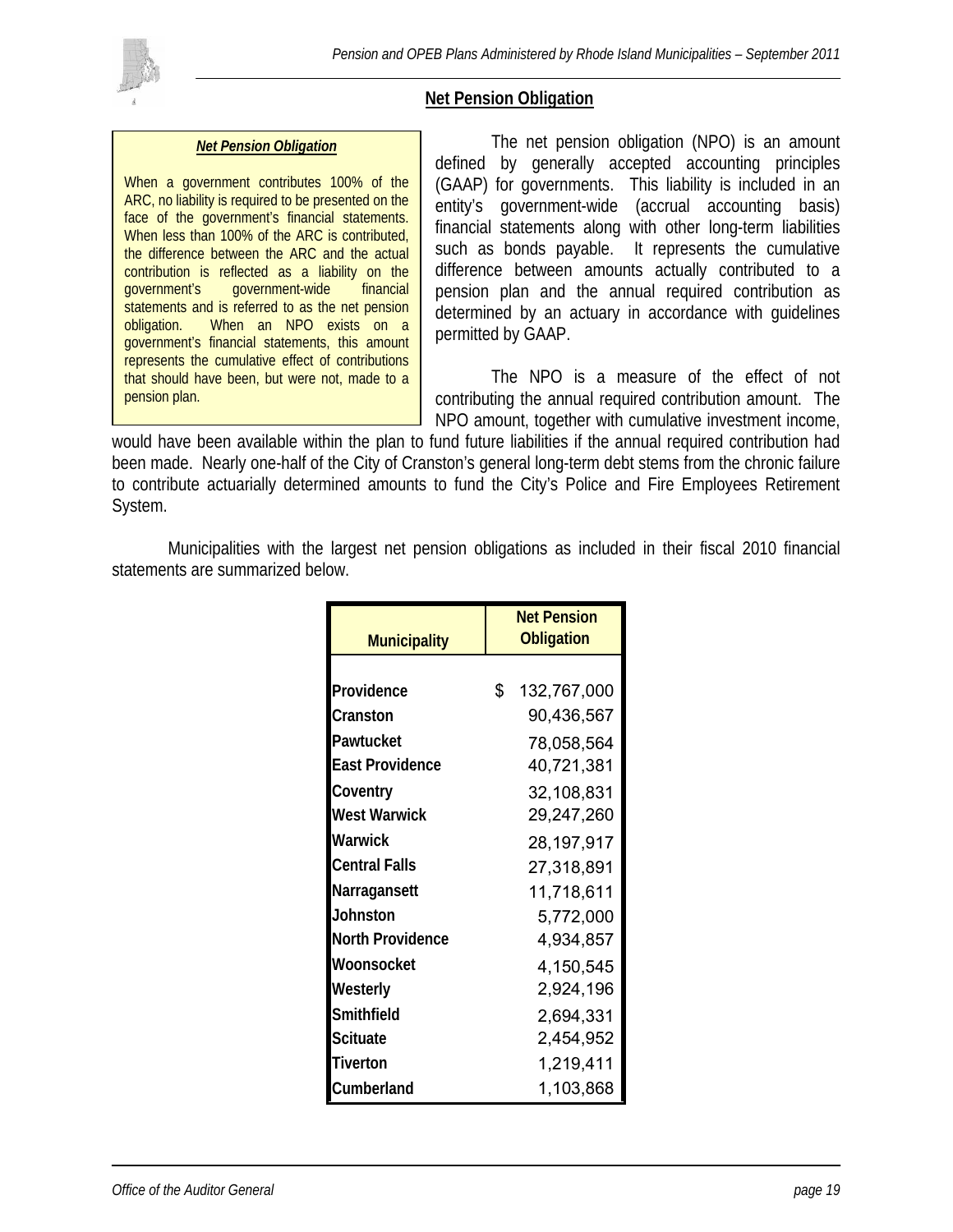

### **Unfunded Actuarial Accrued Liability**

#### *Unfunded Actuarial Accrued Liability*

The Actuarial Accrued Liability (AAL) is the present value of fully projected benefits attributable to service credit that has been earned. The Unfunded Actuarial Accrued Liability (UAAL**)** is the difference between the AAL and the actuarial value of assets available to pay benefits.

 The Unfunded Actuarial Accrued Liability (UAAL) is determined as a result of periodic actuarial valuations usually performed annually. The UAAL is the by-product of measuring both the assets and projected benefits (liabilities) of the plan using actuarial assumptions and methodologies. These measures become the basis for developing the annual required contribution amount and the funded ratio.

 Basically, the UAAL demonstrates how well assets have been accumulated to meet future benefit obligations to retirees. The UAAL is expressed in dollars whereas the funded ratio uses the same data to express what percentage of the liability for future benefits (AAL) has been funded by the actuarial value of assets.

Some governments have issued pension obligation bonds to finance the unfunded actuarial accrued liability in their pension funds. In essence the pension obligation bonds provide a source of cash to pay off the unfunded pension liability. In selling these bonds, governments are counting on plan investment earnings being greater than the interest paid on the pension obligation bonds. Obviously, there is the risk that the market may not generate investment returns to exceed the rate paid on the bonds. Furthermore, once the bonds are issued, a government is committed to the debt service schedule whereas a government typically has more flexibility in deciding on the amount and the specific timing of future pension contributions. Through issuance of pension obligation bonds, a "soft" liability is exchanged for a "hard" liability.

The consideration of pension obligation bonds is often controversial since the amount of bonds contemplated is usually significant to the entity's overall debt burden and the market returns required to ensure the viability of the proposal are anything but certain. The worst-case scenario occurs when investment returns fail to meet required amounts and further contributions are required to the pension plan in addition to the debt service on the bonds. Locally, the City of Woonsocket issued \$90 million of pension obligation bonds in fiscal 2003. In fiscal 2010, due in part to investment losses, the City recognized an annual required contribution of \$2.7 million in addition to the debt service on its pension obligation bonds (approximately \$1.7 million for fiscal 2010).

 The table on the next page highlights the unfunded actuarial accrued liability and funded ratio (as of the most recent valuation included in the municipality's fiscal 2010 financial statements) for each of the 36 pension plans administered by Rhode Island municipalities including the funded ratio trend for the period 2006-2010.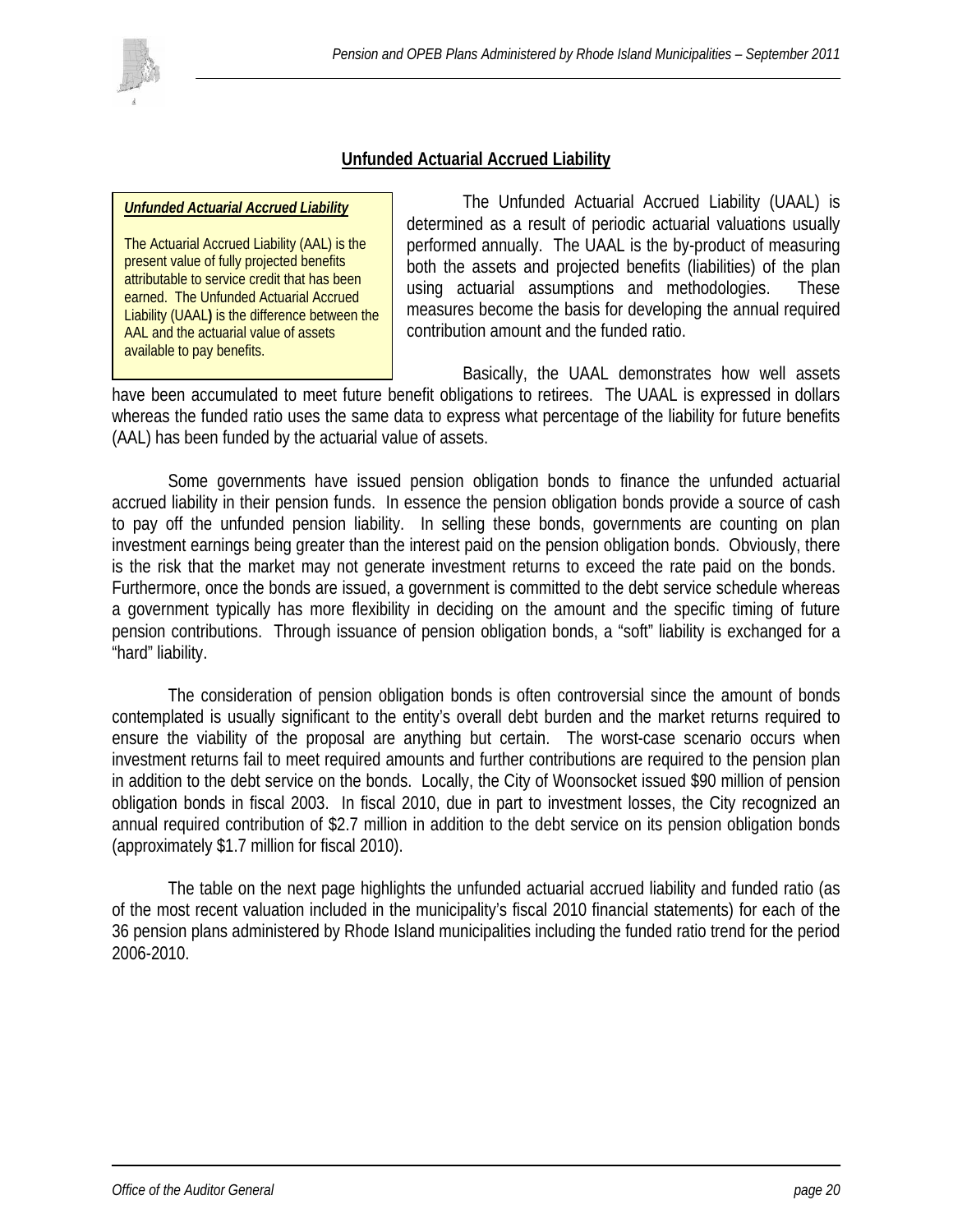

|                        | Rhode Island Municipal Pension Plans - Unfunded Actuarial Accrued Liability (UAAL)                    |                                  |                                      |                                              |                                                                 |                        |                                                                                                                                            |  |  |  |
|------------------------|-------------------------------------------------------------------------------------------------------|----------------------------------|--------------------------------------|----------------------------------------------|-----------------------------------------------------------------|------------------------|--------------------------------------------------------------------------------------------------------------------------------------------|--|--|--|
| <b>Municipality</b>    | <b>Pension Plan</b>                                                                                   | Date of<br><b>Valuation</b>      | <b>Actuarial Value</b><br>of Assets  | <b>Actuarial</b><br><b>Accrued Liability</b> | <b>Unfunded</b><br><b>Actuarial Accrued</b><br><b>Liability</b> | <b>Funded</b><br>Ratio | <b>Funded Ratio Trend</b>                                                                                                                  |  |  |  |
| <b>Bristol</b>         | Police Pension Plan (prior to 3/22/98)                                                                | 7/1/2010                         | 12,148,307<br>-S                     | 20,937,357                                   | 8,789,050                                                       |                        | 58.0% decreasing                                                                                                                           |  |  |  |
| <b>Central Falls</b>   | Police & Fire (after 7/1/72) John Hancock<br>Police & Fire (prior to 7/1/72) 1%                       | 7/1/2010<br>7/1/2010             | 6,516,889<br>1,251,926               | 40,109,123<br>14,218,372                     | 33,592,234<br>12,966,446                                        |                        | 16.2% decreasing<br>8.8% increasing                                                                                                        |  |  |  |
| Coventry               | Town's Municipal EE Retirement Plan<br>Police Pension Plan<br>School EE's Pension Plan <sup>(2)</sup> | 7/1/2009<br>//1/2009<br>9/1/2008 | 3,943,263<br>7,901,431<br>10,721,962 | 13,481,036<br>41, 148, 419<br>29,062,626     | 9,537,773<br>39,846,988<br>18,340,664                           |                        | 29.3% inconsistent, but slight decrease from 2008 to 2009<br>16.5% Inconsistent, but slight decrease from 2008 to 2009<br>36.9% decreasing |  |  |  |
| Cranston               | Police & Fire EE's Pension Plan (prior to 7/1/95)                                                     | 7/1/2010                         | 45,900,000                           | 290,733,000                                  | 244,833,000                                                     |                        | 15.8% decreasing in 2008 & 2009 then increasing in 2010                                                                                    |  |  |  |
| Cumberland             | Town of Cumberland's Pension Plan                                                                     | 7/1/2010                         | 9,807,821                            | 25,239,221                                   | 15,431,400                                                      |                        | 38.9% decreasing                                                                                                                           |  |  |  |
| <b>East Providence</b> | Firemen's & Policemen's Pension Plan                                                                  | 10/31/2010                       | 59,600,000                           | 124,590,000                                  | 64,990,000                                                      |                        | 47.8% decreasing                                                                                                                           |  |  |  |
| Jamestown              | Police Pension Plan                                                                                   | 7/1/2010                         | 7,917,927                            | 7,975,138                                    | 57,211                                                          |                        | 99.3% consistently funded > 100% then slight decrease in 2010                                                                              |  |  |  |
| Johnston               | Police<br>Fire (prior to 7/1/99)                                                                      | 7/1/2009<br>7/1/2009             | 14,201,866<br>17,472,877             | 51,411,601<br>65,098,078                     | 37,209,735<br>47,625,201                                        |                        | 27.6% inconsistent, but decreased from 2007 to 2009<br>26.8% inconsistent, but decreased from 2007 to 2009                                 |  |  |  |
| Lincoln                | Town Retirement Plan                                                                                  | 1/1/2010                         | 14,662,776                           | 21,127,359                                   | 6,464,583                                                       |                        | 69.4% decreasing                                                                                                                           |  |  |  |
| <b>Little Compton</b>  | Town Employees Other than Certified Teachers                                                          | 7/1/2010                         | 5,847,475                            | 7,853,226                                    | 2,005,751                                                       |                        | 74.5% inconsistent, but increasing 2010                                                                                                    |  |  |  |
| Middletown             | <b>Town Plan</b>                                                                                      | 7/1/2010                         | 42,526,359                           | 54,547,798                                   | 12,021,439                                                      |                        | 78.0% inconsistent, but increased from 2009 to 2010                                                                                        |  |  |  |
| Narragansett           | Police Plan (prior to 7/1/78)<br><b>Town Plan</b>                                                     | 7/1/2010<br>7/1/2010             | (76, 563)<br>53,870,256              | 840,010<br>77,014,388                        | 916,573<br>23,144,132                                           |                        | 0.0% consistent<br>69.9% decreasing                                                                                                        |  |  |  |
| Newport                | <b>Firemen's Pension Plan</b><br>Policemen's Pension Plan                                             | 7/1/2010<br>7/1/2010             | 30,820,663<br>42,240,992             | 82,030,956<br>74,866,848                     | 51,210,293<br>32,625,856                                        |                        | 37.6% inconsistent, but increased from 2009 to 2010<br>56.4% inconsistent, but increased from 2009 to 2010                                 |  |  |  |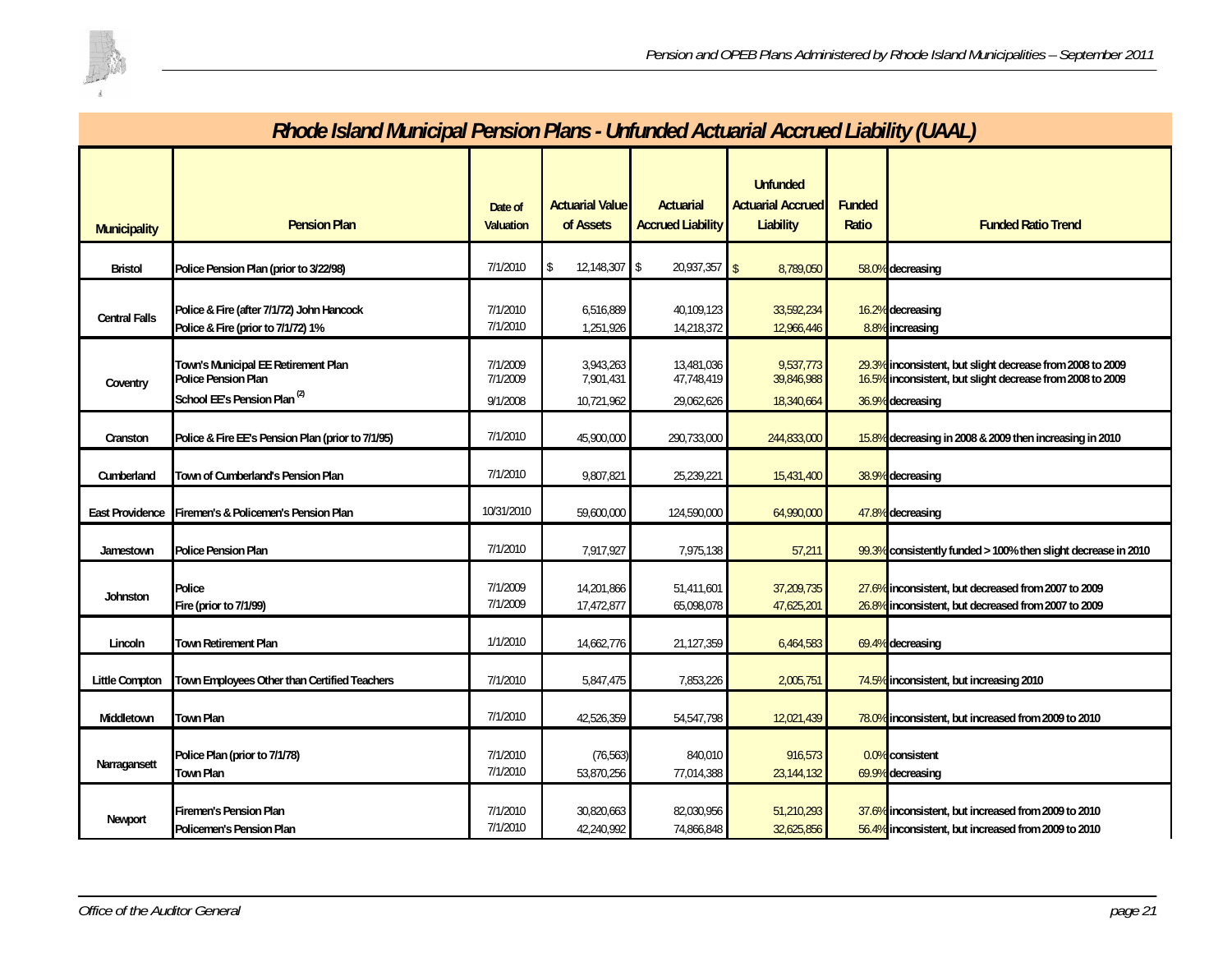

|                     | Rhode Island Municipal Pension Plans - Unfunded Actuarial Accrued Liability (UAAL) |                      |                          |                           |                          |               |                                                            |  |  |  |  |
|---------------------|------------------------------------------------------------------------------------|----------------------|--------------------------|---------------------------|--------------------------|---------------|------------------------------------------------------------|--|--|--|--|
|                     |                                                                                    |                      |                          |                           | <b>Unfunded</b>          |               |                                                            |  |  |  |  |
|                     |                                                                                    |                      | <b>Actuarial</b>         | <b>Actuarial</b>          | <b>Actuarial</b>         |               |                                                            |  |  |  |  |
|                     |                                                                                    | Date of              | <b>Value of</b>          | Accrued                   | <b>Accrued</b>           | <b>Funded</b> |                                                            |  |  |  |  |
| <b>Municipality</b> | <b>Pension Plan</b>                                                                | <b>Valuation</b>     | <b>Assets</b>            | <b>Liability</b>          | Liability                | Ratio         | <b>Funded Ratio Trend</b>                                  |  |  |  |  |
|                     |                                                                                    |                      |                          |                           |                          |               |                                                            |  |  |  |  |
|                     | North Providence Police Pension Plan                                               | 7/1/2007             | 20,331,967               | 29,701,976                | 9,370,009                |               | 68.5% decreasing then increasing in 2007                   |  |  |  |  |
|                     |                                                                                    |                      |                          |                           |                          |               |                                                            |  |  |  |  |
| Pawtucket           | Pre 1974 Policemen & Firemen (pay as you go)<br>Post 1974 Policemen & Firemen      | 7/1/2009<br>7/1/2009 |                          | 4,000,000                 | 4,000,000                |               | 0.0% pay as you go plan - 60 retirees                      |  |  |  |  |
|                     |                                                                                    |                      | 54,729,846               | 185,122,805               | 130,392,959              |               | 29.6% decreasing                                           |  |  |  |  |
| Portsmouth          | Employees of the Town of Portsmouth                                                | 7/1/2010             | 32,779,646               | 54,054,944                | 21,275,298               |               | 60.6% decreasing                                           |  |  |  |  |
|                     |                                                                                    | 6/30/2010            |                          |                           |                          |               |                                                            |  |  |  |  |
| Providence          | ERS of the City of Providence                                                      |                      | 427,891,000              | 1,256,375,000             | 828,484,000              |               | 34.1% decreasing then slight increase in 2010              |  |  |  |  |
| Scituate            | <b>Police Pension Plan</b>                                                         | 4/1/2009             | 2,286,905                | 9,768,342                 | 7,481,437                |               | 23.4% increasing then significant decrease in 2009         |  |  |  |  |
|                     |                                                                                    |                      |                          |                           |                          |               |                                                            |  |  |  |  |
| Smithfield          | Police (prior to 7/1/99) <sup>(3)</sup>                                            | 7/1/2010             | 2,476,804                | 21,677,153                | 19,200,349               |               | 11.4% no trend due to substantial changes made to the plan |  |  |  |  |
|                     | <b>Fire Pension Plan</b>                                                           | 7/1/2010             | 10,862,060               | 14,658,283                | 3,796,223                |               | 74.1% decreasing                                           |  |  |  |  |
|                     |                                                                                    |                      |                          |                           |                          |               |                                                            |  |  |  |  |
| Tiverton            | Policemen's Pension Plan                                                           | 7/1/2010             | 5,633,000                | 14,529,000                | 8,896,000                |               | 38.8% decreasing                                           |  |  |  |  |
|                     |                                                                                    |                      |                          |                           |                          |               |                                                            |  |  |  |  |
|                     | <b>City Employees Pension Plan</b>                                                 | 7/1/2010(draft)      | 87,060,569               | 122,721,770               | 35,661,201               |               | 70.9% decreasing                                           |  |  |  |  |
| Warwick             | Police Pension II Plan<br>Police Pension I & Fire Pension Plan                     | 7/1/2009             | 137, 152, 325            | 139,554,358               | 2,402,033<br>210,371,727 |               | 98.3% decreasing<br>26.6% consistent                       |  |  |  |  |
|                     | Fire Pension Plan II                                                               | 7/1/2009<br>7/1/2009 | 76,142,283<br>18,265,170 | 286,514,010<br>20,678,480 | 2,413,310                |               | 88.3% decreasing                                           |  |  |  |  |
|                     | Warwick Public Schools Employee Pension Plan                                       | 7/1/2010             | 32,317,581               | 42,039,713                | 9,722,132                |               | 76.9% consistent                                           |  |  |  |  |
|                     |                                                                                    |                      |                          |                           |                          |               |                                                            |  |  |  |  |
| West Warwick        | <b>Town Plan</b>                                                                   | 7/1/2010             | 35,007,723               | 133,014,168               | 98,006,445               |               | 26.3% decreasing                                           |  |  |  |  |
|                     |                                                                                    |                      |                          |                           |                          |               |                                                            |  |  |  |  |
| Westerly            | <b>Police Pension Plan</b>                                                         | 7/1/2010             | 16,145,954               | 29,257,507                | 13,111,553               |               | 55.2% decreasing then consistent                           |  |  |  |  |
| Woonsocket          | Police (pre 7/1/80) and Fire (pre 7/1/85) Pension Plan <sup>(4)</sup>              | 7/1/2010             | 67,655,825               | 97,860,965                | 30,205,140               |               | $69.1\%$ decreasing                                        |  |  |  |  |
|                     |                                                                                    |                      |                          |                           |                          |               |                                                            |  |  |  |  |
|                     |                                                                                    | Totals               | $$1,414,014,885$ \\$     | $3,510,413,030$ \$        | 2,096,398,145            | 40.3%         |                                                            |  |  |  |  |

# *Rhode Island Municipal Pension Plans - Unfunded Actuarial Accrued Liability (UAAL)*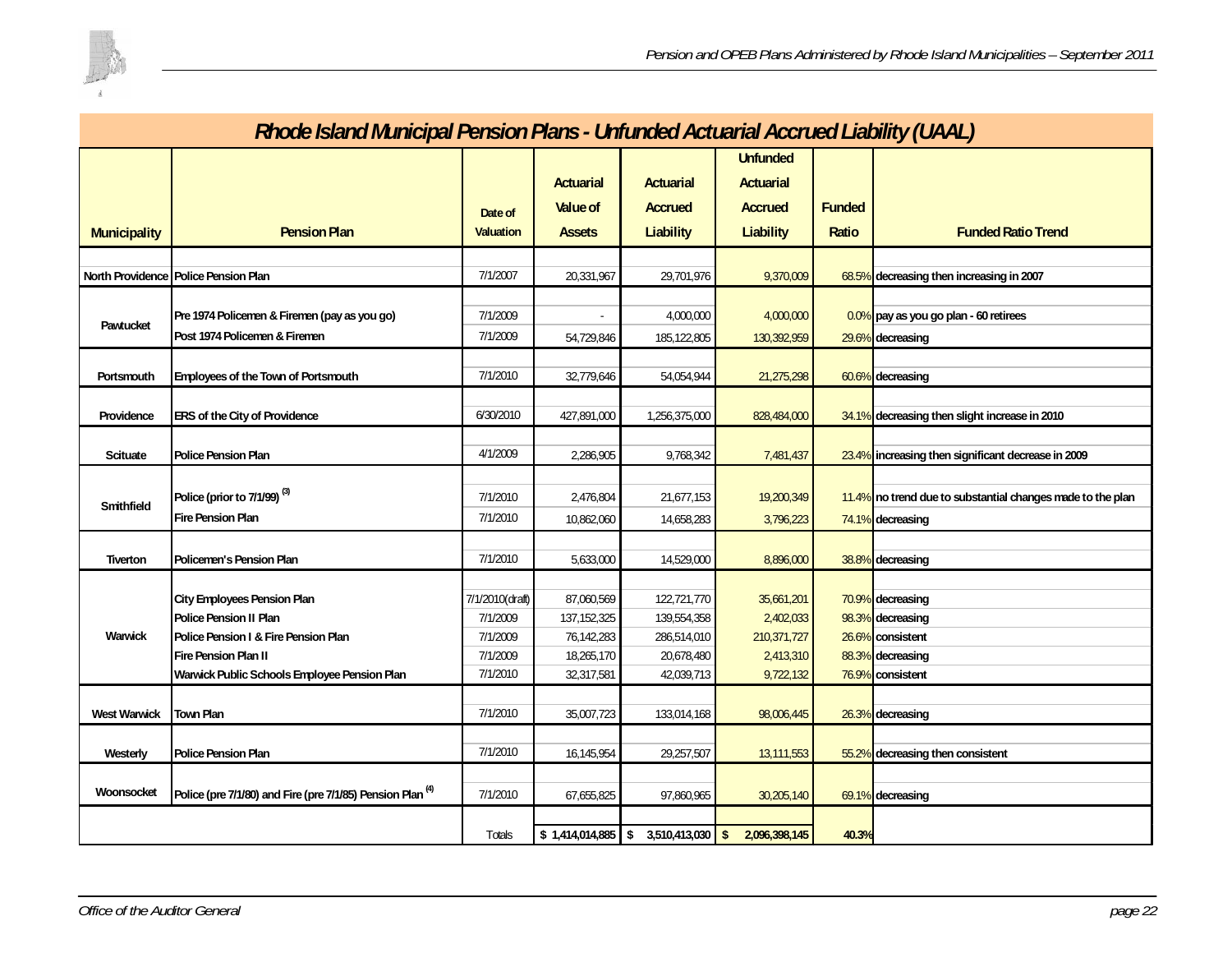

The cost of providing pension payments to plan members can vary widely among plans and is affected by numerous factors. Calculating the UAAL per plan member allows comparison of plans of different sizes as illustrated in the table below.

| <b>Pension Plan</b>                                         | <b>UAAL</b>     | <b>Plan</b><br>members<br>(a) | <b>UAAL</b> per<br>plan<br>member |
|-------------------------------------------------------------|-----------------|-------------------------------|-----------------------------------|
|                                                             |                 |                               |                                   |
| Locally administered pension plans (aggregate)<br>(b)       | \$2,096,398,145 | 14,594                        | \$143,648                         |
| MERS (state administered - aggregate)<br>(b)                | 430,236,223     | 14,780                        | 29,109                            |
|                                                             |                 |                               |                                   |
| Providence – ERS of the City of Providence                  | 828,484,000     | 6,359                         | 130,285                           |
| Cranston – Police and Fire (pre 7/1/95)                     | 244,833,000     | 489                           | 500,681                           |
| Warwick - Police Pension I and Fire Pension Plan            | 210,371,727     | 455                           | 462,355                           |
|                                                             |                 |                               |                                   |
| <b>Employees' Retirement System of RI - State employees</b> | 2,700,450,527   | 25,061                        | 107,755                           |
| Employees' Retirement System of RI - Teachers (state        |                 |                               |                                   |
| administered)                                               | 4,133,195,600   | 26,264                        | 157,371                           |
|                                                             |                 |                               |                                   |

General – plan benefits and member characteristics (e.g., average salary) can vary significantly between plans which affects the comparability of the UAAL per plan member. UAAL is as of the most recent valuation included in the entity's fiscal 2010 audited financial statements or more recent to the extent available. For the locally administered plans the actuarial valuations are not all as of the same date.

- (a) plan members include active employees, terminated employees not collecting benefits, retirees, and beneficiaries.
- (b) separate actuarial valuations are performed for each unit; the UAAL presented is the aggregate UAAL for all units -- no adjustment has been made for the inclusion of individual plans which are overfunded in the aggregate UAAL for all plans – inclusion of overfunded plans in the aggregate UAAL understates the UAAL per member. The MERS actuarial valuation is the most recent available – June 30, 2010.

 Since plan benefits and plan member characteristics can vary significantly among plans, one must exercise caution in drawing specific conclusions from the UAAL per plan member. It is clear, however, that the UAAL is significantly impacted by failure to contribute required amounts, investment performance and specific benefit provisions. It is noteworthy that MERS has the highest funded ratio (73.6%) of the plans used in the foregoing comparison and it also has the smallest UAAL per plan member. This demonstrates that timely and consistent funding of annual required amounts will generally result in significantly reduced pension costs.

#### *Funded Ratio*

The funded ratio of a pension or OPEB plan is the relative value of the plan's assets and liabilities. The Plan's funded ratio is determined by dividing the actuarial value of assets by the actuarial value of liabilities.

### **Funded Ratio**

 The funded ratio quantifies the overall funding status of the plan and is a key measure of the fiscal health of a pension plan. It represents the relative value of the plan's assets compared to plan liabilities. The Plan's funded ratio is determined by dividing the actuarial value of assets by the actuarial value of liabilities.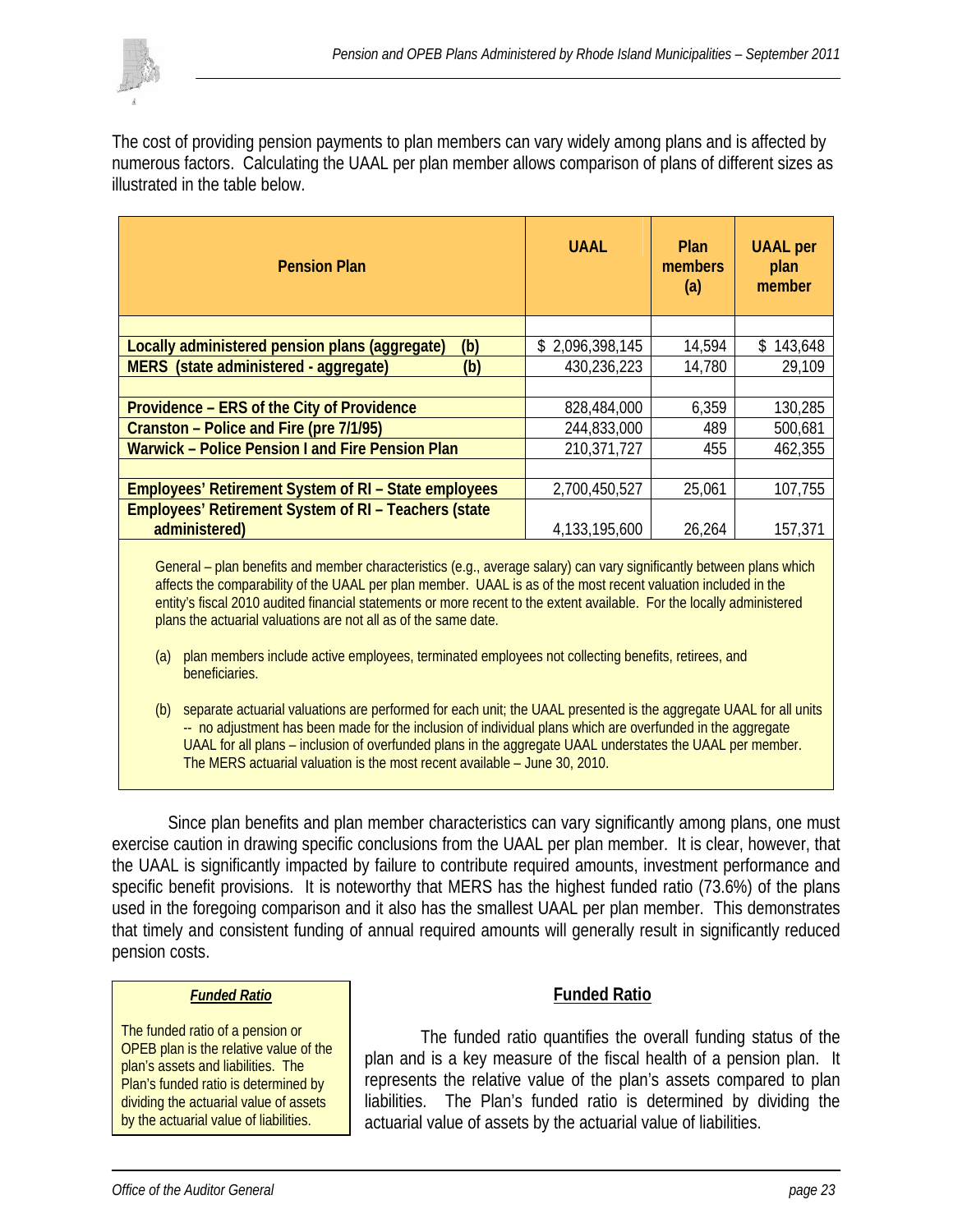

 Conceptually, a pension fund should be at or near 100% funded meaning that sufficient assets have been accumulated to meet estimated future pension liabilities. The further a plan is from 100% funded, the greater the risk that, without increased contributions and investment income or gains, assets will be insufficient to meet expected pension benefits. Larger contributions are required to make-up for the funding deficiency when plans are significantly less than the 100% funded ratio.

 At the other end of the spectrum from plans that are 100% funded, plans that are pay-as-you-go use current receipts to pay current benefits with no assets set aside for future costs. In most cases, pay as you go plans eventually become too expensive to support with only tax receipts and contributions. This typically occurs in an established plan where the number of retirees continually increases yet the number of active employees decreases or remains relatively constant. Investment earnings count for most of the revenue generated by a prefunded plan, lessening the impact on employer contributions.

 We identified local plans considered to be at risk based on the criteria described on page 14. Recent initiatives in other states to identify pension plans at risk have generally targeted any plan with a funded ratio less than 80%. Using this parameter, there are a number of municipalities in Rhode Island with locally-administered pension plans that are at risk (based on the most recent funded ratio reported in each municipality's fiscal 2010 audited financial statements or more current available actuarial valuations).

Thirty-one self-administered pension plans have funded ratios of less than 80%. The table on the next page lists the current funded status of the locally-administered pension plans with comparisons to funded ratios reported in our July 2007 and March 2010 reports.

- Eighteen of the locally administered pension plans have funded ratios of less than 50%; five are less than 20% funded.
- Fourteen of the plans experienced a significant reduction in the reported funded ratio compared to data reported in our first report on the status of locally administered pension plans issued in July 2007.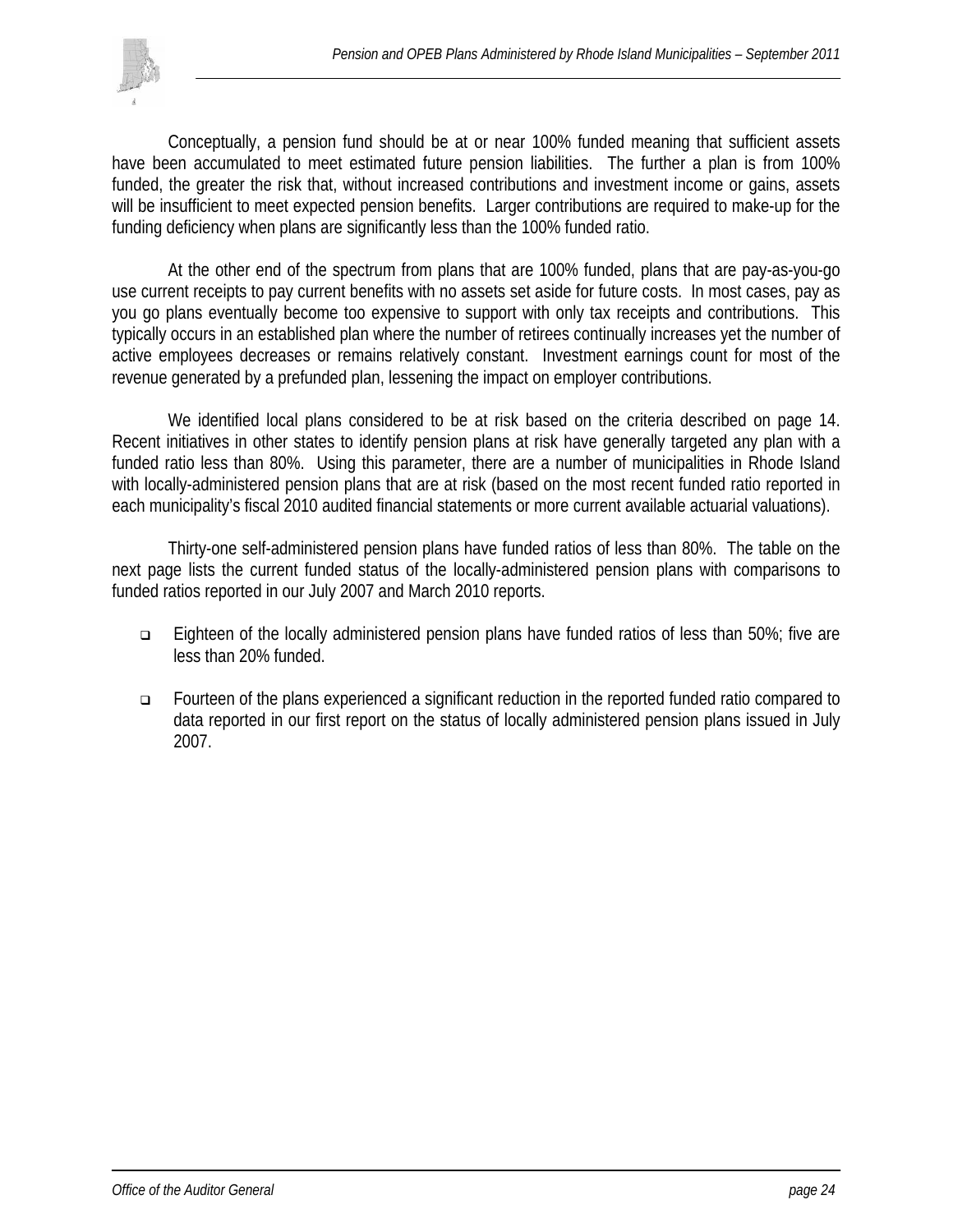

| <b>Municipality</b><br><b>Central Falls</b><br><b>Smithfield</b><br>Cranston<br><b>Central Falls</b><br>Coventry<br><b>Scituate</b><br><b>West Warwick</b><br>Warwick | <b>Pension Plan</b><br>Police & Fire (prior to 7/1/72) 1%<br>Police (prior to 7/1/99)<br>Police & Fire EE's Pension Plan (prior to 7/1/95)<br>Police & Fire (after 7/1/72) John Hancock<br>Police Pension Plan<br>Police Pension Plan<br><b>Town Plan</b><br>Police Pension I & Fire Pension Plan | <b>September</b><br>2011<br>8.8%<br>11.4%<br>15.8%<br>16.2%<br>16.5%<br>23.4%<br>26.3% | <b>Funded Ratio reported in:</b><br><b>March</b><br>2010<br>8.1%<br>17.9%<br>15.1%<br>30.2%<br>17.4%<br>23.4% | July<br>2007          |
|-----------------------------------------------------------------------------------------------------------------------------------------------------------------------|---------------------------------------------------------------------------------------------------------------------------------------------------------------------------------------------------------------------------------------------------------------------------------------------------|----------------------------------------------------------------------------------------|---------------------------------------------------------------------------------------------------------------|-----------------------|
|                                                                                                                                                                       |                                                                                                                                                                                                                                                                                                   |                                                                                        |                                                                                                               | 36.0%<br>15.5%        |
|                                                                                                                                                                       |                                                                                                                                                                                                                                                                                                   |                                                                                        |                                                                                                               | 7.3%<br>34.6%<br>8.0% |
|                                                                                                                                                                       |                                                                                                                                                                                                                                                                                                   |                                                                                        |                                                                                                               |                       |
|                                                                                                                                                                       |                                                                                                                                                                                                                                                                                                   |                                                                                        |                                                                                                               |                       |
|                                                                                                                                                                       |                                                                                                                                                                                                                                                                                                   |                                                                                        |                                                                                                               |                       |
|                                                                                                                                                                       |                                                                                                                                                                                                                                                                                                   |                                                                                        |                                                                                                               |                       |
|                                                                                                                                                                       |                                                                                                                                                                                                                                                                                                   |                                                                                        |                                                                                                               |                       |
|                                                                                                                                                                       |                                                                                                                                                                                                                                                                                                   |                                                                                        |                                                                                                               | 37.0%                 |
|                                                                                                                                                                       |                                                                                                                                                                                                                                                                                                   |                                                                                        | 39.5%                                                                                                         | 48.0%                 |
|                                                                                                                                                                       |                                                                                                                                                                                                                                                                                                   | 26.6%                                                                                  | 27.2%                                                                                                         | 27.0%                 |
| Johnston                                                                                                                                                              | Fire (prior to 7/1/99)                                                                                                                                                                                                                                                                            | 26.8%                                                                                  | 26.8%                                                                                                         | 30.7%                 |
| Johnston                                                                                                                                                              | Police                                                                                                                                                                                                                                                                                            | 27.6%                                                                                  | 27.6%                                                                                                         | 30.8%                 |
| Coventry                                                                                                                                                              | Town's Municipal EE Retirement Plan                                                                                                                                                                                                                                                               | 29.3%                                                                                  | 29.6%                                                                                                         | 18.0%                 |
| Pawtucket                                                                                                                                                             | Post 1974 Policemen & Firemen                                                                                                                                                                                                                                                                     | 29.6%                                                                                  | 38.8%                                                                                                         | 42.5%                 |
| Providence                                                                                                                                                            | ERS of the City of Providence                                                                                                                                                                                                                                                                     | 34.1%                                                                                  | 33.5%                                                                                                         | 37.4%                 |
| Coventry                                                                                                                                                              | School EE's Pension Plan                                                                                                                                                                                                                                                                          | 36.9%                                                                                  | 36.9%                                                                                                         | 46.6%                 |
| Newport                                                                                                                                                               | Firemen's Pension Plan                                                                                                                                                                                                                                                                            | 37.6%                                                                                  | 39.5%                                                                                                         | 39.9%                 |
| <b>Tiverton</b>                                                                                                                                                       | Policemen's Pension Plan                                                                                                                                                                                                                                                                          | 38.8%                                                                                  | 40.3%                                                                                                         | 49.9%                 |
| Cumberland                                                                                                                                                            | Town of Cumberland's Pension Plan                                                                                                                                                                                                                                                                 | 38.9%                                                                                  | 44.6%                                                                                                         | 59.5%                 |
| <b>East Providence</b>                                                                                                                                                | Firemen's & Policemen's Pension Plan                                                                                                                                                                                                                                                              | 47.8%                                                                                  | 57.1%                                                                                                         | 70.0%                 |
| Westerly                                                                                                                                                              | Police Pension Plan                                                                                                                                                                                                                                                                               | 55.2%                                                                                  | 54.3%                                                                                                         | 43.4%                 |
| Newport                                                                                                                                                               | Policemen's Pension Plan                                                                                                                                                                                                                                                                          | 56.4%                                                                                  | 61.5%                                                                                                         | 62.5%                 |
| <b>Bristol</b>                                                                                                                                                        | Police Pension Plan (prior to 3/22/98)                                                                                                                                                                                                                                                            | 58.0%                                                                                  | 64.2%                                                                                                         | 67.0%                 |
| Portsmouth                                                                                                                                                            | Employees of the Town of Portsmouth                                                                                                                                                                                                                                                               | 60.6%                                                                                  | 61.6%                                                                                                         | 65.3%                 |
| <b>North Providence</b>                                                                                                                                               | Police Pension Plan                                                                                                                                                                                                                                                                               | 68.5%                                                                                  | 68.5%                                                                                                         | 67.5%                 |
| Woonsocket                                                                                                                                                            | Police (pre 7/1/80) and Fire (pre 7/1/85) Pension Plan                                                                                                                                                                                                                                            | 69.1%                                                                                  | 90.4%                                                                                                         | 100.9%                |
| Lincoln                                                                                                                                                               | <b>Town Retirement Plan</b>                                                                                                                                                                                                                                                                       | 69.4%                                                                                  | 89.6%                                                                                                         | 90.9%                 |
| Narragansett                                                                                                                                                          | Town Plan                                                                                                                                                                                                                                                                                         | 69.9%                                                                                  | 79.8%                                                                                                         | 79.0%                 |
| Warwick                                                                                                                                                               | City Employees Pension Plan                                                                                                                                                                                                                                                                       | 70.9%                                                                                  | 79.2%                                                                                                         | 78.5%                 |
| Smithfield                                                                                                                                                            | Fire Pension Plan                                                                                                                                                                                                                                                                                 | 74.1%                                                                                  | 77.8%                                                                                                         | 86.0%                 |
| <b>Little Compton</b>                                                                                                                                                 | Town Employees Other than Certified Teachers                                                                                                                                                                                                                                                      | 74.5%                                                                                  | 78.5%                                                                                                         | 80.5%                 |
| Warwick                                                                                                                                                               | Warwick Public Schools Employee Pension Plan                                                                                                                                                                                                                                                      | 76.9%                                                                                  | 84.6%                                                                                                         | 81.0%                 |
| Middletown                                                                                                                                                            | Town Plan                                                                                                                                                                                                                                                                                         | 78.0%                                                                                  | 84.3%                                                                                                         | 72.2%                 |
| Warwick                                                                                                                                                               | Fire Pension Plan II                                                                                                                                                                                                                                                                              | 88.3%                                                                                  | 97.0%                                                                                                         | 86.3%                 |
| Warwick                                                                                                                                                               | Police Pension II Plan                                                                                                                                                                                                                                                                            | 98.3%                                                                                  | 104.9%                                                                                                        | 102.3%                |
| Jamestown                                                                                                                                                             | Police Pension Plan                                                                                                                                                                                                                                                                               | 99.3%                                                                                  | 100.4%                                                                                                        | 123.9%                |
|                                                                                                                                                                       | collective funded ratio                                                                                                                                                                                                                                                                           | 40.3%                                                                                  | 42.8%                                                                                                         | 45.0%                 |

**Funded ratios as reported in the most recent audited financial statements of the municipality or where applicable a more current actuarial valuation compared to amounts report in our previous reports in March 2010 and July 2007.**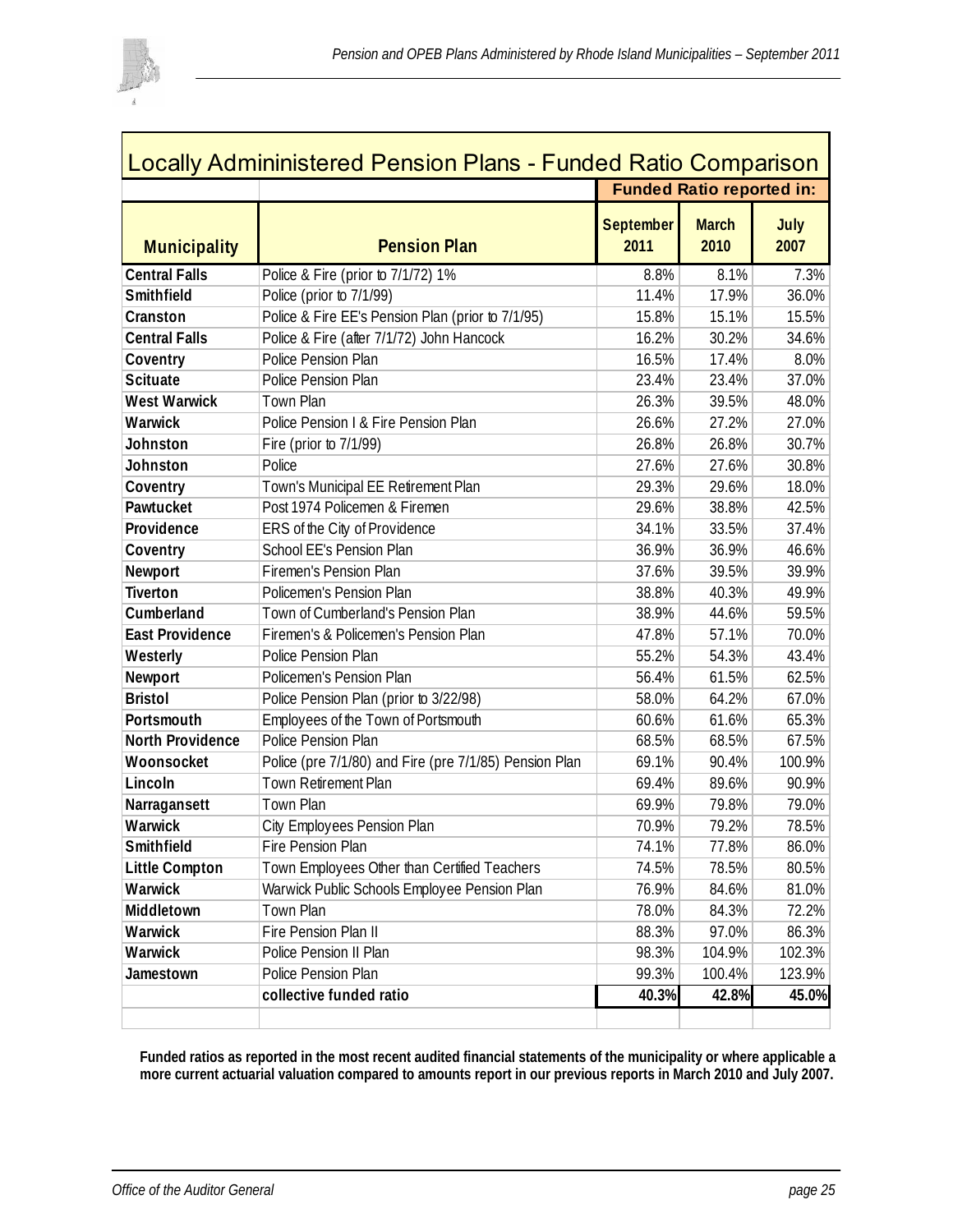

#### **Assumed Rate of Return on Plan Investments**

#### *Investment Performance*

In addition to contributions, investment income is another source of funds to provide current and future pension benefits. Investment performance can be measured against the actuarial assumed rate of return and investment returns obtained by other similar investors.

 After making annual required contributions, the next most important factor impacting the financial health of a pension plan is overall investment performance. Achieving average investment returns equal to the assumed rate of return is necessary to meet planned funding targets. Failure to meet the assumed rate of return adds to the growth in plan liabilities.

 The assumed rates of return for pension plans administered by Rhode Island municipalities ranged from 7.0% to 8.5%. The

assumed rate of return used by the State of Rhode Island Employees Retirement System was recently changed to 7.5% downward from 8.25%.

According to *Public Fund Survey Summary of Findings for FY 2008* issued by the National Association of State Retirement Administrators in October 2009, over time, investment earnings account for the majority of public pension fund revenues. The prominence of investment earnings in the financing arrangement magnifies the role of a pension fund's investment return on its funding condition.

With the trend to question investment return assumptions and ensure they are aligned with reasonable market expectations, those communities using higher investment return assumptions (e.g., 8.5%) may need to examine that rate in light of actual and expected investment performance. Obviously, any downward adjustment in the investment return assumption (discount rate) will have a corresponding increase in the unfunded liability and, ultimately, annual required contributions. In essence, making any downward adjustment in the investment return assumption will significantly worsen the funded status of the plan.

Smaller plans typically have difficulty achieving the overall investment performance of larger plans because they have fewer opportunities to spread risk, cannot invest as efficiently (higher costs), may not have access to all types of potentially higher yielding investments and may not have developed appropriate asset allocation strategies to diversify risk.

 Locally administered pension plans struggle to achieve the same rates of return earned by larger, well diversified and professionally managed plans. Further, larger plans are better able to manage investment risk through diversification.

Considering that investment performance can have a significant impact on the plan's funded status and contribution rates, efforts to improve investment performance by (1) merging the locally administered plans into the State administered Municipal Employees' Retirement System or (2) creating a state administered pooled investment trust for locally administered pension plans deserve serious consideration.

.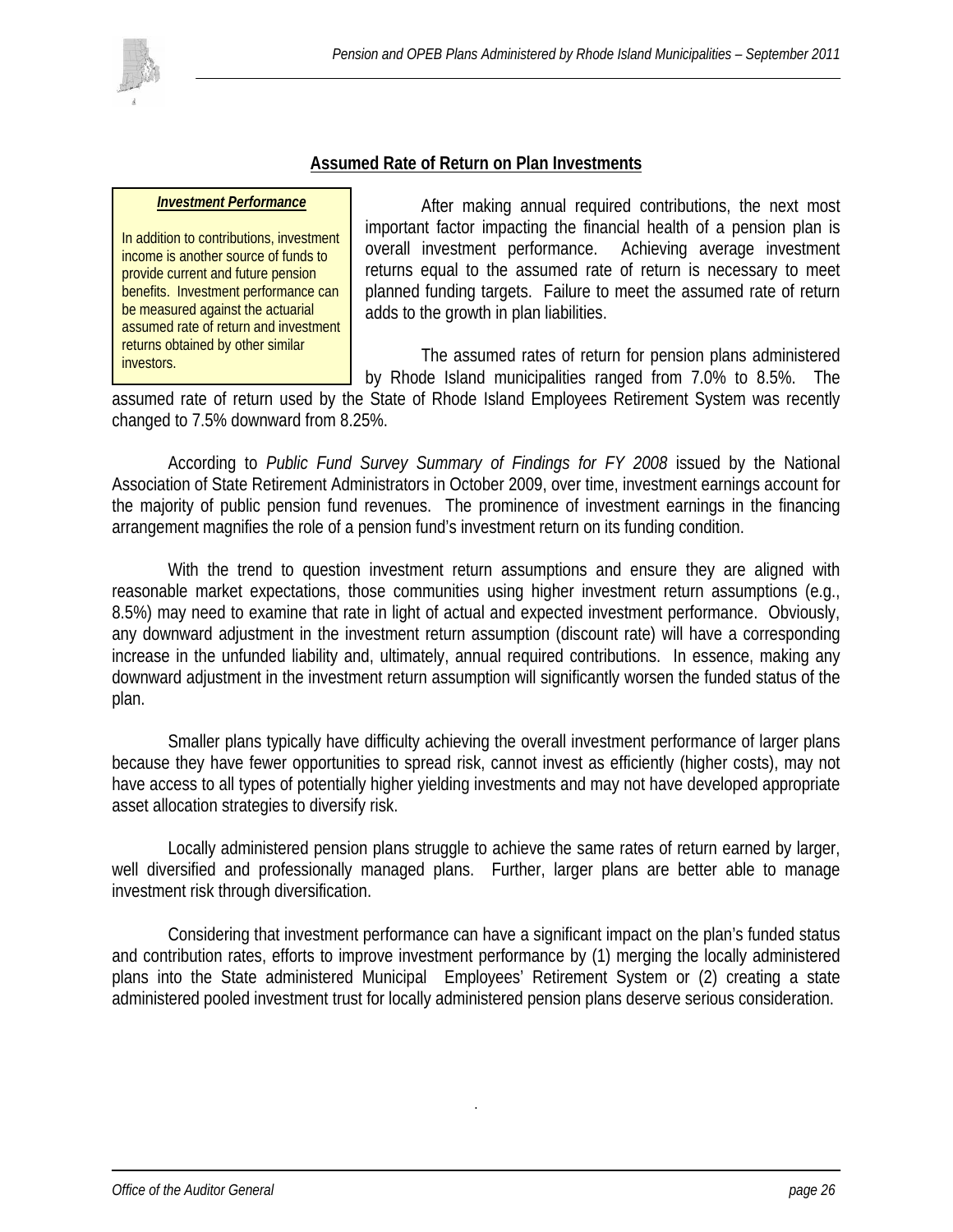

|                         | <u> Rhode Island Municipal Pension Plans - Assumed Rates of Return</u>                                                                                                |                                                                |                                            |                                                                                    |
|-------------------------|-----------------------------------------------------------------------------------------------------------------------------------------------------------------------|----------------------------------------------------------------|--------------------------------------------|------------------------------------------------------------------------------------|
| Municipality            | <b>Pension Plan</b>                                                                                                                                                   | Date of<br><b>Actuarial</b><br><b>Valuation</b>                | <b>Assumed</b><br><b>Rate of</b><br>Return | Change in<br><b>Assumption since</b><br><b>Prior Actuarial</b><br><b>Valuation</b> |
| <b>Bristol</b>          | Police Pension Plan (prior to 3/22/98)                                                                                                                                | 7/1/2010                                                       | 8.00%                                      |                                                                                    |
| <b>Central Falls</b>    | Police & Fire John Hancock (after 7/1/72)<br>Police & Fire 1% (prior to 7/1/72)                                                                                       | 7/1/2010<br>7/1/2010                                           | 7.75%<br>7.50%                             |                                                                                    |
| Coventry                | Town's Municipal EE Retirement Plan<br>Police Pension Plan<br>School EE's Pension Plan                                                                                | 7/1/2009<br>7/1/2009<br>9/1/2008                               | 8.00%<br>8.00%<br>7.00%                    |                                                                                    |
| Cranston                | Police & Fire EE's Pension Plan (prior to 7/1/95)                                                                                                                     | 7/1/2010                                                       | 8.00%                                      |                                                                                    |
| Cumberland              | Town of Cumberland's Pension Plan                                                                                                                                     | 7/1/2010                                                       | 8.00%                                      |                                                                                    |
| <b>East Providence</b>  | Firemen's & Policemen's Pension Plan                                                                                                                                  | 10/31/2010                                                     | 8.50%                                      |                                                                                    |
| Jamestown               | Police Pension Plan                                                                                                                                                   | 7/1/2010                                                       | 7.00%                                      |                                                                                    |
| Johnston                | Police<br>Fire (prior to 7/1/99)                                                                                                                                      | 7/1/2009<br>7/1/2009                                           | 7.75%<br>7.75%                             |                                                                                    |
| Lincoln                 | Town Retirement Plan                                                                                                                                                  | 1/1/2010                                                       | 8.00%                                      |                                                                                    |
| <b>Little Compton</b>   | Town Employees Other than Certified Teachers                                                                                                                          | 7/1/2010                                                       | 7.50%                                      |                                                                                    |
| Middletown              | Town Plan                                                                                                                                                             | 7/1/2010                                                       | 7.50%                                      |                                                                                    |
| Narragansett            | Police Plan (prior to 7/1/78) (pay as you go)<br>Town Plan                                                                                                            | 7/1/2010<br>7/1/2010                                           | 7.50%<br>7.50%                             |                                                                                    |
| Newport                 | Firemen's Pension Plan<br>Policemen's Pension Plan                                                                                                                    | 7/1/2010<br>7/1/2010                                           | 7.50%<br>7.50%                             | decrease from 8.25%<br>decrease from 8.25%                                         |
| <b>North Providence</b> | Police Pension Plan                                                                                                                                                   | 7/1/2007                                                       | 7.25%                                      |                                                                                    |
| Pawtucket               | Pre 1974 Policemen & Firemen (pay as you go)<br>Post 1974 Policemen & Firemen                                                                                         | 7/1/2009                                                       | 7.875%                                     | decrease from 8%                                                                   |
| Portsmouth              | Employees of the Town of Portsmouth                                                                                                                                   | 7/1/2010                                                       | 8.00%                                      |                                                                                    |
| Providence              | ERS of the City of Providence                                                                                                                                         | 6/30/2010                                                      | 8.50%                                      |                                                                                    |
| <b>Scituate</b>         | Police Pension Plan                                                                                                                                                   | 4/1/2009                                                       | 8.25%                                      |                                                                                    |
| Smithfield              | Police (prior to 7/1/99)<br>Fire Pension Plan                                                                                                                         | 7/1/2010<br>7/1/2010                                           | 8.50%<br>8.50%                             |                                                                                    |
| <b>Tiverton</b>         | Policemen's Pension Plan                                                                                                                                              | 7/1/2010                                                       | 7.50%                                      |                                                                                    |
| Warwick                 | City Employees Pension Plan<br>Police Pension II Plan<br>Police Pension I & Fire Pension Plan<br>Fire Pension Plan II<br>Warwick Public Schools Employee Pension Plan | 7/1/2010 draft<br>7/1/2009<br>7/1/2009<br>7/1/2009<br>7/1/2010 | 7.50%<br>8.00%<br>8.00%<br>8.00%<br>7.00%  | decrease from 8%                                                                   |
| <b>West Warwick</b>     | Town Plan                                                                                                                                                             | 7/1/2010                                                       | 8.00%                                      | decrease from 8.25%                                                                |
| Westerly                | Police Pension Plan                                                                                                                                                   | 7/1/2010                                                       | 8.00%                                      |                                                                                    |
| Woonsocket              | Police (pre 7/1/80) and Fire (pre 7/1/85) Plan                                                                                                                        | 7/1/2010                                                       | 8.25%                                      |                                                                                    |
|                         | Average                                                                                                                                                               |                                                                | 7.81%                                      |                                                                                    |

#### **Rhode Island Municipal Pension Plans - Assumed Rates of Return**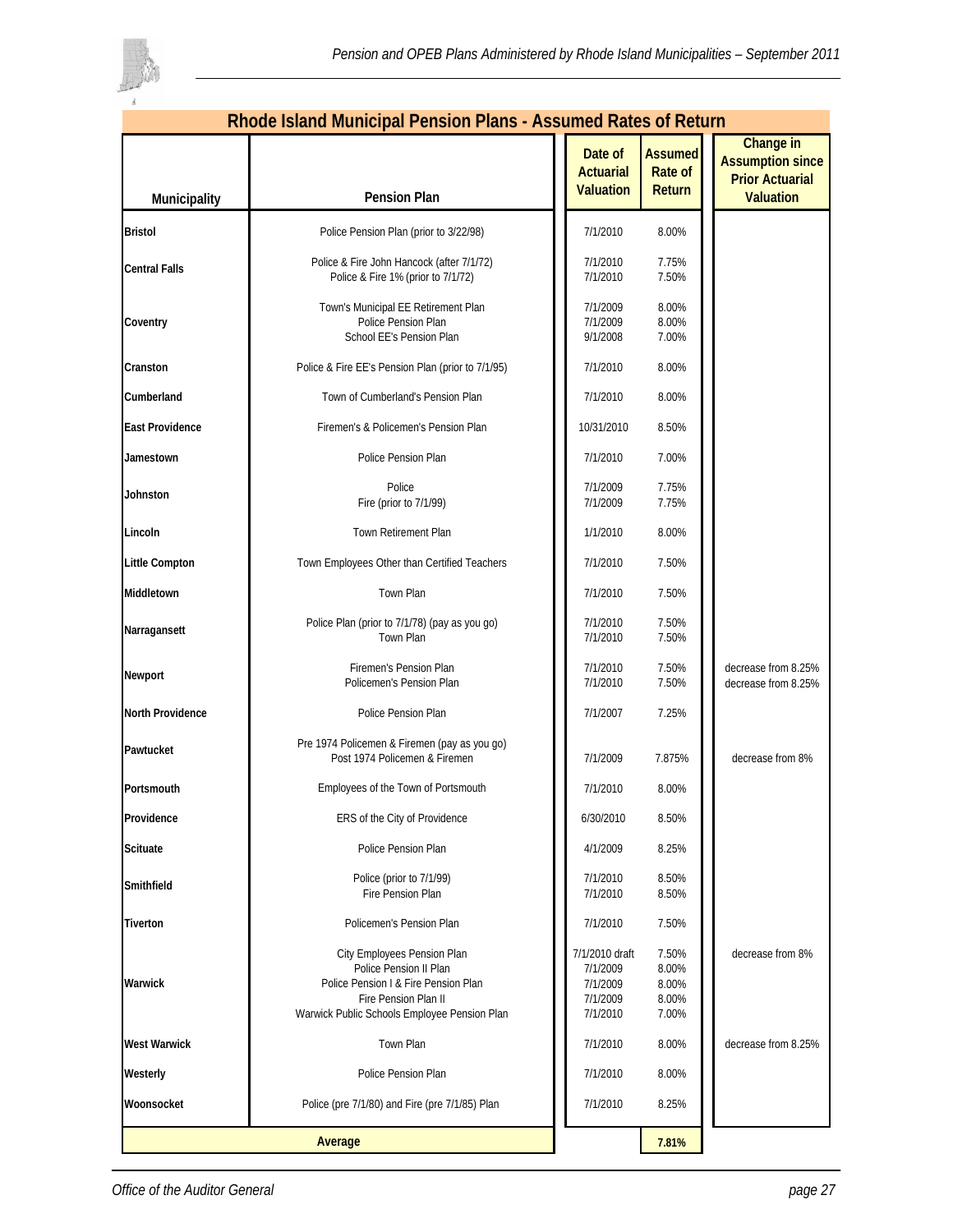

 The United States Government Accountability Office (GAO) included a survey of assumed rates of returns for state and local pension plans in an August 2010 report – *State and Local Government Pension Plans – Governance Practices and Long-Term Investment Strategies have Evolved Gradually as Plans Take on Increased Investment Risk.* The assumed rates of return used within the locally-administered pension plans as listed on the previous page are generally consistent with the results of the GAO's national survey. The following bar graph was included in the GAO's August 2010 report.



Source: GAO survey of state and local plans.

Note: The 95 percent confidence intervals for these estimates are less than plus or minus 9 percentage points.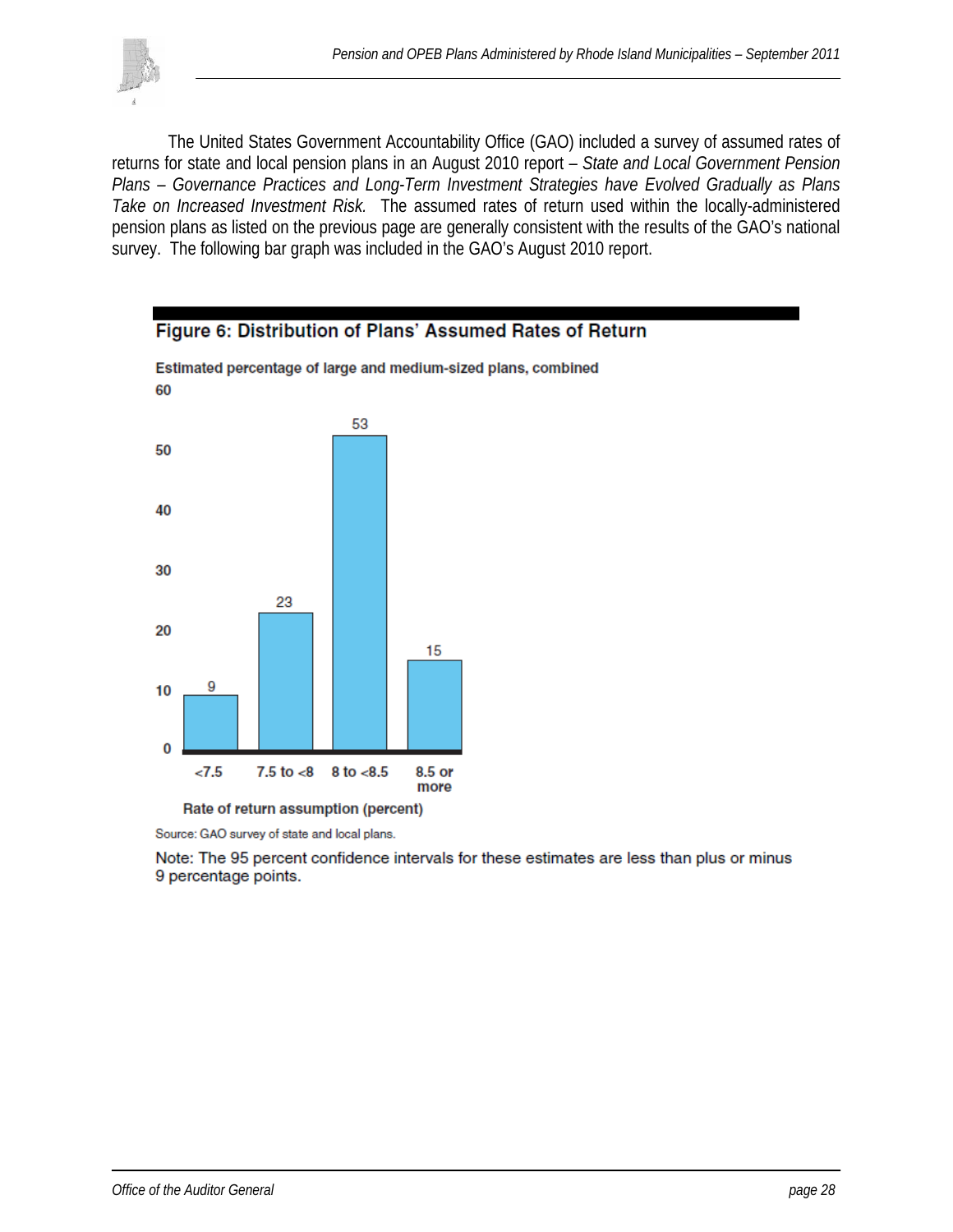

## **STATUS OF OTHER POSTEMPLOYMENT BENEFIT (OPEB) PROGRAMS**

At the time of our initial report (July 2007), new accounting guidelines  $1$  relating to other postemployment benefits were on the horizon but were not yet effective for Rhode Island's municipalities. By fiscal 2010, all the municipalities that offer OPEB were required to implement the accounting and disclosure requirements.

These guidelines require governmental employers to measure the cost of the postemployment benefits provided to retirees (generally healthcare) on an actuarial basis and recognize these costs (i.e., annual required contribution) in the entity's government-wide financial statements. The accounting measurement criteria for other postemployment benefit costs is similar to pensions and uses consistent terminology as well.

 As a result of the implementation of this governmental accounting standard, municipalities must disclose the future costs associated with providing post-employment benefits to its employees in their annual financial statements. For most communities, the future costs are very significant and largely unfunded. In most cases, governmental employers fund these costs on a pay-as-you-go basis and there has been little or no accumulation of assets to pay future benefits. Further, health care costs continue to increase at a dramatic pace; therefore, any projection of the future cost of benefits to retirees must reflect an aggressive cost escalation trend rate. These costs will further challenge Rhode Island municipalities as many are already struggling to properly fund their obligation for pension benefits.

The collective unfunded liability for OPEB plans (UAAL) as shown in the table beginning on page 32 is \$3.5 billion. Assets totaling less than 1% of the actuarial accrued liability have been set aside for the payment of future benefits. On average, communities are funding 50% of the annual required contribution for OPEB benefits. The collective ARC for OPEB plans alone is \$244 million.

 The collective unfunded liability for OPEB plans increased from \$2.4 billion (as reported in our March 2010 report) to \$3.5 billion currently. A large portion of this increase is due to a change in the investment return assumption (discount rate) used by the City of Providence's actuary in valuing plan liabilities. Amounts reported previously were based on an 8% investment return assumption and the more current actuarial valuation uses a 4% investment return assumption. This caused the City's unfunded OPEB liability to nearly double.

 This underscores the sensitivity of the determination of unfunded liabilities to the underlying actuarial assumptions. The variability of investment return assumptions for OPEB plans is dramatic (see table on page 34) compared to investment return assumptions for the locally administered pension plans (see table on page 27). The Governmental Accounting Standards Board has provided guidance on choosing an appropriate investment return assumption to discount future OPEB liabilities. One of the key determinants is whether the government has established a trust to hold assets for the OPEB plan and whether they are funding the plan on an actuarially determined basis. With both of those provisions in place, a government may appropriately use an investment return assumption that is more consistent with a

1

<sup>1</sup> GASB Statement No. 45 *Accounting and Financial Reporting by Employers for Postemployment Benefits Other than Pensions* requires governmental employers to obtain periodic actuarial valuations of their OPEB plans, report the annual required contribution as an expense on its government-wide financial statements, and disclose the funded status of the OPEB plan in a manner that is similar to accounting requirements for pensions by employers.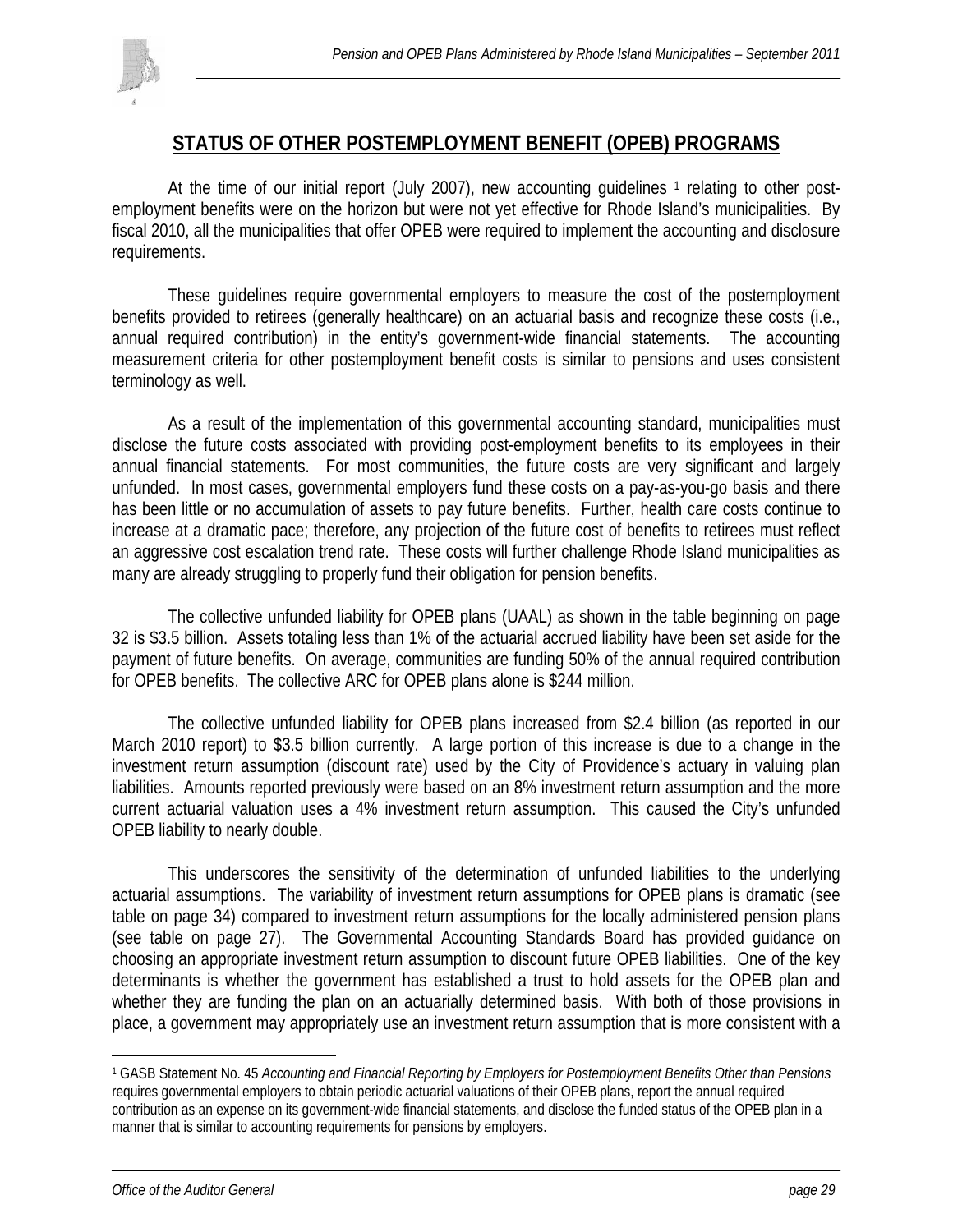

long-term investment perspective reflecting adopted investment policy and asset allocations. Absent those provisions, a government should use a discount rate that is consistent with returns earned on other shortterm investments held by the government.

 Some municipalities may be using overly optimistic investment return assumptions in valuing their OPEB liabilities. Some are using a long-term investment assumption without creating a trust to hold accumulated assets, investing assets consistent with a long-term investment objective, and/or funding OPEB on an actuarial basis – all of which are necessary to use a long term investment return assumption. Many others are using a 4% investment return assumption which is not reflective of current short-term investment returns. In the absence of a trust and funding the OPEB plan on an actuarial basis the discount rate used should be reflective of returns on short-term investments of the government.

The estimate of the unfunded OPEB liability may be imprecise due to understatement for potentially inappropriate investment return assumptions used in valuing certain of the OPEB plans and the need to factor in the impact of recent legislation that facilitates enrolling eligible retirees in Medicare which would decrease plan liabilities.

 Another actuarial assumption key to valuing OPEB liabilities is the inflation or health care cost escalation assumption. Since the annual increase in health care costs is significant – realistic projections of this component of the actuarial valuation is also critical.

While the \$3.5 billion unfunded liability for municipal retiree health plans is alarming, a more realistic appraisal of that liability may in fact be greater for the reasons cited above.

Each municipality that offers retiree health benefits should complete a comprehensive analysis to (1) ensure the assumptions underlying the valuation of future liabilities are appropriate and reasonable, (2) review the affordability of the benefits offered, and (3) commit to funding OPEB benefits in an actuarially sound manner.

We did not compare, in detail, the benefits offered by the various locally administered OPEB plans. However, in general, the municipal plans appeared to be more generous than the State's OPEB plan for its employees. For example, under many municipal OPEB plans, full spousal and dependent coverage is common and a retiree co-pay is often not required. The State's OPEB plan covers only employees (spousal and dependent coverage is available on a buy-in basis at full cost) and a 20% retiree co-pay is required for all employees retiring after October 1, 2008. Co-pay percentages for earlier retirees were determined based on years of service.

A report by the Pew Center on the States noted that "on average, states have only put aside 7.1 percent of the assets needed to adequately fund their retiree health care liabilities. Twenty states have not set aside any funds."<sup>2</sup> Governments, at both state and local levels, are struggling to meet required payments to fund just pensions notwithstanding OPEB benefits. Until recently, the liability for future OPEB had been largely ignored and unreported. Unfunded OPEB liabilities, while not unique to Rhode Island are real and without funding, will only grow significantly, particularly due to escalating health care costs which must be factored into the estimation of the liability.

1

<sup>2</sup> Pew Center on the States – *The trillion dollar gap – Underfunded state retirement systems and the roads to reform-* February 2010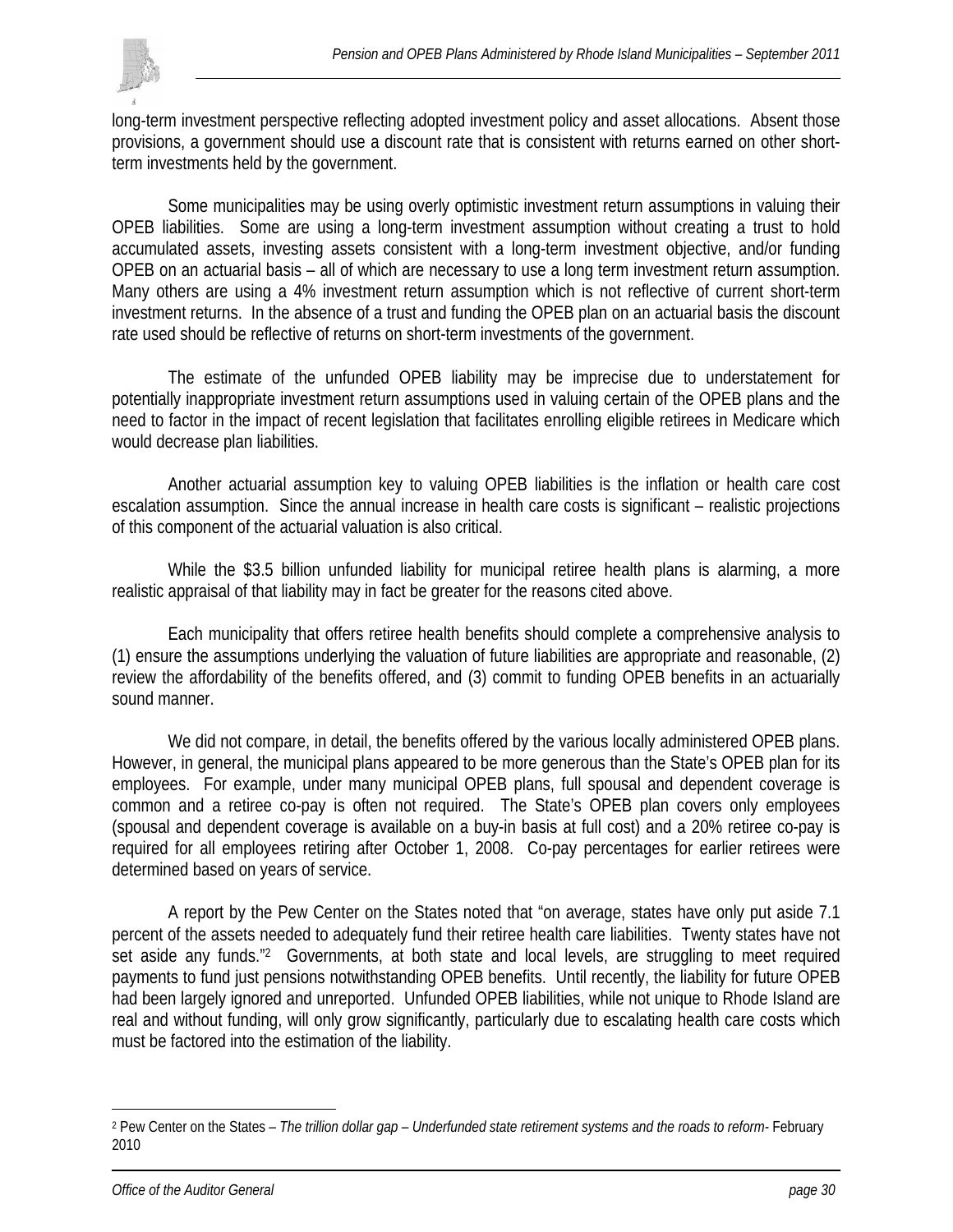

Consistent with the conclusions outlined herein that locally administered pension plans are at risk, locally-administered OPEB plans should likely be viewed in the same light. An opportunity exists to restructure plan design and benefit delivery before each community creates a trust and begins to accumulate assets to fund future benefits.

 One option would be for the State to create a pooled investment trust for other post-employment benefits. This would serve as a common investment vehicle for municipalities that are accumulating assets to meet the future cost of OPEB. A pooled OPEB investment trust administered by the State could provide a well diversified, professionally managed investment option for Rhode Island municipalities. It is likely that the investment return of the pooled trust could exceed the return obtained by a municipality acting individually, particularly for smaller communities that are just beginning to accumulate assets for OPEB.

 Another option is to consider a statewide OPEB health care plan (an agent–multiple employer plan under State administration but without State funding responsibility) that could decrease overall costs through economies of scale, reduce administrative costs and enhance bargaining position with health insurers. A statewide OPEB plan would also be consistent with the goal of merging locally administered pension plans into the state administered MERS plan, as well as, initiatives to foster a statewide healthcare contract for teachers and municipal employees. Further, plan design and plan benefits vary widely among municipalities–a common state administered plan could standardize OPEB benefit provisions among municipalities.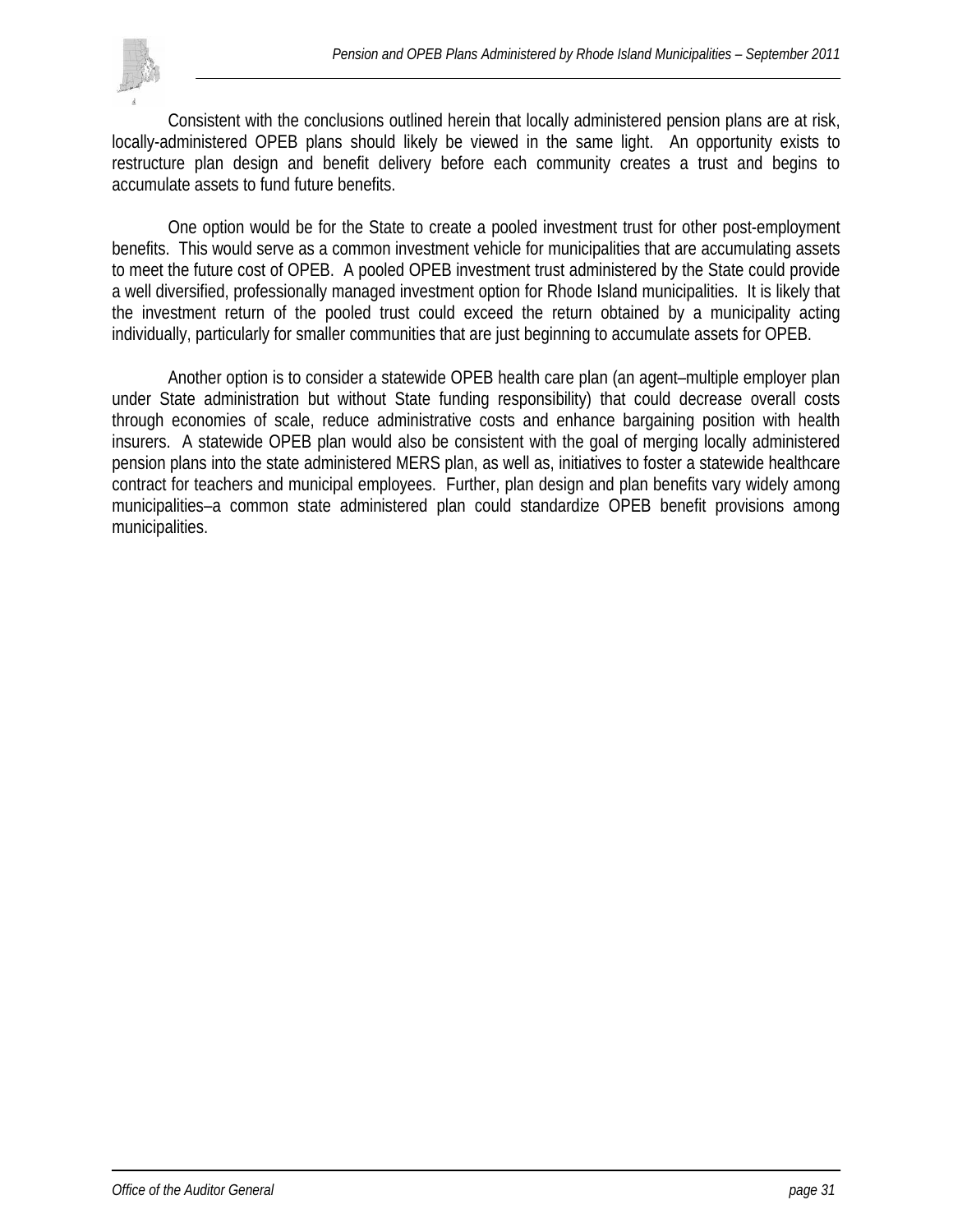

| Rhode Island Municipalities' Other Post-Employment Benefit (OPEB) Plans at June 30, 2010 |                                |                     |                      |                   |                                       |                             |                          |                                                         |                                               |                 |  |  |
|------------------------------------------------------------------------------------------|--------------------------------|---------------------|----------------------|-------------------|---------------------------------------|-----------------------------|--------------------------|---------------------------------------------------------|-----------------------------------------------|-----------------|--|--|
| <b>Municipality</b>                                                                      | <b>Type of Plan</b>            | <b>ARC</b>          | <b>Contributions</b> | % of ARC          | <b>Net OPEB Obligation</b><br>(Asset) | Date of<br><b>Valuation</b> |                          | Actuarial Value of Assets   Actuarial Accrued Liability | <b>Unfunded Actuarial Accrued</b><br>Liablity | Funded<br>Ratio |  |  |
| <b>Barrington</b>                                                                        | <b>Trust Fund</b>              | 2,597,104           | 1,526,488            | 58.78%            | 1,513,245                             | 6/30/2009                   | 3,513,802                | $21,471,689$ \$<br>l \$                                 | 17,957,887                                    | 16.4%           |  |  |
| <b>Bristol</b>                                                                           | <b>Trust Fund</b>              | 890,000             | 874,444              | 98.25%            | (368, 668)                            | 7/1/2008                    | 1,675,000                | 12,862,000                                              | 11,187,000                                    | 13.0%           |  |  |
| <b>Burrillville<sup>8</sup></b>                                                          | Pay-as-you-go                  | 133,280             | 127,036              | 95.32%            | 28,771                                | 7/1/2008                    |                          | 1,693,855                                               | 1,693,855                                     | 0.0%            |  |  |
| <b>Central Falls</b>                                                                     | Pay-as-you-go                  | 2,027,948           | 1,144,806            | 56.45%            | 1,453,547                             | 7/1/2009                    |                          | 32,011,503                                              | 32,011,503                                    | 0.0%            |  |  |
| Charlestown                                                                              | Trust Fund                     | 401,000             | 449,000              | 111.97%           | (299, 548)                            | 7/1/2009                    | 502,000                  | 4,947,000                                               | 4,445,000                                     | 10.1%           |  |  |
| <b>Coventry</b>                                                                          | Pay-as-you-go                  | 1,200,000           | 859,000              | 71.58%            | 661,121                               | 7/1/2009                    |                          | 12,835,000                                              | 12,835,000                                    | 0.0%            |  |  |
| <b>Cranston</b> - Public Safety                                                          | Trust Fund                     | 4,092,301           | 3,649,942            | 89.19%            | 1,138,662                             | 7/1/2010                    | 450,533                  | 50,765,110                                              | 50,314,577                                    | 0.9%            |  |  |
| - Board of Education                                                                     | Pay-as-you-go                  | 3,119,950           | 2,002,019            | 64.17%            | 2,774,886                             | 7/1/2009                    |                          | 31,160,310                                              | 31,160,310                                    | 0.0%            |  |  |
| <b>Cumberland</b>                                                                        | Pay-as-you-go                  | 3,973,000           | 1,166,224            | 29.35%            | 5,160,269                             | 7/1/2008                    |                          | 46,872,000                                              | 46,872,000                                    | 0.0%            |  |  |
| <b>East Greenwich</b>                                                                    | Pay-as-you-go                  | 1,743,839           | 428,826              | 24.59%            | 2,312,918                             | 7/1/2009                    | $\overline{\phantom{a}}$ | 13,840,762                                              | 13,840,762                                    | 0.0%            |  |  |
| East Providence - City Plan<br>- School Plan                                             | Pay-as-you-go                  | 5,138,868           | 2,755,302            | 53.62%            | 4,811,626                             | 10/31/2009                  |                          | 78,291,702                                              | 78,291,702                                    | 0.0%            |  |  |
| <b>Foster</b>                                                                            | Pay-as-you-go<br>Pay-as-you-go | 2,029,870<br>73,806 | 3,784,314<br>60,863  | 186.43%<br>82.46% | (3, 194, 375)<br>12,943               | 10/31/2009<br>7/1/2009      |                          | 27,709,764<br>780,502                                   | 27,709,764<br>780,502                         | 0.0%<br>0.0%    |  |  |
| Glocester <sup>8</sup>                                                                   | Pay-as-you-go                  | 192,932             | 128,381              | 66.54%            | 105,315                               | 7/1/2008                    |                          | 2,199,146                                               | 2,199,146                                     | 0.0%            |  |  |
| Jamestown - Police Plan                                                                  | Pay-as-you-go                  | 216,224             | 52,292               | 24.18%            | 240,850                               | 1/1/2009                    |                          | 1,661,060                                               | 1,661,060                                     | 0.0%            |  |  |
| - School Plan                                                                            | Pay-as-you-go                  | 925,289             | 334,179              | 36.12%            | 843,764                               | 7/1/2009                    | $\epsilon$               | 14, 153, 205                                            | 14,153,205                                    | 0.0%            |  |  |
| Johnston <sup>8</sup>                                                                    | Pay-as-you-go                  | 19,218,165          | 4,472,653            | 23.27%            | 28,275,137                            | 6/30/2008                   |                          | 226,245,500                                             | 226,245,500                                   | 0.0%            |  |  |
| Lincoln                                                                                  | Pay-as-you-go                  | 1,992,852           | 885,332              | 44.43%            | 2,107,196                             | 6/30/2010                   |                          | 24,880,760                                              | 24,880,760                                    | 0.0%            |  |  |
| <b>Little Compton</b>                                                                    | Pay-as-you-go                  | 224,867             | 87,000               | 38.69%            | 120,000                               | 7/1/2007                    |                          | 1,954,239                                               | 1,954,239                                     | 0.0%            |  |  |
| Middletown <sup>8</sup>                                                                  | Pay-as-you-go                  | 2,026,910           | 1,930,072            | 95.22%            | $\sim$                                | 7/1/2009                    | 2,500,343                | 32,387,961                                              | 29,887,618                                    | 7.7%            |  |  |
| Narragansett <sup>8</sup>                                                                | Pay-as-you-go                  | 6,549,964           | 1,447,706            | 22.10%            | 10,124,232                            | 7/1/2010                    |                          | 72,792,463                                              | 72,792,463                                    | 0.0%            |  |  |
| New Shoreham <sup>5</sup>                                                                | Pay-as-you-go                  | not available       | not available        | not available     | 69,000                                | not required                |                          | 1,643,452                                               | 1,643,452                                     | 0.0%            |  |  |
| <b>Newport</b>                                                                           | Trust Fund                     | 9,050,275           | 11,241,301           | 124.21%           | 7,039,517                             | 7/1/2009                    | 8,486,653                | 125,947,132                                             | 117,460,479                                   | 6.7%            |  |  |
| <b>North Kingstown</b>                                                                   | Pay-as-you-go                  | 2,407,135           | 1,074,612            | 44.64%            | 2,681,170                             | 7/1/2010                    |                          | 34,510,724                                              | 34,510,724                                    | 0.0%            |  |  |
| <b>North Providence</b>                                                                  | Pay-as-you-go                  | 4,289,000           | 1,945,000            | 45.35%            | 4,780,024                             | 7/1/2008                    |                          | 52,758,000                                              | 52,758,000                                    | 0.0%            |  |  |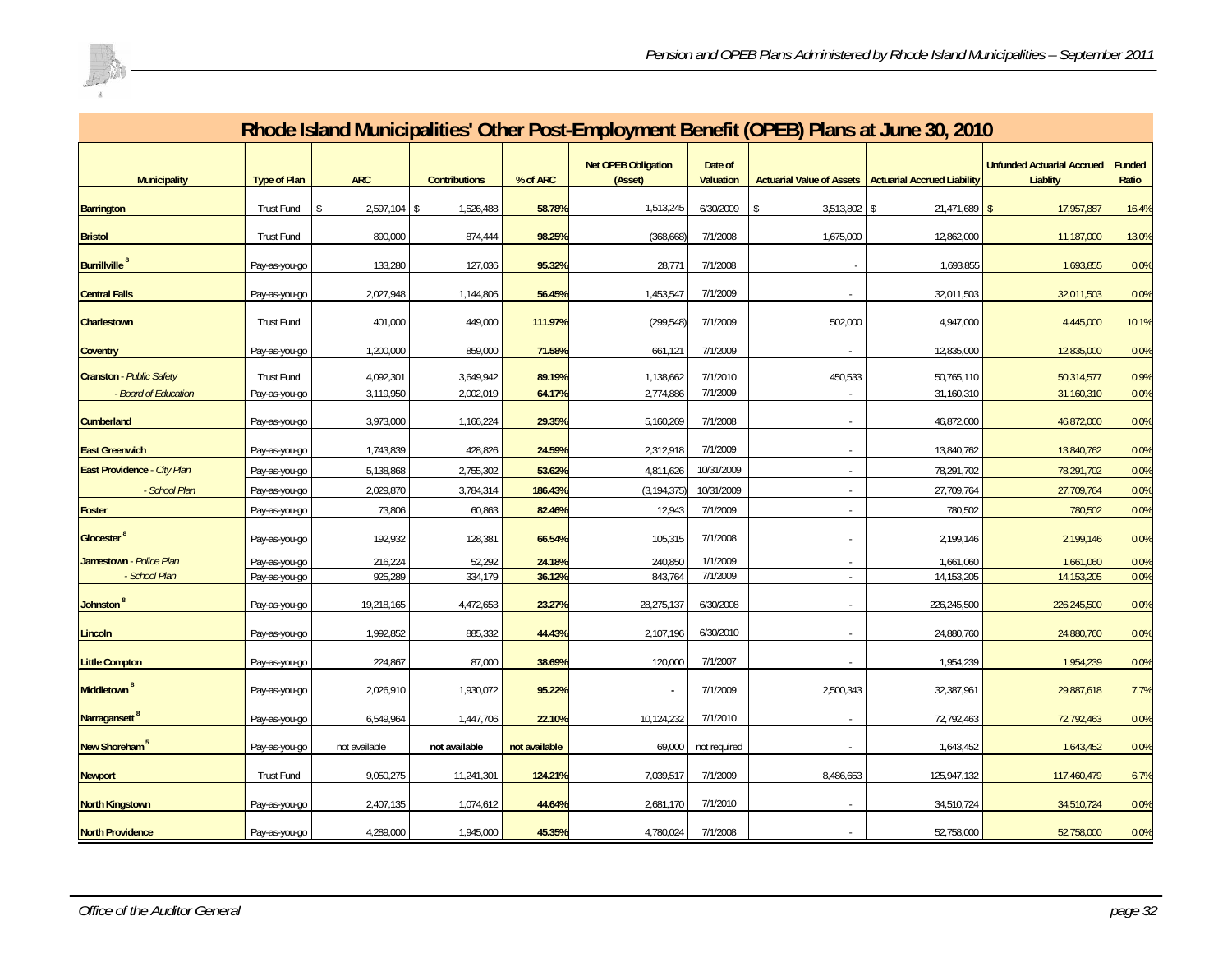

| Rhode Island Municipalities' Other Post-Employment Benefit (OPEB) Plans at June 30, 2010 |                     |                                       |                      |               |                                       |                             |                     |                                                         |                                               |                        |  |
|------------------------------------------------------------------------------------------|---------------------|---------------------------------------|----------------------|---------------|---------------------------------------|-----------------------------|---------------------|---------------------------------------------------------|-----------------------------------------------|------------------------|--|
| <b>Municipality</b>                                                                      | <b>Type of Plan</b> | <b>ARC</b>                            | <b>Contributions</b> | % of ARC      | <b>Net OPEB Obligation</b><br>(Asset) | Date of<br><b>Valuation</b> |                     | Actuarial Value of Assets   Actuarial Accrued Liability | <b>Unfunded Actuarial Accrued</b><br>Liablity | <b>Funded</b><br>Ratio |  |
| <b>North Smithfield</b>                                                                  | Pay-as-you-go       | 580,468                               | 327,492              | 56.42%        | 722,770                               | 7/1/2009                    |                     | 5,796,707                                               | 5,796,707                                     | 0.0%                   |  |
| <b>Pawtucket</b>                                                                         | Pay-as-you-go       | 22,881,686                            | 11,416,382           | 49.89%        | 51,934,557                            | 7/1/2009                    |                     | 378,184,421                                             | 378,184,421                                   | 0.0%                   |  |
| Portsmouth - Town Plan <sup>6</sup>                                                      | <b>Trust Fund</b>   | 1,569,039                             | 645,276              | 41.13%        | 2,030,262                             | 7/1/20008                   |                     | 13,026,759                                              | 13,026,759                                    | 0.0%                   |  |
| - School Plan                                                                            | Pay-as-you-go       | 511,670                               | 322,804              | 63.09%        | 400,934                               | 7/1/2007                    |                     | 4,514,458                                               | 4,514,458                                     | 0.0%                   |  |
| Providence                                                                               | <b>Trust Fund</b>   | 79,580,000                            | 39,011,000           | 49.02%        | 53,983,000                            | 7/1/2009                    | 1,040,000           | 1,498,491,000                                           | 1,497,451,000                                 | 0.1%                   |  |
| <b>Scituate</b>                                                                          | Pay-as-you-go       | 529,719                               | 178,360              | 33.67%        | 736,190                               | 3/31/2009                   |                     | 4,713,768                                               | 4,713,768                                     | 0.0%                   |  |
| Smithfield <sup>8</sup>                                                                  | Pay-as-you-go       | 2,307,517                             | 1,358,037            | 58.85%        | 1,778,967                             | 7/1/2010                    | 657,366             | 29,610,752                                              | 28,953,386                                    | 2.2%                   |  |
| South Kingstown                                                                          | Trust Fund          | 1,780,100                             | 1,735,461            | 97.49%        |                                       | 7/1/2009                    |                     | 18,700,000                                              | 18,700,000                                    | 0.0%                   |  |
| <b>Tiverton</b>                                                                          | Pay-as-you-go       | 3,222,448                             | 1,362,886            | 42.29%        | 3,744,209                             | 7/1/2009                    |                     | 36,172,948                                              | 36,172,948                                    | 0.0%                   |  |
| <b>Warren</b>                                                                            | <b>Trust Fund</b>   | 383,807                               | 69,875               | 18.21%        | 761,574                               | 7/1/2007                    | 700,000             | 3,018,423                                               | 2,318,423                                     | 23.2%                  |  |
| Warwick - City Plan                                                                      | Pay-as-you-go       | 20,620,310                            | 7,487,501            | 36.31%        | 36,360,944                            | 7/1/2009                    |                     | 229,348,977                                             | 229,348,977                                   | 0.0%                   |  |
| - School Plan                                                                            | Pay-as-you-go       | 3,876,982                             | 2,343,722            | 60.45%        | 9,204,172                             | 7/1/2009                    |                     | 41,643,649                                              | 41,643,649                                    | 0.0%                   |  |
| West Greenwich <sup>5</sup>                                                              | Pay-as-you-go       | not available                         | 32,616               | not available | not available                         | not required                |                     | 73,250                                                  | 73,250                                        | 0.0%                   |  |
| <b>West Warwick</b>                                                                      | Pay-as-you-go       | 9,327,511                             | 3,573,395            | 38.31%        | 11,515,448                            | 7/1/2008                    |                     | 136,587,286                                             | 136,587,286                                   | 0.0%                   |  |
| <b>Westerly</b> - Police Plan                                                            | Trust Fund          | 459,200                               | 425,000              | 92.55%        | 101,000                               | 7/1/2009                    | 7,978,431           | 12,379,627                                              | 4,401,196                                     | 64.4%                  |  |
| - School Plan                                                                            | Pay-as-you-go       | 532,439                               | 450,418              | 84.60%        | 149,502                               | 7/1/2008                    |                     | 1,576,533                                               | 1,576,533                                     | 0.0%                   |  |
| <b>Woonsocket - City Plan</b>                                                            | Pay-as-you-go       | 14,111,578                            | 3,803,866            | 26.96%        | 20, 157, 343                          | 7/1/2009                    |                     | 132,987,895                                             | 132,987,895                                   | 0.0%                   |  |
| - School Plan                                                                            | Pay-as-you-go       | 3,844,919                             | 1,934,163            | 50.30%        | 3,814,85                              | 7/1/2009                    |                     | 47,145,503                                              | 47,145,503                                    | 0.0%                   |  |
| <b>Regional School Districts</b>                                                         |                     |                                       |                      |               |                                       |                             |                     |                                                         |                                               |                        |  |
| <b>Bristol-Warren</b>                                                                    | Pay-as-you-go       | 2,831,156                             | 2,639,973            | 93.25%        | 2,935,934                             | 7/1/2009                    |                     | 31,379,203                                              | 31,379,203                                    | 0.0%                   |  |
| Chariho                                                                                  | Pay-as-you-go       | 165,832                               | 159,590              | 96.24%        | 137,104                               | 7/1/2009                    |                     | 1,715,539                                               | 1,715,539                                     | 0.0%                   |  |
| <b>Exeter-West Greenwich</b>                                                             | Pay-as-you-go       | 412,461                               | 236,089              | 57.24%        | 317,795                               | 7/1/2008                    |                     | 3,554,702                                               | 3,554,702                                     | 0.0%                   |  |
| <b>Foster-Glocester</b>                                                                  | Pay-as-you-go       | 397,028                               | 376,044              | 94.71%        | 46,967                                | 7/1/2009                    |                     | 3,405,892                                               | 3,405,892                                     | 0.0%                   |  |
|                                                                                          | Totals:             | $\overline{244,440},449$ \$<br>$\sim$ | 122,316,742          | $50.04\%$ \$  | 273,225,125                           |                             | 27,504,128 \$<br>\$ | $3,560,402,131$ \$                                      | 3,532,898,003                                 | 0.8%                   |  |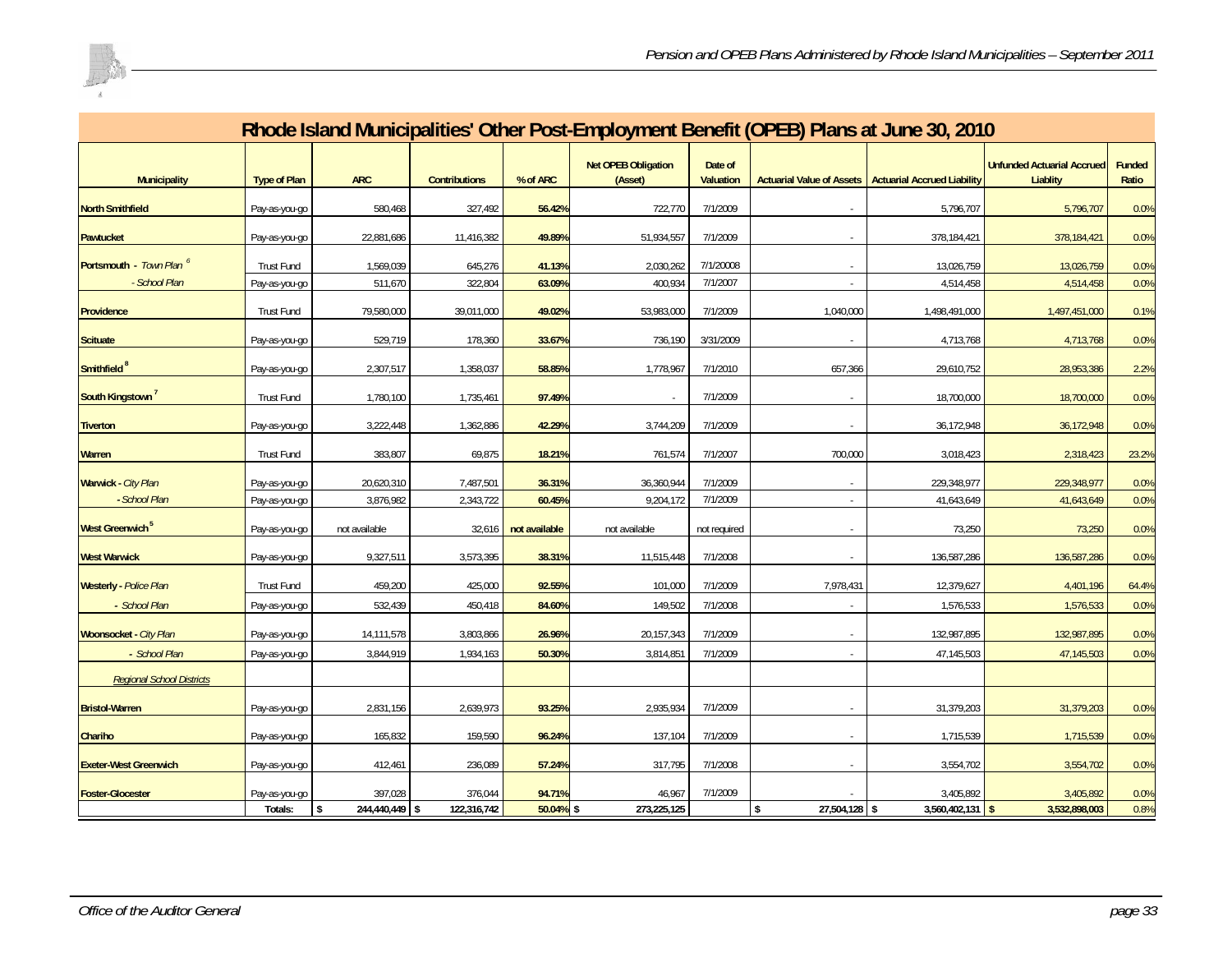

|                                                |                         |                             |                                  | <b>Funding Policy</b>          |
|------------------------------------------------|-------------------------|-----------------------------|----------------------------------|--------------------------------|
|                                                |                         | <b>Fiduciary</b>            |                                  |                                |
| <b>Municipality / Regional School District</b> | <b>Discount</b><br>Rate | <b>Trust</b><br><b>Fund</b> | <b>Actuarial</b><br><b>Basis</b> | Pay-as-You-<br><b>Go Basis</b> |
| Cranston - Public Safety Employees             | 8.00%                   | Yes                         |                                  |                                |
| East Providence - School EE's                  | 8.00%                   |                             |                                  |                                |
| South Kingstown                                | 8.00%                   | Yes                         |                                  |                                |
| Westerly - Police Plan                         | 8.00%                   | Yes                         |                                  |                                |
|                                                |                         |                             |                                  |                                |
| <b>Bristol</b>                                 | 7.50%<br>7.50%          | Yes<br>Yes                  | √                                |                                |
| Charlestown<br>Middletown                      | 7.50%                   |                             |                                  | $\sqrt(a)$                     |
| Newport                                        | 7.50%                   | Yes                         |                                  |                                |
|                                                |                         |                             |                                  |                                |
| Barrington                                     | 5.00%                   | Yes                         |                                  |                                |
| <b>Bristol Warren Regional School District</b> | 5.00%                   |                             |                                  |                                |
| East Providence - City EE's                    | 5.00%                   |                             |                                  |                                |
| Portsmouth - Town Plan                         | 5.00%                   | Yes                         |                                  |                                |
|                                                |                         |                             |                                  |                                |
| <b>Central Falls</b>                           | 4.50%                   |                             |                                  | V                              |
| Lincoln                                        | 4.50%                   |                             |                                  | $\sqrt{}$                      |
| Narragansett                                   | 4.50%                   |                             |                                  | $\sqrt(a)$                     |
| North Kingstown                                | 4.50%                   |                             |                                  |                                |
| Pawtucket                                      | 4.50%                   |                             |                                  |                                |
| Scituate                                       | 4.50%                   |                             |                                  |                                |
|                                                | 4.25%                   |                             |                                  | $\sqrt{}$                      |
| East Greenwich                                 |                         |                             |                                  |                                |
| <b>Burrillville</b>                            | 4.00%                   |                             |                                  | $\sqrt{a}$                     |
| Chariho Regional School District               | 4.00%                   |                             |                                  |                                |
| Coventry                                       | 4.00%                   |                             |                                  |                                |
| Cranston - Board of Education Employees        | 4.00%                   |                             |                                  |                                |
| Cumberland                                     | 4.00%                   |                             |                                  |                                |
| Exeter-West Greenwich Regional School District | 4.00%                   |                             |                                  |                                |
| Foster                                         | 4.00%                   |                             |                                  |                                |
| Foster-Glocester Regional School District      | 4.00%                   |                             |                                  |                                |
| Glocester                                      | 4.00%                   |                             |                                  | $\sqrt(a)$                     |
| Jamestown - Police Plan                        | 4.00%                   |                             |                                  |                                |
| Jamestown - School Plan                        | 4.00%                   |                             |                                  |                                |
| North Providence                               | 4.00%                   |                             |                                  |                                |
| North Smithfield                               | 4.00%                   |                             |                                  |                                |
| Portsmouth - School Plan                       | 4.00%                   |                             |                                  |                                |
| Providence                                     | 4.00%                   | Yes                         |                                  |                                |
| Warren<br>Warwick - City Plan                  | 4.00%<br>4.00%          | Yes                         |                                  |                                |
| Warwick - School Plan                          | 4.00%                   |                             |                                  |                                |
| West Warwick                                   | 4.00%                   |                             |                                  |                                |
| Westerly - School Plan                         | 4.00%                   |                             |                                  |                                |
| Woonsocket - Education Dept                    | 4.00%                   |                             |                                  |                                |
| Woonsocket - Municipal Employees               | 4.00%                   |                             |                                  |                                |
|                                                |                         |                             |                                  |                                |
| Johnston                                       | 3.50%                   |                             |                                  | √ (a)                          |
| Smithfield                                     | 3.50%                   |                             |                                  | √ (a)                          |
| Tiverton                                       | 3.50%                   |                             |                                  | √                              |
|                                                |                         |                             |                                  | $\sqrt{ }$                     |
| Little Compton                                 | not provided            |                             |                                  |                                |

### **OPEB - Discount Rate Used in Actuarial Valuations**

(a) = The municipality has not established a trust fund to administer the OPEB plan; however, funds have been set aside in a Special Revenue Fund. Employer contributions to Trust Funds are irrevocable; whereas, contributions to Special Revenue Funds may be withdrawn with the proper government action. Refer to End Note 8 (page 47) for additional details.

Note - Exeter, Hopkinton, and Richmond do not offer OPEB benefits. New Shoreham and West Greenwich plans are small plans (less than 100 employees); therefore, an actuarial valuation was not completed.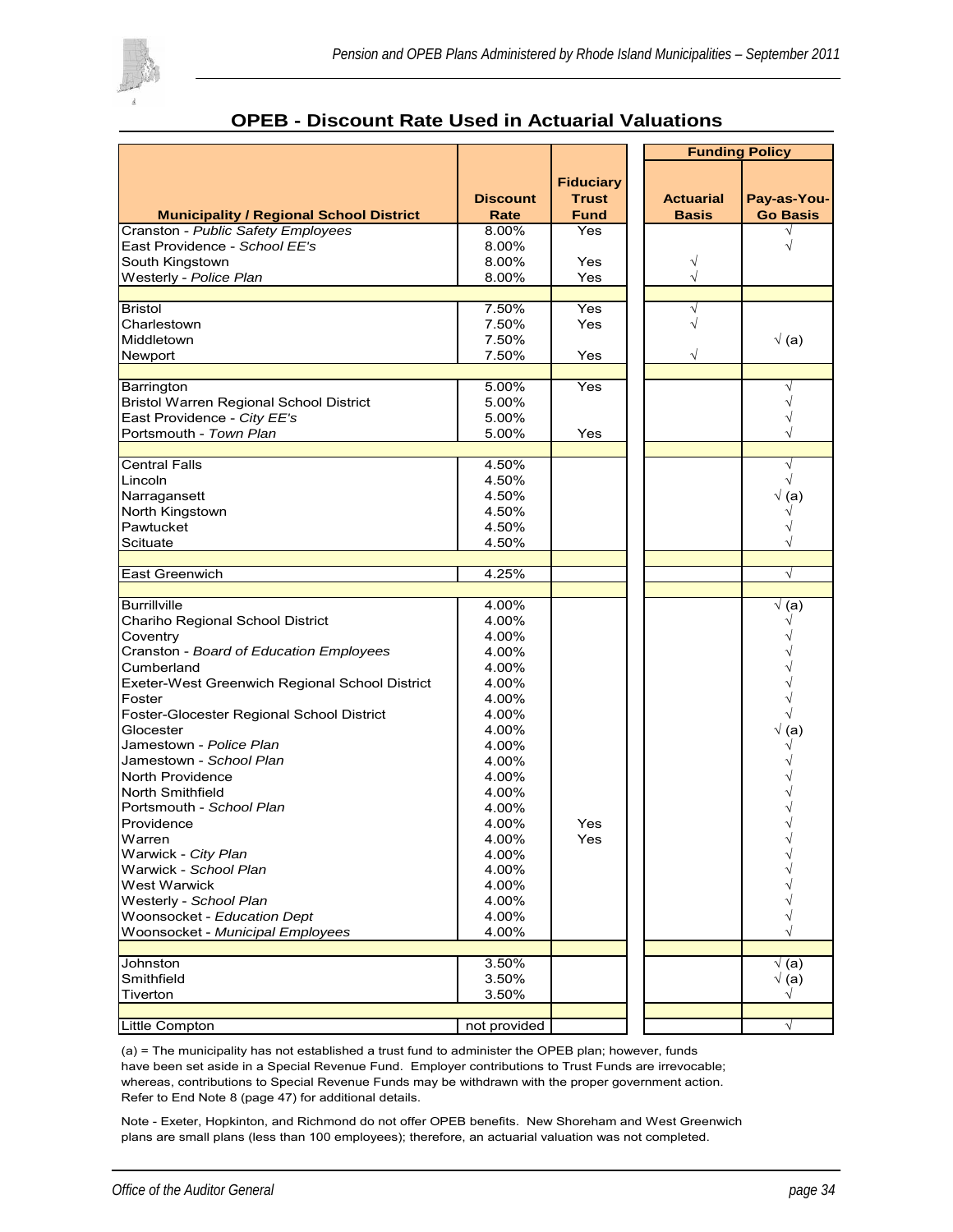

# **ANNUAL REQUIRED CONTRIBUTIONS IN RELATION TO THE LOCAL PROPERTY TAX LEVY**

Since property taxes are the primary revenue source for most Rhode IsIand municipalities, we prepared a schedule comparing each municipality's total actuarially determined annual required contribution, for all plans that it administers or participates in, to its total property tax levy for fiscal year 2010. In the aggregate, approximately 27% of the property tax levy would be required to fund 100% of the annual required contribution for both pension and OPEB plans. This means more than \$1 of every \$4 raised through property taxes is needed to cover just pension and OPEB costs each year. For some communities, the percentage of their tax levy needed to fund their pension plans by contributing actuarially determined amounts is even more significant. In Woonsocket, Central Falls, Providence, and Johnston the annual required contributions (for pensions and OPEB) were 61%, 58%, 51%, and 47%, respectively, of their annual property tax levy.

The wide disparity in the percentage of the annual property tax levy that would be required to fund 100% of the annual required contribution to all pension and OPEB plans can be attributed to a variety of factors including differences in benefit provisions and the impact of continual underfunding in prior years. Generally, those communities that administer local plans have the higher percentage of total ARC to total property tax levy.

 The table on the next page details the aggregate annual required contribution for all pension and OPEB plans for each municipality presented as a percentage of the fiscal 2010 property tax levy for that municipality.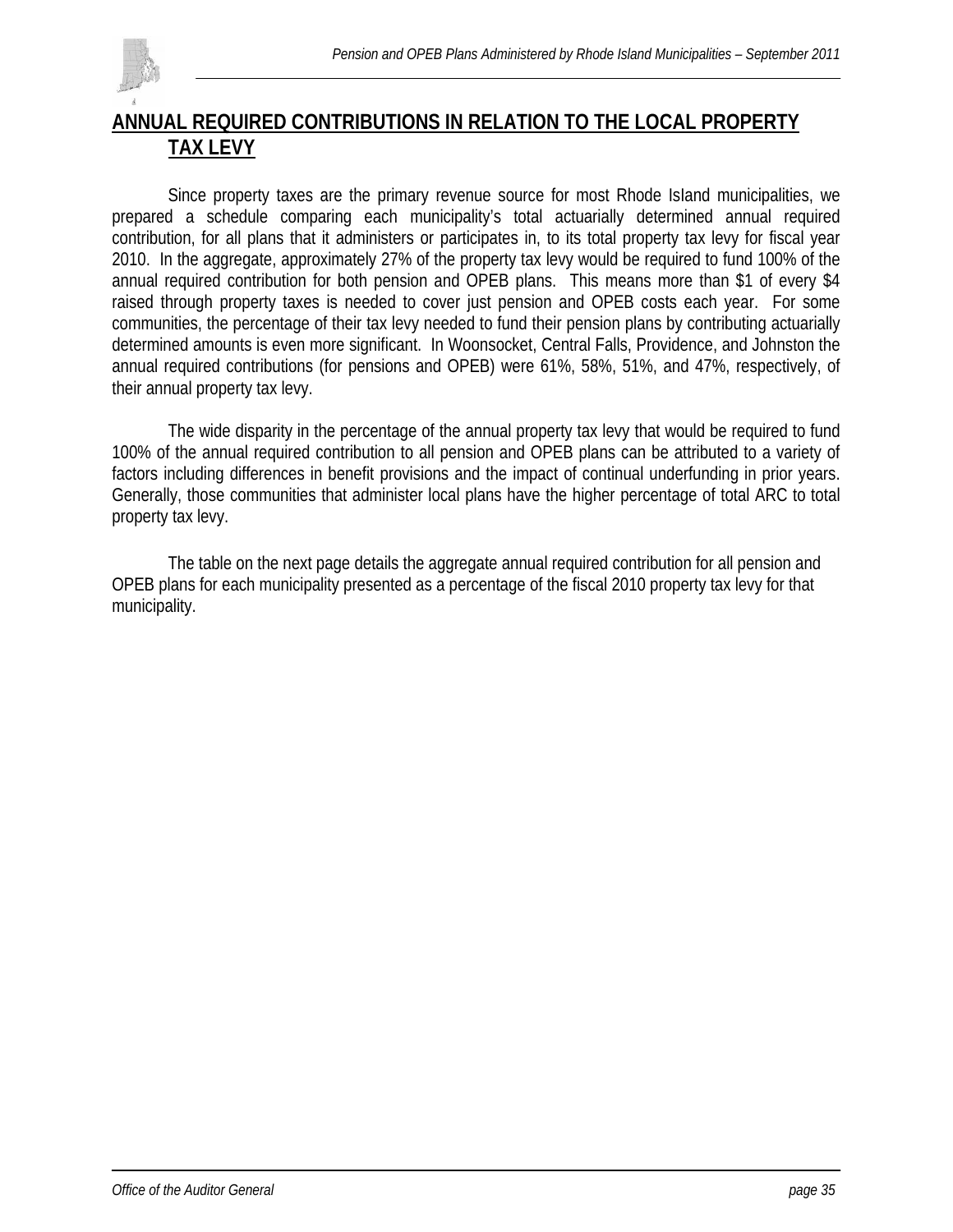

| Rhode Island Municipalities - Fiscal 2010<br>Total Annual Required Contribution as a Percentage of the Total Property Tax Levy |                          |                                         |    |                      |                |    |                      |                         |                  |  |  |
|--------------------------------------------------------------------------------------------------------------------------------|--------------------------|-----------------------------------------|----|----------------------|----------------|----|----------------------|-------------------------|------------------|--|--|
|                                                                                                                                |                          |                                         |    |                      |                |    |                      |                         |                  |  |  |
|                                                                                                                                |                          | <b>State Administered Pension Plans</b> |    |                      | Local          |    | Local                |                         | (b)              |  |  |
|                                                                                                                                |                          | <b>ERS</b>                              |    | <b>MERS</b>          | <b>Pension</b> |    | <b>OPEB</b>          |                         | <b>Total ARC</b> |  |  |
|                                                                                                                                | 2010                     | (Teachers)                              |    | (Other ee's)         | <b>Plans</b>   |    | <b>PLANS</b>         | Total 2010 ARC          | as a % of        |  |  |
| Municipality                                                                                                                   | TAX LEVY(a)              | 2010 ARC (c)                            |    | 2010 ARC             | 2010 ARC (b)   |    | <b>2010 ARC</b>      | All Plans (b)           | <b>Tax Levy</b>  |  |  |
| Barrington                                                                                                                     | \$<br>51,856,526         | \$<br>2,467,321                         | \$ | 708,023              |                | \$ | 2,597,104 \$         | 5,772,448               | 11.1%            |  |  |
| (9)<br><b>Bristol</b>                                                                                                          | 33,449,298               | 1,562,065                               |    | 1,033,038            | 770,003        |    | 2,707,885            | 6,072,991               | 18.2%            |  |  |
| <b>Burrillville</b>                                                                                                            | 21,867,633               | 1,533,960                               |    | 397,099              |                |    | 133,280              | 2,064,339               | 9.4%             |  |  |
| Central Falls                                                                                                                  | 10,570,404               |                                         |    | 206,631              | 3,839,164      |    | 2,027,948            | 6,073,743               | 57.5%            |  |  |
| (9)<br>Charlestown                                                                                                             | 20,395,658               | 852,012                                 |    | 620,217              |                |    | 448,295              | 1,920,524               | 9.4%             |  |  |
| Coventry                                                                                                                       | 59,014,126               | 4,088,664                               |    |                      | 5,866,170      |    | 1,200,000            | 11,154,834              | 18.9%            |  |  |
| Cranston                                                                                                                       | 160,419,261              | 8,525,001                               |    | 2,757,224            | 22,209,224     |    | 7,212,251            | 40,703,700              | 25.4%            |  |  |
| Cumberland                                                                                                                     | 52,119,987               | 2,893,462                               |    | 859,824              | 1,315,293      |    | 3,973,000            | 9,041,579               | 17.3%            |  |  |
| East Greenwich                                                                                                                 | 41,524,344               | 1,676,045                               |    | 600,852              |                |    | 1,743,839            | 4,020,736               | 9.7%             |  |  |
| East Providence                                                                                                                |                          |                                         |    |                      |                |    |                      |                         |                  |  |  |
| Exeter <sup>(9)(10)</sup>                                                                                                      | 84,770,570<br>11,763,351 | 3,799,424<br>720,297                    |    | 2,822,394<br>106,897 | 6,878,284      |    | 7,168,738<br>189,980 | 20,668,840<br>1,017,174 | 24.4%<br>8.6%    |  |  |
| Foster <sup>(9)</sup>                                                                                                          |                          |                                         |    |                      |                |    |                      |                         |                  |  |  |
|                                                                                                                                | 10,345,673               | 524,219                                 |    | 214,296              |                |    | 203,324              | 941,840                 | 9.1%             |  |  |
| Glocester <sup>(9)</sup>                                                                                                       | 20,380,911               | 1,091,723                               |    | 447,990              |                |    | 460,442              | 2,000,154               | 9.8%             |  |  |
| Hopkinton <sup>(9)(10)</sup>                                                                                                   | 15,794,049               | 1,072,184                               |    | 401,839              |                |    | 59,517               | 1,533,540               | 9.7%             |  |  |
| Jamestown                                                                                                                      | 17,734,650               | 614,728                                 |    | 627,266              | 233,257        |    | 1,141,513            | 2,616,764               | 14.8%            |  |  |
| Johnston                                                                                                                       | 63,658,365               | 2,652,300                               |    | 1,020,000            | 7,298,000      |    | 19,218,165           | 30,188,465              | 47.4%            |  |  |
| Lincoln                                                                                                                        | 50,599,475               | 2,958,817                               |    | 175,632              | 618,012        |    | 1,992,852            | 5,745,313               | 11.4%            |  |  |
| Little Compton                                                                                                                 | 9,441,514                | 261,795                                 |    |                      | 507,896        |    | 224,867              | 994,558                 | 10.5%            |  |  |
| Middletown                                                                                                                     | 39,247,059               | 1,846,356                               |    | 753,744              | 2,780,271      |    | 2,026,910            | 7,407,281               | 18.9%            |  |  |
| Narragansett                                                                                                                   | 42,106,773               | 1,408,884                               |    |                      | 2,539,963      |    | 6,549,964            | 10,498,811              | 24.9%            |  |  |
| Newport                                                                                                                        | 60,914,809               | 2,040,145                               |    | 1,685,903            | 6,252,080      |    | 9,050,275            | 19,028,403              | 31.2%            |  |  |
| New Shoreham                                                                                                                   | 7,529,857                | 198,609                                 |    | 230,068              |                |    |                      | 428,677                 | 5.7%             |  |  |
| North Kingstown                                                                                                                | 63,293,576               | 3,108,830                               |    | 2,810,221            |                |    | 2,407,135            | 8,326,186               | 13.2%            |  |  |
| North Providence                                                                                                               | 60,468,663               | 2,481,000                               |    | 657,500              | 1,529,633      |    | 4,289,000            | 8,957,133               | 14.8%            |  |  |
| North Smithfield                                                                                                               | 25,090,079               | 1,213,075                               |    | 181,331              |                |    | 580,468              | 1,974,874               | 7.9%             |  |  |
| Pawtucket                                                                                                                      | 88,299,369               | 5,137,240                               |    | 1,094,082            | 10,154,357     |    | 22,881,686           | 39,267,365              | 44.5%            |  |  |
| Portsmouth                                                                                                                     | 42,275,881               | 1,981,787                               |    |                      | 2,590,523      |    | 2,080,709            | 6,653,019               | 15.7%            |  |  |
| Providence                                                                                                                     | 294,186,862              | 17,900,000                              |    |                      | 51,299,000     |    | 79,580,000           | 148,779,000             | 50.6%            |  |  |
| Richmond <sup>(9)(10)</sup>                                                                                                    | 14,376,803               | 1,063,222                               |    | 311,583              |                |    | 59.020               | 1,433,825               | 10.0%            |  |  |
| Scituate                                                                                                                       | 24,570,658               | 1,244,983                               |    | 312,476              | 683,831        |    | 529,719              | 2,771,009               | 11.3%            |  |  |
| Smithfield <sup>(3)</sup>                                                                                                      | 46,156,583               | 1,586,246                               |    | 921,521              | 2,500,418      |    | 2,307,517            | 7,315,702               | 15.8%            |  |  |
| South Kingstown                                                                                                                | 64,504,174               | 3,008,018                               |    | 1,197,500            |                |    | 1,780,100            | 5,985,618               | 9.3%             |  |  |
| Tiverton                                                                                                                       | 32, 187, 296             | 1,080,135                               |    | 228,365              | 1,023,362      |    | 3,222,448            | 5,554,310               | 17.3%            |  |  |
| Warren <sup>(9)</sup>                                                                                                          | 19,874,748               | 870,679                                 |    | 764,686              |                |    | 1,397,078            | 3,032,443               | 15.3%            |  |  |
| Warwick                                                                                                                        | 204, 173, 334            | 9,187,493                               |    |                      | 29,464,595     |    | 24,497,292           | 63,149,380              | 30.9%            |  |  |
| Westerly                                                                                                                       | 59,205,119               | 2,639,227                               |    | 33,939               | 1,458,500      |    | 991,639              | 5,123,305               | 8.7%             |  |  |
| West Greenwich <sup>(5)(9)</sup>                                                                                               | 16,850,480               | 843,526                                 |    | 367,359              |                |    | 255,097              | 1,465,982               | 8.7%             |  |  |
| <b>West Warwick</b>                                                                                                            | 51,700,991               | 2,700,405                               |    |                      | 5,799,056      |    | 9,327,511            | 17,826,972              | 34.5%            |  |  |
| Woonsocket                                                                                                                     | 44,130,573               | 4,335,982                               |    | 1,828,900            | 2,705,190      |    | 17,956,497           | 26,826,569              | 60.8%            |  |  |
|                                                                                                                                | \$2,036,849,482          | 103,169,859                             | \$ | 26,378,400           | 170,316,082 \$ |    | 244,473,065          | 544,337,406<br>-S       | 26.7%            |  |  |
|                                                                                                                                |                          |                                         | \$ | 299,864,341          |                |    |                      |                         |                  |  |  |
| (a) source - Division of Municipal Finance                                                                                     |                          |                                         |    |                      |                |    |                      |                         |                  |  |  |

(b) includes contributions to all plans including pay-as-you-go plans; however, excludes those plans where an annual required contribution is not actuarially determined (as is the case with plans administered by an employee union)

(c) excludes State's contribution for teachers retirement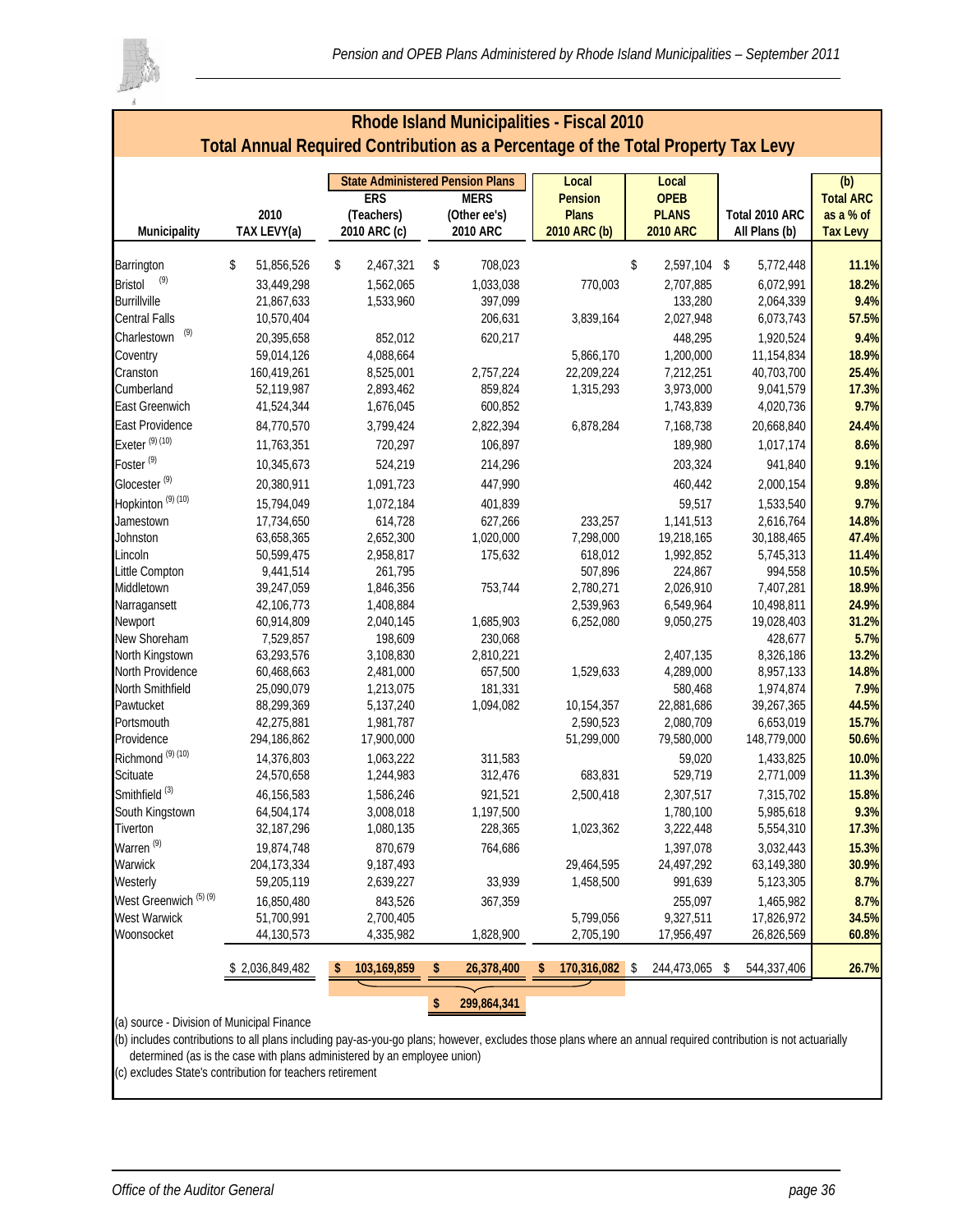

# **OVERSIGHT OF LOCALLY-ADMINISTERED PENSION and OPEB PLANS**

### **State of Rhode Island General Laws**

#### *Rhode Island General Laws Section 45-10-15 requires the following:*

- $\Box$  For any audit year in which a municipality contributes materially less than 100% of the annual required contribution to its pension plan(s) as reported in accordance with GASB Statement Number 27 "Accounting for Pensions by State and Local Governmental Employers" or any successor statement, the municipality shall submit to the Auditor General and the state Director of the Department of Revenue:
	- o the municipality's most recent actuarial study of the plan(s), and
	- o management's recommendations for assuring future payments equal to the annual pension cost (APC).
- $\Box$  This information must be submitted within three (3) months of completion of the audited financial statement.

The General Laws of the State of Rhode Island contain few provisions regarding locally administered pension and OPEB plans since the plans are established and governed by local ordinance or municipal charter provisions. Section 45-10-15 of the Rhode Island General Laws, however, requires a municipality to submit certain information when they have not contributed 100% of their annual required contribution.

 The Office of the Auditor General requests all municipalities contributing materially less than 100% of their ARC to develop a plan to assure future payments equal to the ARC. Compliance has been inconsistent and generally this oversight mechanism has been ineffective in increasing contributions to the plans. Some municipalities have repeatedly failed to comply

with their corrective action plans by either not appropriating the contribution stipulated or not contributing the amount appropriated if budgetary shortfalls occur elsewhere. The current law lacks enforcement provisions. Because of the flexibility locally administered plans can exercise, pension contributions (to locally-administered plans) are often cut when budgetary shortfalls arise.

 Many municipalities have difficulty in meeting the ARC due to constraints on their ability to raise property taxes (the primary source of revenue for most municipalities) and recent cuts in state aid to municipalities. A schedule on the previous page compares the annual required contributions for all pension and OPEB plans to each municipality's property tax levy.

 It is noteworthy that the City of Pawtucket has increased contributions to its locally administered pension plans despite a challenging budgetary situation and threatened deficits. The City used budgetary resources previously needed for debt service on bonds that are now retired to bring contributions (for one plan that was consistently underfunded) to near 100% of the annual required contribution.

Two notable enforcement efforts were enacted in 2011. One requires municipalities to submit a five-year forecast which includes a scenario in which 100% of the annual required contribution for both pension and OPEB is made. The other requires municipalities to provide a fiscal impact statement to the State within 60 days of executing changes in healthcare benefits, pensions or OPEB including the impact on the unfunded liability, annual required contribution, and five-year forecast.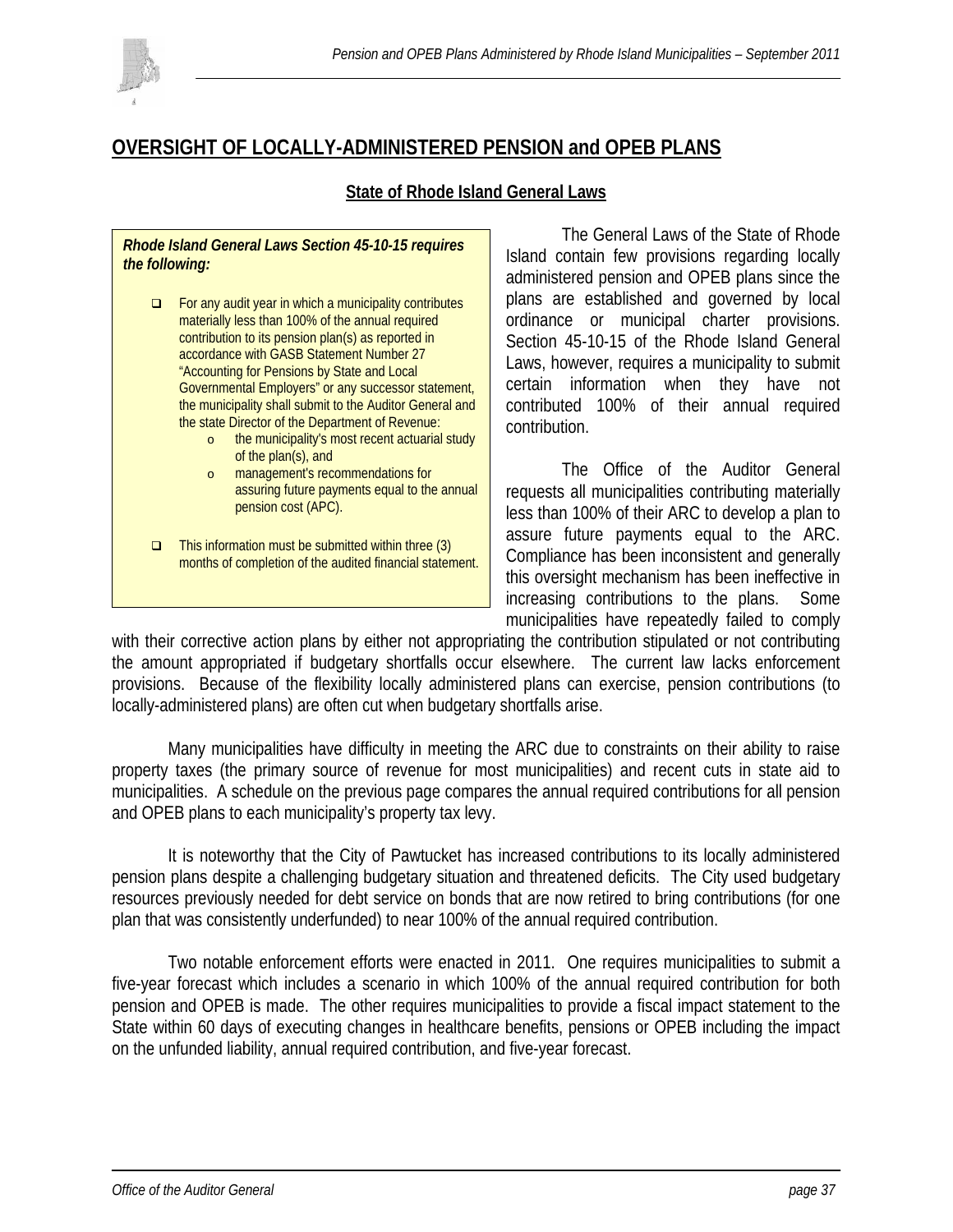

# **CONCLUSIONS AND RECOMMENDATIONS**

### *Status of the Plans*

The fiscal health of pension plans administered by Rhode Island municipalities has declined further and the ultimate threatened consequence of a poorly funded pension plan has been realized – the two locally administered Central Falls plans have insufficient assets to meet benefits and benefits are being substantially reduced by a State receiver. Due to economic conditions and reductions in State aid, municipalities are even further stressed to make annual required contributions and funded ratios have continued to decline; thereby leaving some of these plans in perilous condition. The collective unfunded liability for locally administered pension plans has increased \$200 million from amounts reported in our March 2010 report to \$2.1 billion.

The locally administered OPEB plans are less than 1% funded – only \$27.5 million has been set aside to pay future retiree health benefits and the unfunded liability is estimated at \$3.5 billion. The funded status of the OPEB plans is more dire than the pension plans since the requirement to measure and disclose these liabilities is recent, many plans are funded on a pay-as-you-go basis, and efforts to fund these future costs are in their infancy. Generally, there is a disconnect between the retiree health benefits typically negotiated through collective bargaining agreements and the associated long-term costs. The estimate of the unfunded OPEB liability may be imprecise due to understatement for potentially inappropriate investment return assumptions used in valuing certain of the OPEB plans and the need to factor in the impact of recent legislation that facilitates enrolling eligible retirees in Medicare which would decrease plan liabilities.

Most municipalities are challenged to contribute at required levels, which is key to eventually reducing unfunded liabilities. Improving the funded status of these plans presents a significant hurdle to communities that are already challenged to meet their obligations within state mandated property tax limits and reductions in state aid to municipalities. Recent investment losses have further eroded the funded ratios of the plans although the full impact of those market conditions has yet to be recognized in actuarial valuations of the plans. Oversight measures designed to increase the percentage of annual required contributions actually made to pension plans have not resulted in a significant increase in contributions. No locally-administered plans have merged into the state-administered Municipal Employees' Retirement System since our prior reports.

 The total annual cost to municipalities (if 100% of the required contributions for pensions and OPEB were made) was \$544 million. The amount actually funded was approximately \$388 million or approximately 71% on a collective basis.

For nine communities, the annual required contribution for pensions and OPEB (if 100% were made) represents 25% or more of the community's fiscal 2010 property tax levy – a significant and likely unsustainable burden.

There are currently no state-administered OPEB plans for municipalities – all municipal OPEB plans are locally-administered. Consistent with the conclusions outlined herein that locally-administered pension plans are at risk, locally-administered OPEB plans should likely be viewed in the same light. An opportunity exists to restructure plan design and benefit delivery before each community creates a trust and begins to accumulate assets to fund future benefits.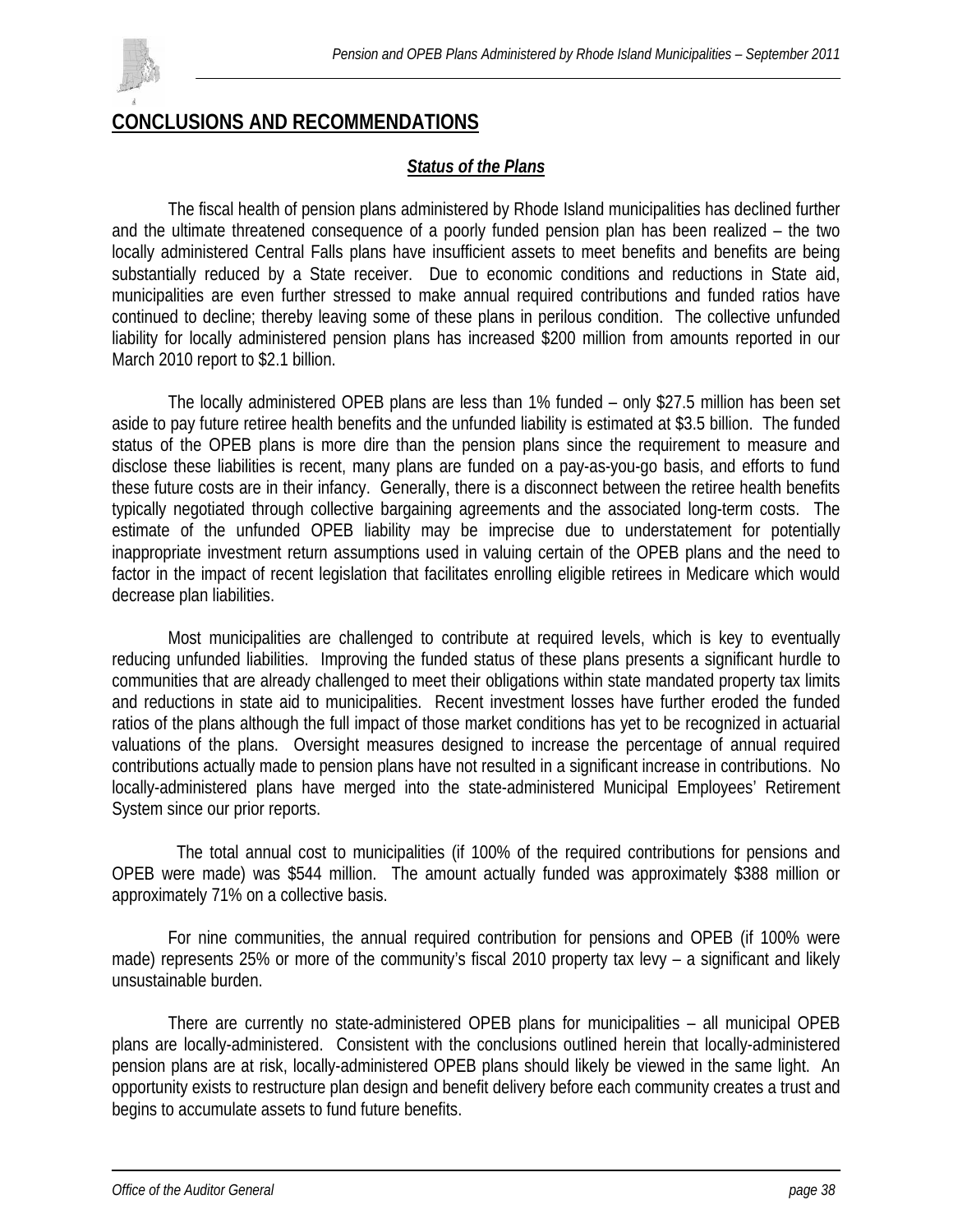

### *Causes*

 Underfunded pension and OPEB plans are not unique to Rhode Island. The issues associated with defined benefit plans–both public and private–have received significant attention in light of increasing actuarial liabilities for future benefits driven in large part by employees retiring earlier and living longer as well as recent investment losses.

The annual cost to fund the various pension and OPEB plans of the municipalities is significant. It threatens to have a disproportionate impact on a municipality's overall financial situation and may be unsustainable in light of property tax limits and current reductions in state aid. Failure to fund these plans adequately and in compliance with actuarial requirements in the past is the single largest reason why current costs are so high.

 Various other structural issues contribute to or facilitate the poor funded status of many locallyadministered plans. Clearly, local administration of the plans allows flexibility in defining the benefit structure of the plan and also the timing and actual amounts contributed to the plan. In many instances that flexibility has resulted in generous benefits and failure to make annual required contributions. Additionally, local governments typically have a short-term, annual budget perspective which is often inconsistent with the long-term perspective required of pension plan stewards.

 In contrast, all Rhode Island municipalities are making 100% of their annual required contribution for teachers to the state-administered Employees' Retirement System. Similarly, all Rhode Island municipalities that participate in the Municipal Employees' Retirement System are making 100% of their annual required contribution and are adhering to the established benefit structure outlined in the State's General Laws. The MERS plan is 73.6% funded. In these instances, the municipality must fund required amounts – the General Laws allow for offset of state aid to local governments if the municipality is delinquent in making required pension contributions to the state-administered pension plans. The same fiscal discipline is not forced upon a municipality with regard to its locally-administered pension plan.

 The costs for locally-administered plans, as measured by annual required contributions, are generally much more significant than costs for employees participating in the Municipal Employees' Retirement System (see table on page 36).

When a municipality also administers a pension plan for certain of its employees, retiree benefits are most often negotiated through the collective bargaining process. Oftentimes, the "cost" of the contract focuses on the near term cash outflows for salary increases and health care but ignores the long-term and likely long term costs of the pension and OPEB benefits provided.

We did not compare, in detail, the benefits offered by the various locally-administered OPEB plans. However, in general, the municipal plans are more generous than the State's OPEB plan for its employees. For example, under the municipal OPEB plans, full spousal and dependent coverage is common and a retiree co-pay is generally not required. In comparison, the State's OPEB plan covers only employees (spousal and dependent coverage is available on a buy-in basis at full cost) and a 20% retiree co-pay is required for all employees retiring after October 1, 2008 (co-pay percentages for earlier retirees were determined based on years of service).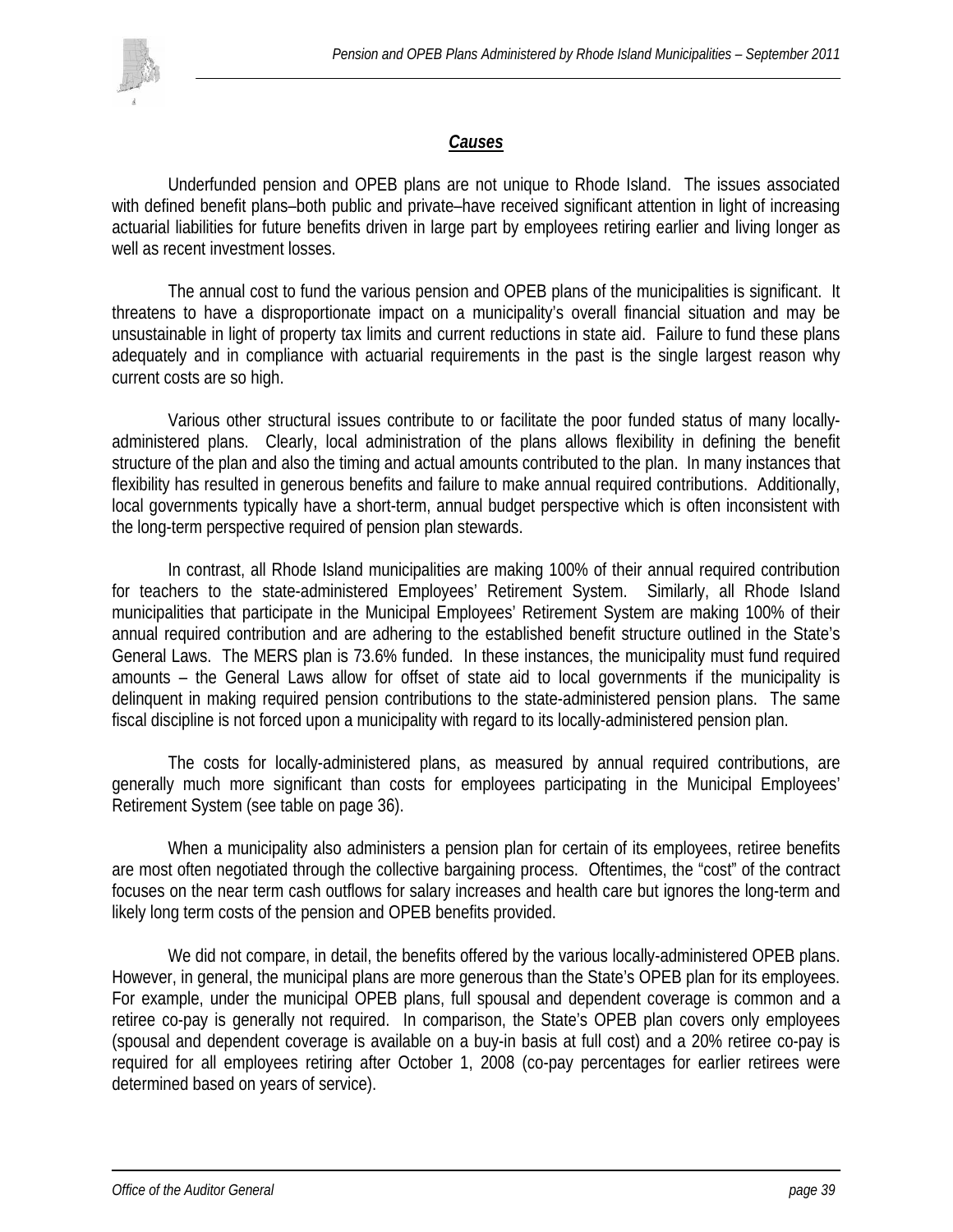

 Due to their size, locally-administered plans are at a disadvantage in investing plan assets with the aim of maximizing returns yet reducing risk exposure through diversification. The smaller size of the investment portfolios associated with the self-administered plans also makes it more difficult to effectively diversify assets and fully participate in all types of investment options. Further, the cost of investing and the overall administrative costs of the self-administered pension plans are likely higher because of the lack of economies of scale.

### *Impact on Municipalities*

The principal concern is ensuring that pension plans administered by Rhode Island municipalities can provide the benefits promised to retirees. Of equal importance is the negative impact these selfadministered plans are having on the overall financial health of communities when not properly funded. When pension and OPEB plans are chronically underfunded, the eventual costs to fund the plans become significantly larger and divert resources from other programs and initiatives.

The Central Falls receiver has substantially reduced benefits because those plans are depleted and have minimal assets to fund benefits. Other plans are uncomfortably close to being unable to fund benefits in the not too distant future. As an example, assets available within the City of Cranston's Police and Fire Employees Retirement System are only sufficient to make pension benefit payments to retirees for approximately two years. The Town of West Warwick has been advised by its actuary that assets are only sufficient to fund benefits for the next 8 to 10 years (assuming it meets the assumed rate of return on investments).

Of equal importance is the negative impact these self-administered plans are having on the overall financial health of communities when not properly funded. Bond rating agencies are intensifying their focus on how well a community is managing its pension and OPEB obligations. Ratings are being downgraded due to unfunded pension liabilities and the lack of a responsible funding plan or attempts to modify benefits. Ratings assigned to debt of the municipality directly impacts a community's borrowing costs and in the most extreme situations whether they can borrow at all.

Many municipalities are challenged to contribute at required levels, a necessary component to eventually reduce unfunded liabilities. Improving the funded status of these plans presents a significant hurdle to many communities that are already challenged to meet their obligations within state mandated property tax limits and reductions in state aid to municipalities.

OPEB liabilities warrant the same attention and funding commitment as those accruing from pension benefits and represent another significant financial challenge for municipalities. While the collective OPEB liabilities of the municipalities are alarming due to both dollar amount and recent disclosure, there are substantial opportunities to restructure benefits and plan design to effect savings for municipalities. These include moving retirees into Medicare when age eligible as facilitated by a recent change in the General Laws. Significant opportunities also exist for the consolidation of OPEB plans administered by the municipalities. Consolidation would allow for administrative and investment efficiency and foster uniformity in plan benefits.

 Because many of the locally-administered pension plans have a higher proportion of retirees and fully-vested employees, making changes to benefit provisions are problematic. In a number of instances, newer employees were moved to the MERS plan but retirees and hires before a certain date were left in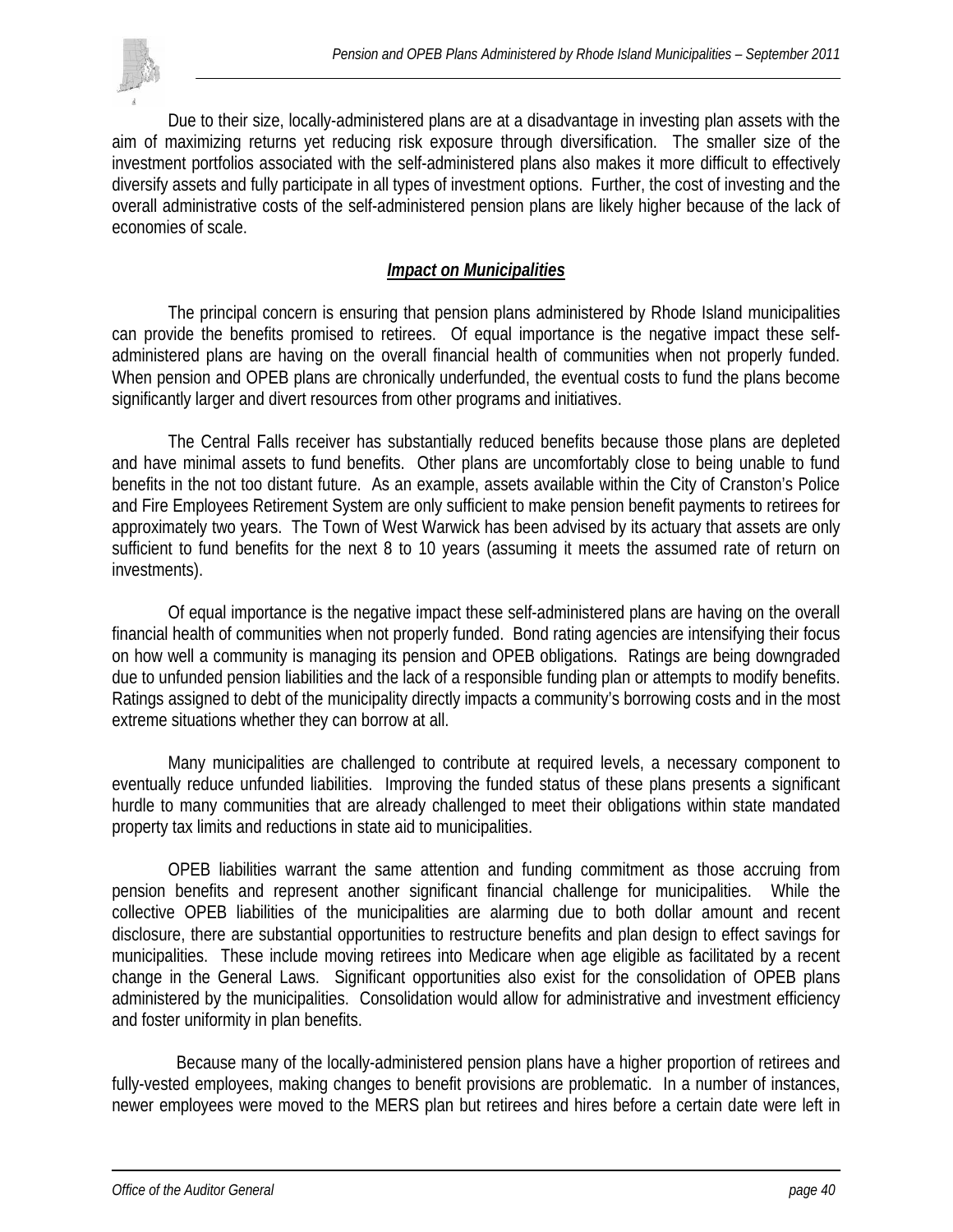

the locally administered plan. While merging locally-administered plans into MERS is still recommended, changes in benefit provisions are necessary to yield significant cost savings.

Many Rhode Island municipalities face a significant hurdle to fully fund these plans in the near term. There is no single solution to the problem of underfunded pension and OPEB plans and the attendant high costs of providing those benefits. A combination of initiatives will likely be required to decrease the risk that plans (1) will be unable to meet their benefit obligations to retirees and (2) continue to negatively impact a community's overall fiscal health. In the four year period since our initial report on the status of locally-administered pension plans, relatively little has been accomplished in stabilizing or improving the funded status of these plans despite an intense focus on pension issues both in Rhode Island and nationally.

## *Recommendations*

 The issues impacting the fiscal health of locally-administered pension plans are multi-faceted and long-term in nature. It is likely that actions to address the issues will involve studies of various options and occur over a period of time rather than immediately. We believe the following recommendations warrant consideration to ensure that pension benefits can be provided to employees/retirees without undermining the fiscal health of municipalities.

## *Municipal Level Recommendations*

### **1. Commit to making incremental progress in funding 100% of the annual required contribution for pensions and then fund the plans consistently at required levels.**

Due to the significant negative impact that underfunding pension and OPEB plans can have on a municipality's long-term fiscal health, additional enforcement measures may be warranted to ensure municipalities make 100% of annual required contributions to pension and OPEB plans. Existing statutory provisions (G.L. section 45-10-15) require a municipality making materially less than 100% of the annual required contribution to its pension plan to submit a plan to the Director of Revenue and the Auditor General outlining management's recommendations to assure funding of the annual pension cost. In actuality this process has not generally resulted in a significant increase in the percentage of the annual required contribution funded by municipalities.

Municipalities must commit to making at least incremental progress in contributing 100% of the annual required contribution (ARC) to locally-administered pension plans, and once a plan has been developed and adopted, adhere to the funding plan provisions.

The ability of municipalities to increase their funding to locally-administered pension plans has been limited due to economic conditions and reductions in state aid. Failure to make 100% of the ARC coupled with a poorly funded plan is drawing increasing attention from bond rating agencies. Adoption of a sound plan, which commits the municipality to reaching a 100% ARC funding level within a reasonable time frame, is generally viewed favorably by rating agencies.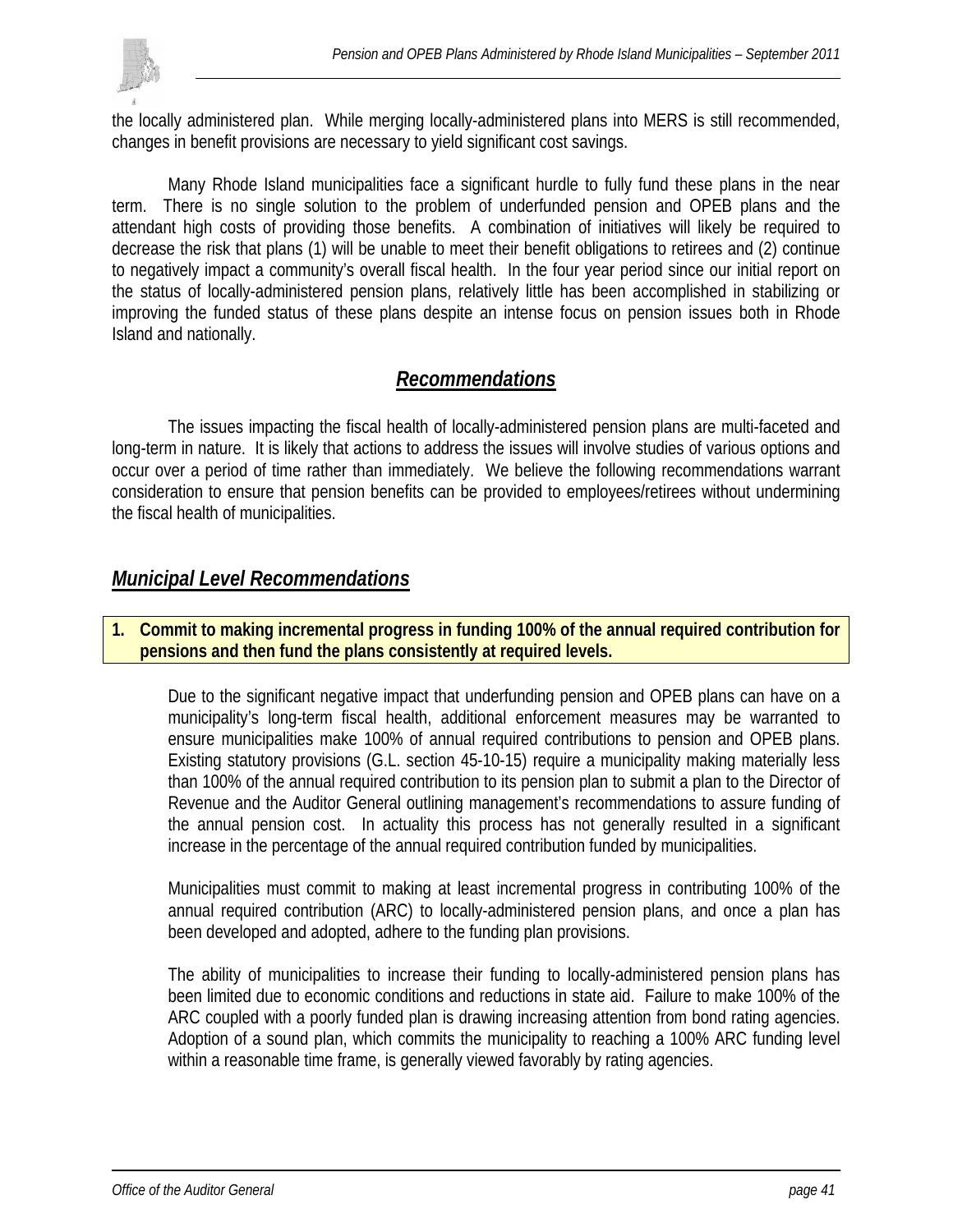

**2. Reexamine benefit provisions within the locally-administered pension plans and embark on reforming those benefits where warranted; mirror pension reform measures contemplated or enacted by the State for its employees and local teachers; and consider other retirement plan options for new hires (e.g., "hybrid" or defined contribution plans).** 

Municipalities should consider pension reform measures in conjunction with efforts to increase annual contributions. This may be more difficult for pension plans compared to OPEB plans since in many instances newer employees are members of MERS plans and older employees and retirees remained in the locally administered plans.

Consider alternatives to defined benefit plans for new hires such as defined contribution and "hybrid" plans to control municipal retirement plan costs. These are attractive since once the required employer contribution is made to the defined contribution plan, the employer has no further liability. One of the primary benefits of a defined-contribution plan, from a government employer's perspective, is that it provides a great deal of stability since contribution levels are known in advance and do not change much from year to year. This is in sharp contrast to the volatility in contribution levels experienced under defined benefit plans. Additionally, since defined contribution plans are more portable to the employee, some believe that defined contribution plans are beneficial in recruiting workers since the typical long vesting provisions of governmental defined benefit plans can be a disincentive in today's increasingly mobile workforce.

**3. Complete a comprehensive analysis of healthcare benefits offered to retirees to (1) review the affordability of the benefits offered, and (2) ensure the assumptions underlying the valuation of future liabilities are appropriate and reasonable. Contemplate mirroring retiree healthcare reform measures adopted by the State for its retirees, and commit to funding OPEB benefits in an actuarially sound manner.** 

With the unfunded liability for OPEB significantly overshadowing the unfunded pension liability, municipalities need to undertake a comprehensive analysis of retiree health benefits offered to its employees to ensure long-term affordability. Recently enacted changes in the State's General Laws which facilitate enrolling retirees in Medicare, when eligible, should be maximized and factored into actuarial valuations of the plans. As highlighted herein, some of the assumptions underlying the OPEB actuarial valuations may be inappropriate or unrealistic and should be reviewed.

The State's efforts to structure its OPEB plan in a reasonable and more affordable manner and begin funding the plan on an actuarial basis are worth mirroring from a plan design perspective. This could be through restructuring the local OPEB plans or through, as described in recommendation # 12 below, creation of a statewide OPEB plan for municipalities.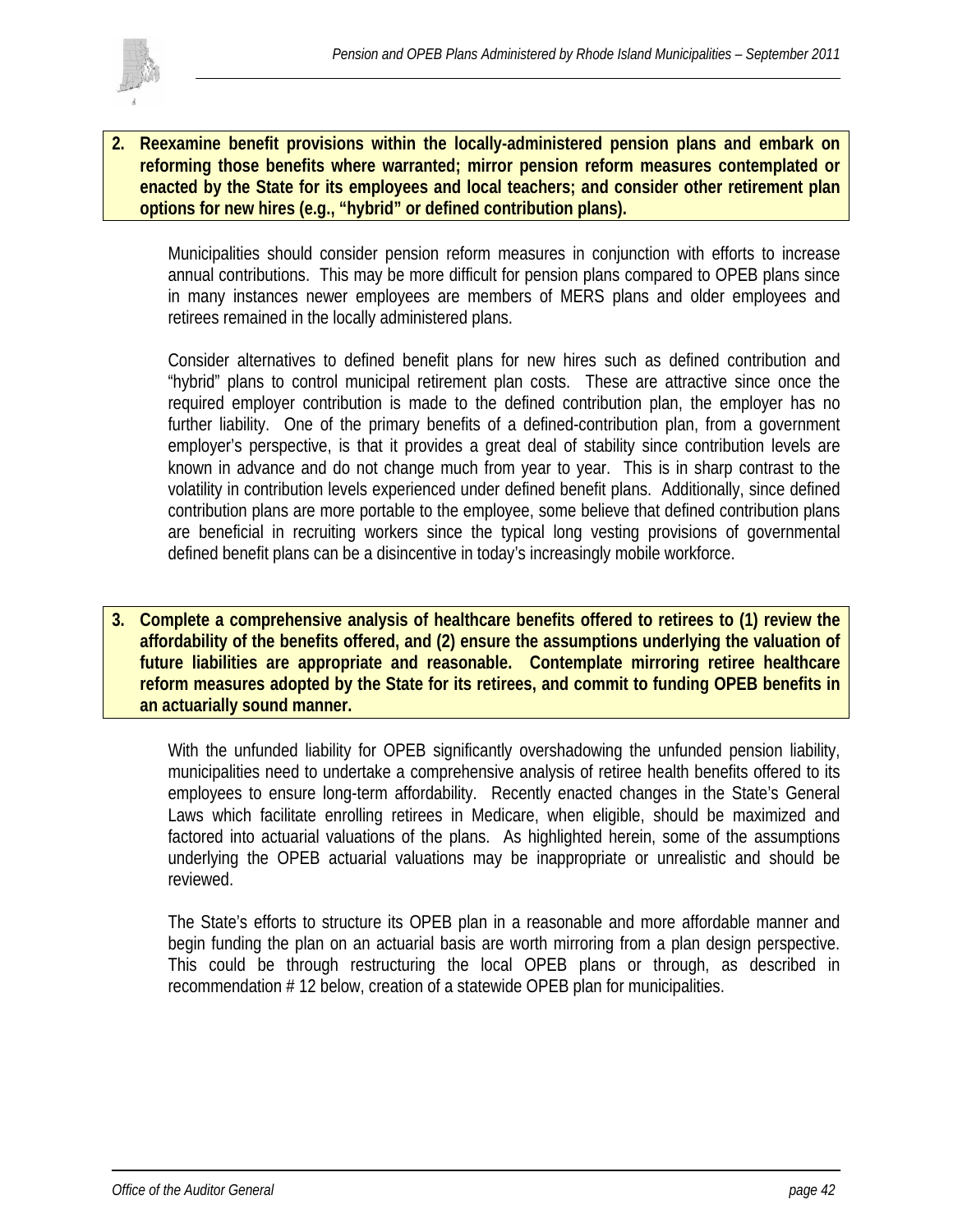

### **4. Seek to remove pension and retiree health benefit provisions from collective bargaining agreements and address through local ordinances or charter provisions.**

While the right to collectively bargain retirement benefits is a controversial issue, the poorly funded status of the locally administered pension and OPEB plans suggest that having such benefits subject to periodic renegotiation fuels the inherent challenge of balancing short term budgetary pressures against the long-term costs (or cost savings) associated with pension and retiree-health benefits. For example, as evidenced by the estimated unfunded OPEB liability, the near term cost of providing health insurance for life is minimal if recognizing such costs on a pay-as-you-go basis. It is relatively easy to lose sight of the true future cost which is now proving to be very substantial and likely unsustainable. Additionally, few municipalities have any standardization of retirement or OPEB benefits among its classes of employees or bargaining units. This not only adds to the complexity of administration but, in the case of healthcare, limits opportunities for cost savings.

Retirement and OPEB benefits for state employees are outlined in the General Laws and are not subject to the collective bargaining process. The State has implemented one OPEB plan for the majority of its employees (excluding State Police and Judges).

Defining pension and OPEB plans outside of individual collective bargaining agreements could provide enhanced transparency, promote standardization of plan benefits among the municipality's employees regardless of membership in a particular bargaining unit, and remove some of the inherent, but understandable, tendency to favor short term cost benefits at the expense of longer term, but likely more substantial, contractual costs.

### **5. Merge plans into the Municipal Employees' Retirement System (MERS).**

The ultimate goal should be to have one comprehensive plan covering municipal employees that is responsibly and adequately funded. We believe that goal can best be achieved by merging the locally-administered plans into MERS where multiple benefits accrue but, most importantly, that annual required contributions are consistently made to fund the plans.

### **6. Create trusts for OPEB benefit plans and begin, or continue, funding future benefits at actuarially determined levels.**

Most municipalities have not created trusts for their OPEB plans. Creation of a trust restricts funds such that amounts set aside can only be used to pay those benefits. Further, when coupled with an appropriate investment policy, creation of a trust allows use of a more favorable longer-term discount rate when valuing OPEB liabilities.

Since most communities have not created trusts and the funding for these plans is still in its infancy, as detailed in recommendation #12 below, there are opportunities to implement a statewide OPEB plan for municipal employees that may be cost effective and administratively efficient.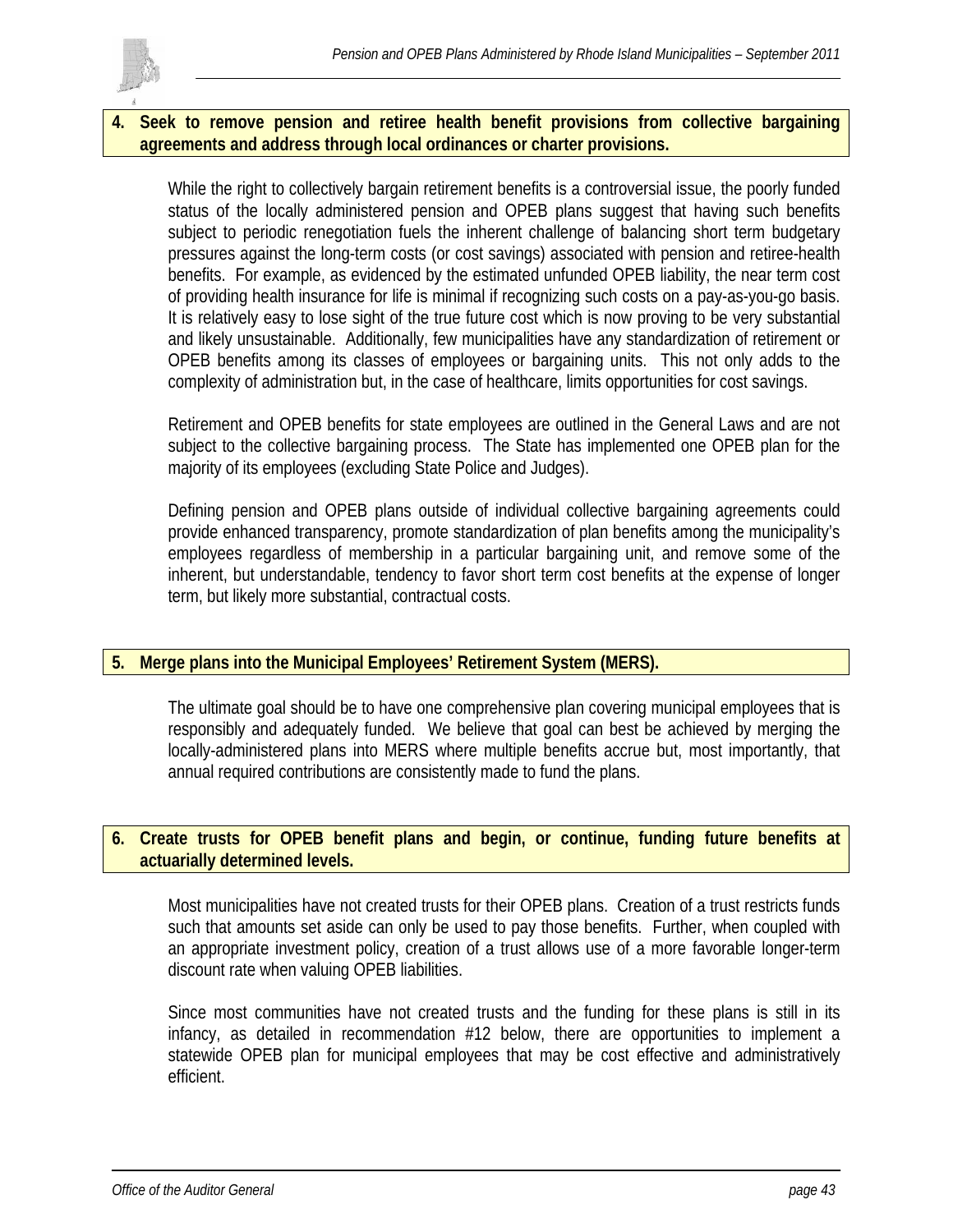

# *State Level Recommendations*

**7. Consider legislation that would provide flexibility and eliminate the obstacles that currently make merging locally-administered plans into MERS unlikely and problematic – these include providing a time frame (e.g., no more than 5 years) to achieve 100% funding of the ARC and to allowing flexibility for nonconforming benefit structures for plans merging into the stateadministered Municipal Employees' Retirement System.** 

Little, if any, progress has been made in merging locally-administered pension plans into the state administered MERS plan. For municipalities potentially interested in merging into MERS, the obstacles appear too significant to overcome. If, for many compelling reasons, merging the locally administered plans into MERS is the ultimate goal, then removing or lessening the impediments is worthy of consideration.

The usual impediment to merging a locally-administered plan into the MERS is conforming the benefit structure of the local plan to the statutory provisions of the MERS and the immediate budgetary impact of making 100% of the ARC once in MERS.

Allowing some flexibility (through amendment to the General Laws) to allow nonconforming benefit structures may be warranted to remove this impediment and enhance the safety of the plan. Although administering MERS with divergent benefit provisions for the various participating entities could be cumbersome, significant benefits such as enhancing retiree security, imposing the discipline to make 100% of annual required contributions, improving investment performance, and reducing administrative costs more than outweigh any administrative disadvantages.

Since separate actuarial valuations are performed for each participating entity and separate contribution rates are established for each unit within MERS, a nonconforming benefit structure would not impact the contribution rates of other participating entities.

For communities that are not contributing 100% of required amounts, immediately moving to 100% as required of all participants in MERS appears impossible from an annual budget perspective. Allowing time to reach that goal, for example, a period not to exceed five years, would lessen the immediate impact.

### **8. Consider legislation that would require locally-administered plans with funded ratios below a specified threshold to be merged into the state-administered Municipal Employees' Retirement System.**

A state pension oversight body could have responsibility for periodically assessing the status of locally administered pension plans and ensuring that appropriate corrective actions are taken, including requiring merger of the locally administered plan into the State Municipal Employees' Retirement System. Indicators, such as a funded ratio below a target (e.g., less than 60% funded) or continued failure to make 100% of annual required contributions, could trigger enhanced State oversight and prompt negotiations to merge the locally administered pension plan into the state administered MERS plan. The pension oversight body could also require increased employer, and possibly employee, contributions to a pension fund if its funded ratio is below 80 percent.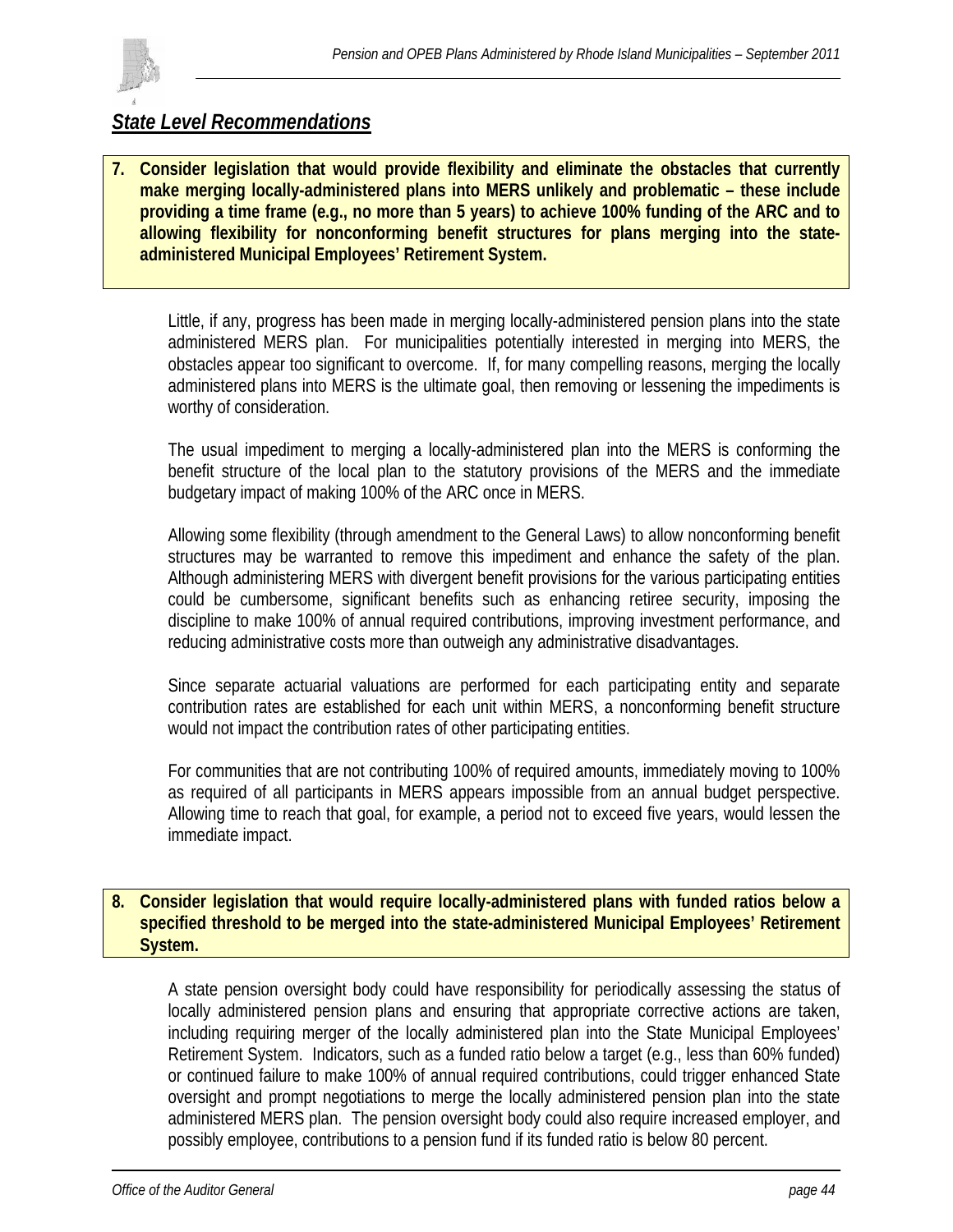

It is noteworthy that Massachusetts enacted legislation in 2007 that mandated local pension plans with funded ratios less than 65% and ten-year average investment returns 200 basis points less than investment returns of a state administered fund would be required to transfer assets to a state administered fund for investment purposes. The local retirement boards continue to administer the plan absent control of the invested assets. Massachusetts had also legislated a long-term schedule to achieve full funding of pension plans including locally administered plans.

### **9. Explore state legislation that would facilitate removing pension and retiree health benefits from municipal collective bargaining agreements.**

For the reasons described in recommendation #4 above, state legislation could be explored that would facilitate removing pension and retiree health benefits from municipal collective bargaining agreements.

### **10. Explore options for pooled investments (for locally-administered pension and OPEB plans) to enhance investment performance, reduce costs, and reduce investment risk.**

Self-administered plans lack advantage in investing accumulated pension plan assets to maximize returns yet reduce risk exposure through diversification. The smaller size of the investment portfolios associated with the self-administered plans makes it more difficult to effectively diversify assets and fully participate in all types of investment options. With some exceptions, investment returns of the self-administered plans are less than the returns earned by the State retirement system. Further, the cost of investing and the overall administrative costs of the self-administered pension plan are higher because of the lack of economies of scale.

Optimally, locally-administered plans should be merged into the State administered MERS plan – this option best addresses all of the concerns associated with the locally-administered plans. If these efforts are unsuccessful, a pooled investment trust, administered by the State, should be explored to optimize the advantages of a professionally managed, well-diversified investment option. With a pooled investment trust, the assets of locally-administered pension plans would be commingled for investment purposes. Investment gains and losses would be distributed pro-rata to each participating entity. This would allow for broader diversification of assets thereby mitigating risk and enhancing investment returns through exposure to a wider variety of investment-vehicles and reducing costs by spreading asset management expenses over a larger base. The State could utilize the existing structure in place to invest the assets of the Employees' Retirement System. Since the investment objectives of the local pooled investment trust would be similar if not the same as the ERS, the same asset allocation model and investment objectives could be adopted.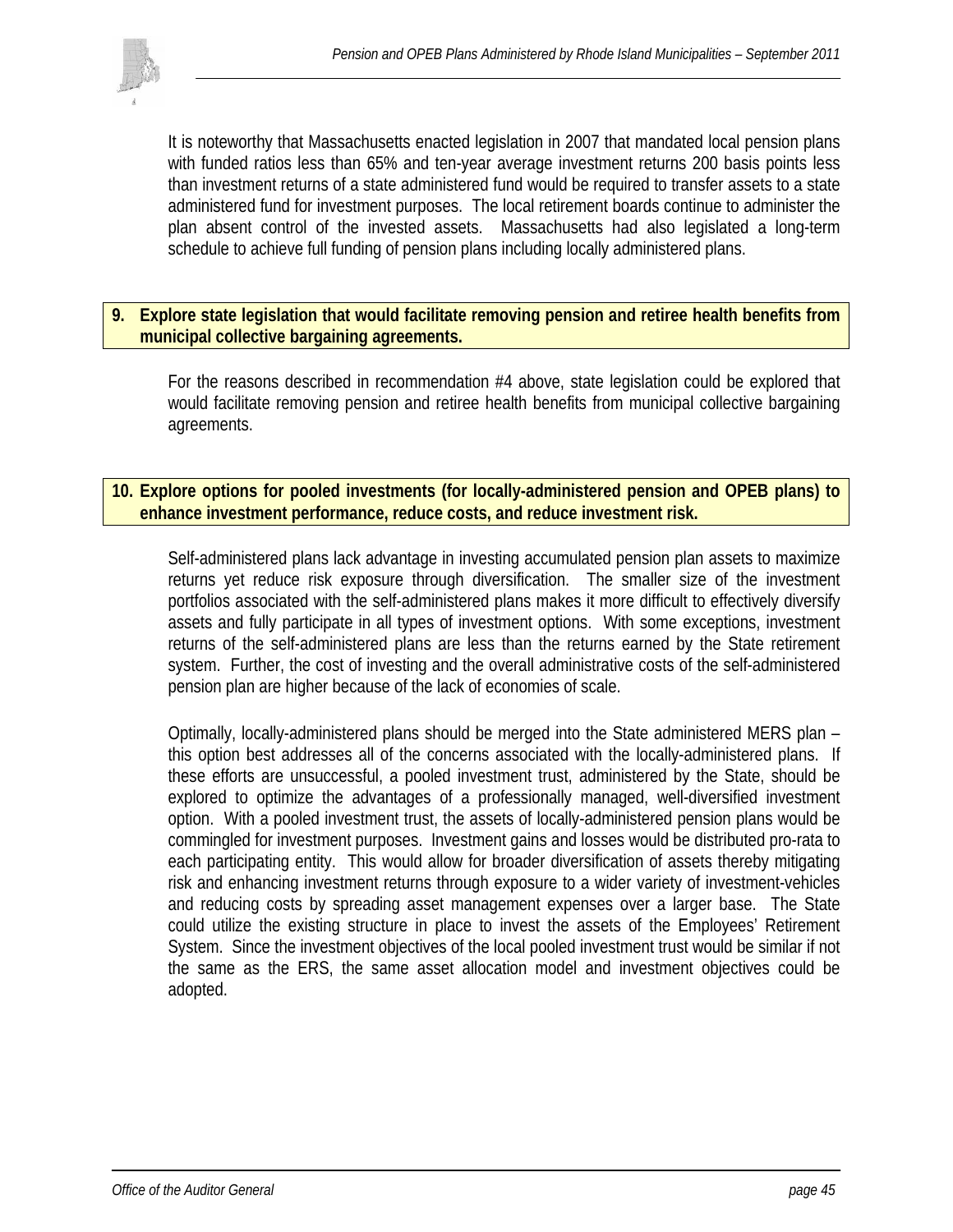

### **11. Revise the benefit structure within the Municipal Employees' Retirement System to mirror changes contemplated or enacted for state employees and teachers within the Employees' Retirement System.**

Members of the State-administered Employees' Retirement System, which covers state employees and teachers are generally subject to a two-tiered benefit structure based on whether the member had achieved 10 years of service by July 1, 2005 (Schedule A benefits). Schedule B benefits are reduced and affect members with less than 10 years of service by July 1, 2005.

A similar two-tiered benefit structure could be implemented for members of the Municipal Employees' Retirement System (MERS). Over time, this would serve to reduce the annual required contribution to the plans as more members are covered by the reduced benefit provisions.

### **12. Implement a state-administered agent multiple-employer OPEB plan for all municipalities with a common benefit structure and a common health insurance provider/administrator – mirror OPEB benefit restructuring adopted for State employees.**

The State should contemplate what role it chooses to assume in administering either 1) a pooled investment trust for assets accumulated by municipalities to fund their OPEB liabilities or 2) offering a multiple-employer agent OPEB plan to achieve economies of scale and cost savings in providing post-retirement healthcare benefits to municipal employees. The latter option would be consistent with (1) the goal of merging locally-administered pension plans into the state-administered MERS plan and (2) various initiatives to foster a statewide healthcare contract for teachers and municipal employees with a common health insurer/administrative agent. A significant opportunity exists to restructure plan designs before each community creates a trust and begins to accumulate assets which will be invested to fund future benefits.

One option would be for the State to create a pooled investment trust for other postemployment benefits. This would serve as a common investment vehicle for municipalities that are accumulating assets to meet the future cost of OPEB. A pooled OPEB investment trust administered by the State could provide a well diversified, professionally managed investment option for Rhode Island municipalities. It is likely that the investment return of the pooled trust could exceed the return obtained by a municipality acting individually, particularly for smaller communities that are just beginning to accumulate assets for OPEB.

Another option is to consider a statewide OPEB health care plan (an agent – multiple employer plan under State administration but without State funding responsibility) that could decrease overall costs through economies of scale, reduce administrative costs and enhance bargaining position with health insurers. A statewide OPEB plan would also be consistent with the goal of merging locally-administered pension plans into the state-administered MERS plan. This option would also be consistent with various initiatives to foster a statewide healthcare contract for teachers and municipal employees with a common health insurer/administrative agent. Further, plan design and plan benefits vary widely among municipalities – a common state-administered plan could standardize OPEB benefit provisions among municipalities.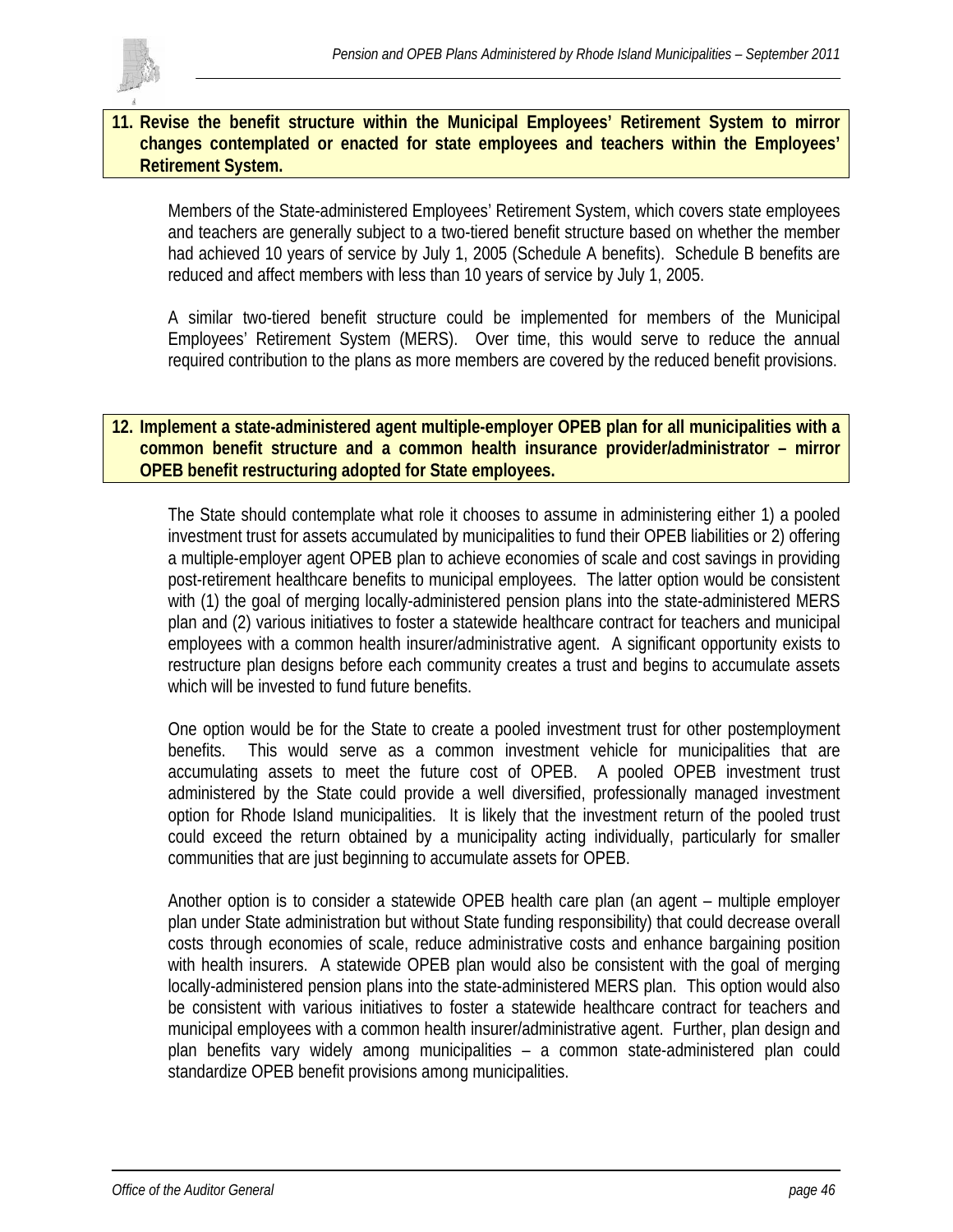

## *End Notes*

### *Appendix A*

- 1. Narragansett Police (prior to 7/1/78) plan is 0% funded on an actuarial basis. It is not considered one of the plans at risk because it is a small pay-as-you-go plan with 12 retirees and an unfunded actuarial accrued liability of \$916,573. Pawtucket Police & Fire (Pre 1974) plan is 0% funded. It is not considered one of the plans at risk because it is a small pay-as-you-go plan with 60 retirees (firefighters hired prior to July 1, 1972 and police officers hired prior to July 1, 1973) with an average age of 84.7. Total benefits paid in fiscal 2010 were \$629,460. According to the City, the pension expense for this plan has been built into the budget and tax rate and therefore, there is no potential for increase in the liability. The plan is expected to close in approximately 10 years.
- 2. The annual employer contribution to the Coventry School Employees pension plan is established by contract at 12.75% of salaries. The ARC reported in the 5-year ARC table on page 16 represents the pension cost based on a 30-year amortization, as reported in the actuarial valuation as of September 1, 2008. Similarly, the information on the unfunded actuarial accrued liability and funded ratio were also obtained from the 2008 actuarial valuation.
- 3. As of July 1, 2006, all active Smithfield police officers hired prior to July 1, 1999 were transferred from the locallyadministered pension plan to the State MERS. The funds held under the Town's plan are for members (44 retirees) receiving retirement benefits and for terminated but vested members. The funds will be reduced by the cost to purchase annuities and employee contribution balances that have been guaranteed by an insurance company, and the liabilities covered by the Town's plan will be limited to those for inactive participants that were not guaranteed by the insurance company at the time of the discontinuance. As of July 1, 2010, the discontinuance of the Town's plan was completed and a new plan document setting forth the liabilities to be covered by the new plan has been finalized and adopted. As the terms of the new plan document were not finalized by June 30, 2010, an ARC was not calculated for fiscal 2010. The Town reported employer contributions of \$1,048,000 in fiscal 2010. This contribution amount was used on page 36 due to the absence of an ARC amount.
- 4. The City of Woonsocket issued a \$90 million pension obligation bond in fiscal 2003 to fund the actuarially determined pension obligation for the Police (pre 7/1/80) and Fire (pre 7/1/85) pension fund. Beginning in fiscal 2008, the portfolio losses generated an unfunded actuarial accrued liability and therefore, annual required contributions have been computed. The actuarially calculated annual required contribution is based on a 30-year amortization of the unfunded accrued liability. This methodology is in accordance with GASB requirements; however, as long as the bonds are still outstanding, Rhode Island Public Law 2002, Chapter 10 (which authorized the City to issue the pension obligation bonds) requires that the unfunded liability be amortized over five years.
- 5. New Shoreham and West Greenwich have small OPEB plans (less than 100 participants) and therefore, did not obtain an actuarially-computed ARC. West Greenwich reported an OPEB expense of \$32,616. This amount, plus the Town's share of the OPEB ARC of the regional school district, is used on page 36 due to the absence of an ARC amount.
- 6. Portsmouth created an OPEB Trust in fiscal 2010. The Statement of Net Assets reports \$146,923 in funds held in trust as of June 30, 2010. The actuarial valuation was performed as of July 1, 2008 and therefore, reports \$0 assets.
- 7. South Kingstown has adopted an Irrevocable OPEB Trust Fund; however, as of July 1, 2009, the date of the most recent actuarial valuation, the OPEB Trust agreement was not finalized. Therefore, the actuarial valuation reported \$0 net assets. Contributions for fiscal 2009 and 2010 were made during fiscal 2010 and were reported in the OPEB Trust Fund financial statements. The Statement of Net Assets reports \$1,021,675 of funds held in trust as of June 30, 2010.
- 8. Employer contributions to a trust fund are irrevocable; whereas, contributions to a special revenue fund may be withdrawn with the proper government action. The following municipalities have not established a trust fund to administer the OPEB plans, but have set aside some funds in Special Revenue Funds:
	- a. Burrillville \$110,331
	- b. Glocester \$504,278
	- c. Johnston \$100,368<br>d. Middletown \$2.938.
	- Middletown \$2,938,208 (The assets were considered in the actuarial valuation.)
	- e. Narragansett \$622,788
	- f. Smithfield \$657,366 (The assets were considered in the actuarial valuation.)